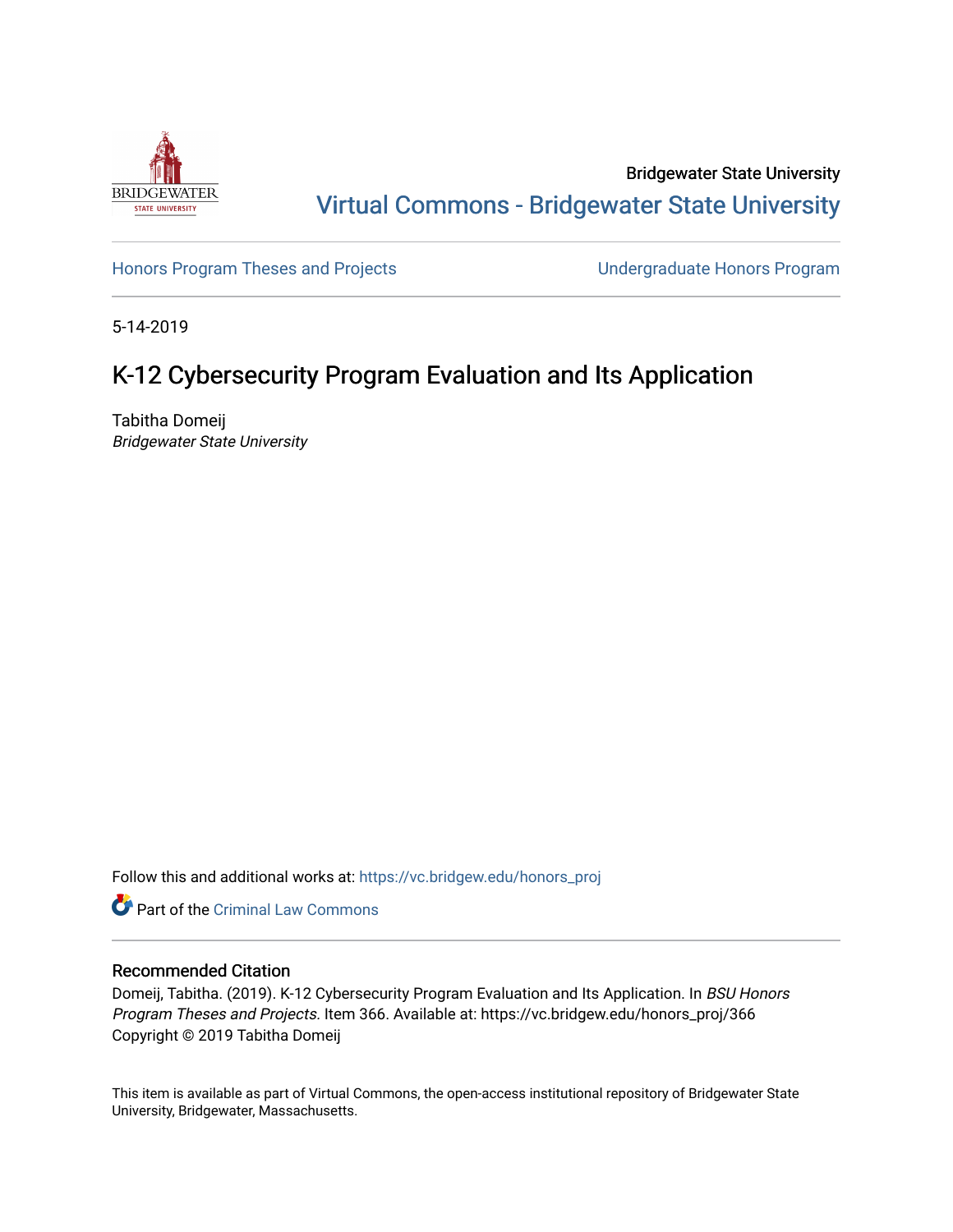K-12 Cybersecurity Program Evaluation and Its Application

Tabitha Domeij

Submitted in Partial Completion of the Requirements for Commonwealth Honors in Criminal Justice

Bridgewater State University

May 14, 2019

Dr. Kyung-shick Choi, Thesis Advisor Dr. Feodor Gostjev, Committee Member Prof. Stephen Simms, Committee Member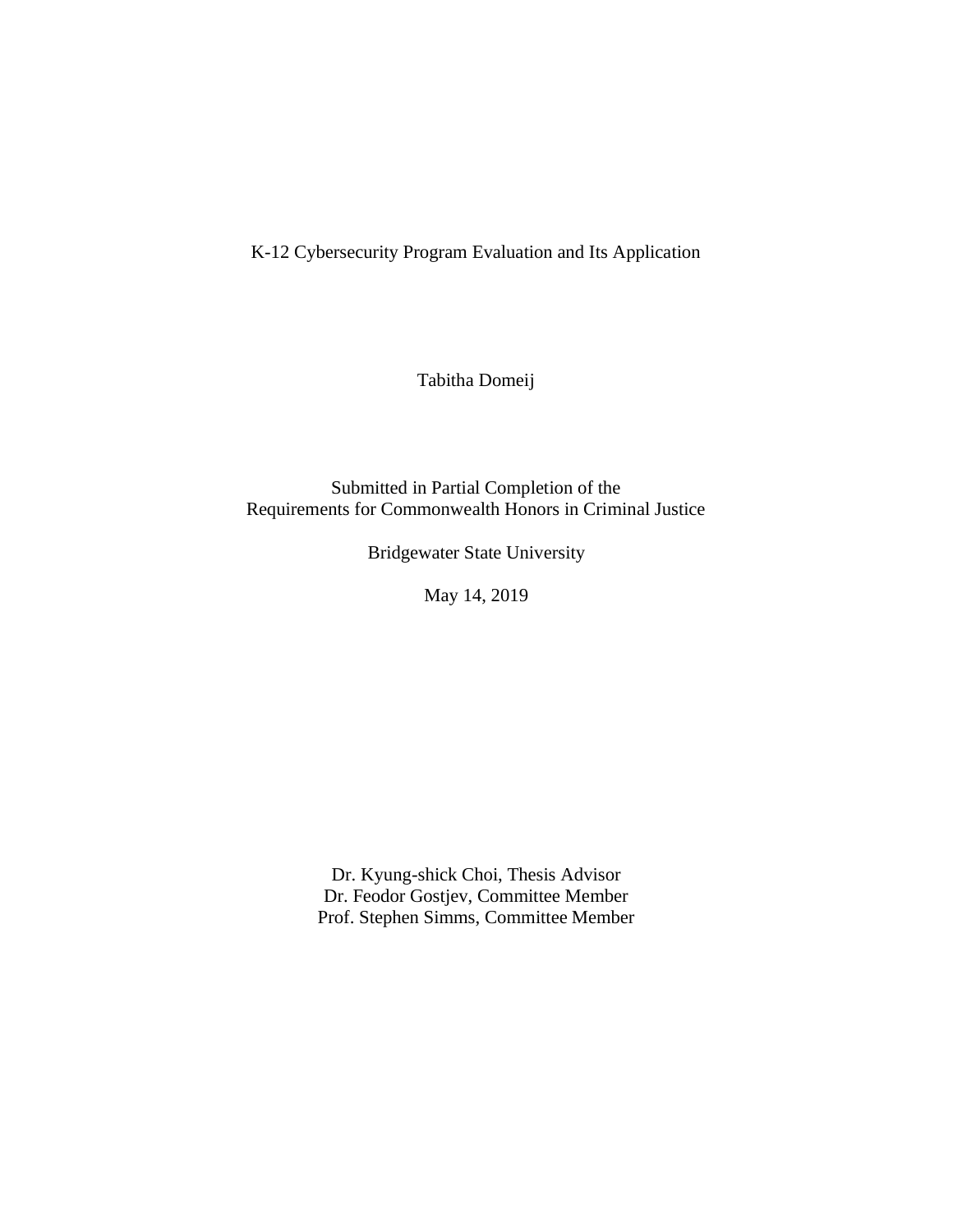### **ABSTRACT**

As the use of the Internet and computers continues to increase, so does the prevalence of cybercrime. However, there is currently no global standard education curriculum guideline in place to prevent cybercrime or cybercrime victimization. The purpose of this study is to examine programs designed for students in grades K-12 that have already been implemented in communities across the country in order to determine the amount of information taught and to identify a global standard preventative program for all educational institutions. This project will be an exploratory study in which existing K-12 curriculum programs are reviewed qualitatively using a content analysis method based upon the theoretical framework of Choi's Cyber-Routine Activities Theory (Cyber RAT) (Choi, 2008). The expected outcome of this research is to identify and create standards for an ideal cybersecurity educational program for students in grades K-12. This research is timely and imperative in the field of criminal justice because crimes are becoming increasingly prevalent in the cyber-world with very limited means available to control or prevent them. Findings in this study suggest that most programs teach students a sufficient amount of topics relating to computer hygiene, computer ethics, and technological skills. However, further research must be conducted to determine the quality of these programs in adequately informing students about topics involving cybersecurity and cybercrime.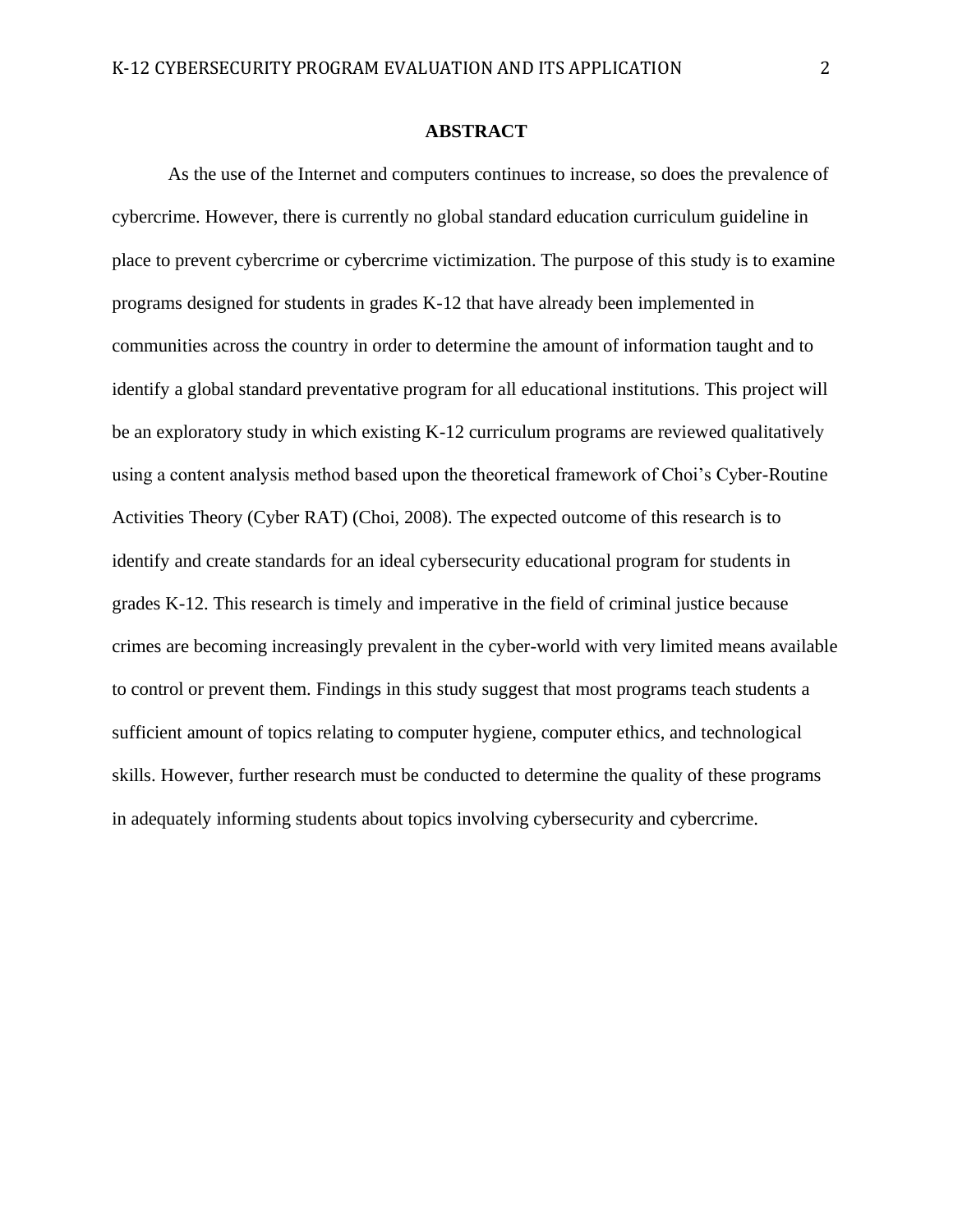### **INTRODUCTION**

Despite a constant increase in technology use by K-12 students, there is currently no standard educational curriculum that thoroughly addresses the risks associated with computer usage for these students. It is essential that students in grades K-12 be consistently exposed to curriculum regarding cyber-education in order to protect them from becoming victims of cybercrime as well as to prevent them from engaging in cybercrime. In addressing this issue, many schools and state legislatures have introduced various programs in the disciplines of technology and computer science.

Schools provide the optimal atmosphere for students to learn the essentials of cybersafety and cyber-ethics, as they have consistent access to students during the most crucial years in their behavioral development (Sherman, Farrington, Welsh, & MacKenzie, 2002, pg. 56). However, without a standard curriculum in place, it is unlikely that all students in grades K-12 are receiving adequate educational information in regards to cybersecurity and cybercrime. For example, the 2011 *State of K-12 Cyberethics, Cybersafety and Cybersecurity Curriculum in the United States* report provided by the National Cyber Security Alliance (NCSA) displays survey data collected from over 1,000 individuals in charge of various educational positions in schools across the United States. The results of this survey exhibit that most teachers, administrators, and technology coordinators believe that cyber-education should be part of the curriculum in schools. Despite this agreement, it was also reported that the majority of schools surveyed do not require that cyberethics, cybersafety, or cybersecurity curriculums be taught in the classroom setting. Additionally, many of the teachers surveyed reported that they had not taught any topics essential to cyberethics, cybersafety, or cybersecurity in the past year. (NCSA, 2011). These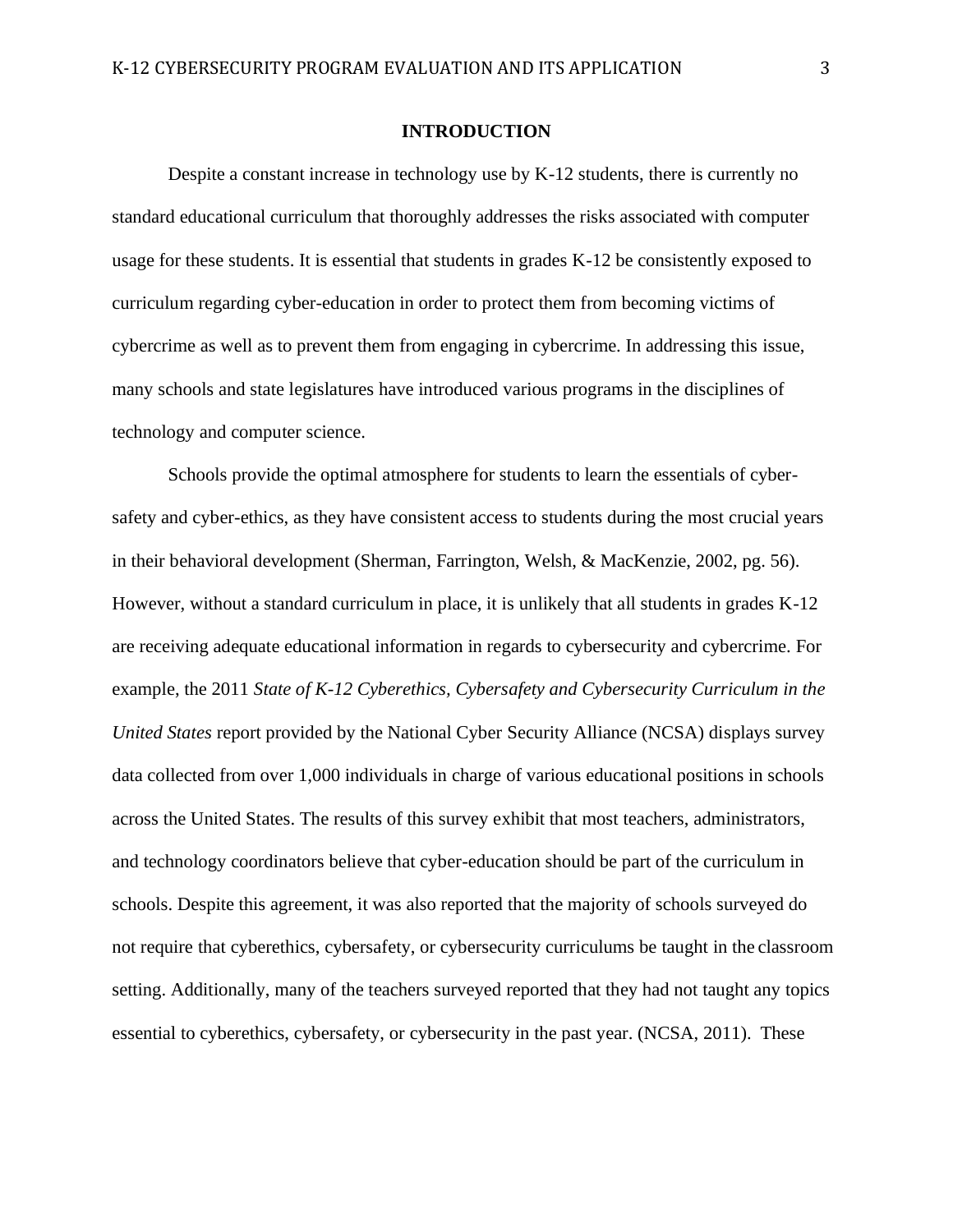findings are concerning because they demonstrate that the demand for education in cybersecurity is not effectively being met in K-12 programs.

With the pressure of technology and the potential of cybercrime on the rise, it is essential to address the necessary resources and lessons required to run an effective cybersecurity program for grades K-12. While the increasing occurrence of cybercrime incidents in schools has created a demand for more cybersecurity education, few studies have been conducted to review existing programs and their effectiveness. Thus, the purpose of this study is to systematically evaluate existing cybersecurity education programs and describe their applications in creating an optimal cybersecurity curricular program.

The theoretical framework of this study will follow that of Choi's Cyber Routine Activities Theory (Cyber RAT). This theory states that while motivated offenders and suitable targets are always present online, the major factors impacting cybercrime occurrence are online lifestyle and digital capable guardianship. For the sake of this study, the computer hygiene category represents the online lifestyle described in Cyber RAT and technological skills provide the basis for capable guardianship. An additional consideration outside of the theoretical framework will be made for a computer ethics category.

This paper will include a review of the literature pertaining to the prevalence of cybercrime, its implications, and needs for more preventative measures through education. The literature review will be followed by a discussion of the methods used and of the findings resulting from this study. Finally, it will identify particular topics that should be included in an optimal K-12 cybersecurity program and will discuss how such a program should be implemented.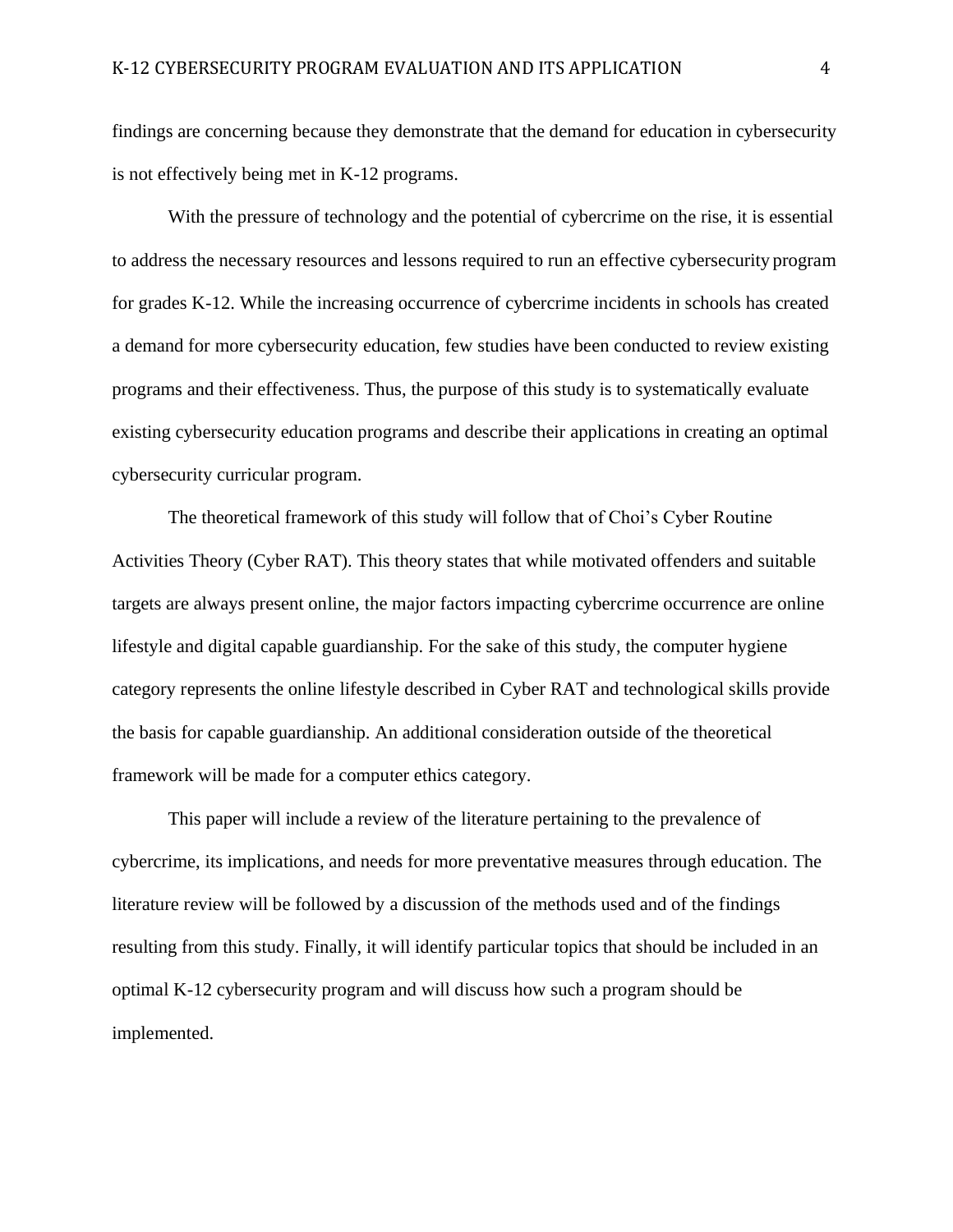### **LITERATURE REVIEW**

### **Theoretical Framework**

Cybercrime has been defined as "any unauthorized, or deviant, or illegal activity over the Internet that involves a computer (or computers) as a tool to commit the activity and a computer (or computers) as the target of that activity" (Moitra, 2005, p.445). Cybercrime involves the use of both a network (such as the Internet) as well as a computer (Moitra, 2004, p.439). As new technology is developed, the threat of cybercrime increases and managing it becomes increasingly difficult. According to recent data, 48% of malicious email attachments were Microsoft Office files, putting Office software users at high risk of becoming victims. In 2018, it was also found that "1 in 10 URLs analyzed were identified as being malicious" and there was a 56% increase in web attacks overall. (Symantec, 2019). Additionally, recent research has reported that 69.9 percent of adolescents have experienced cyber-harassment at some point in their lives (Choi & Lee, 2017). However, cybercrime is extremely difficult to investigate and prosecute because, in many cases, it lacks a distinct jurisdiction due to its being committed through the Internet (Choi & Lee, 2017).

Despite the lack of enforcement against cybercrime, society's dependency on technology continues to increase, providing cybercriminals with increased opportunities to engage in crime (Choi, 2008). One theory that describes the prevalence of cybercrime is *Cyber Routine Activities Theory*, which is based on Cohen and Felson's 1979 *Routine Activities Theory* as well as Hindelang, Gotfredson, and Garofalo's 1978 *Life-Exposure Theory*. This adaptation of these theories states that in cyberspace, motivated offenders and suitable targets are assumed situational factors, therefore the availability of a capable guardian controls the probability of cybercrime victimization (Choi, 2008). According to this theory, the presence of a capable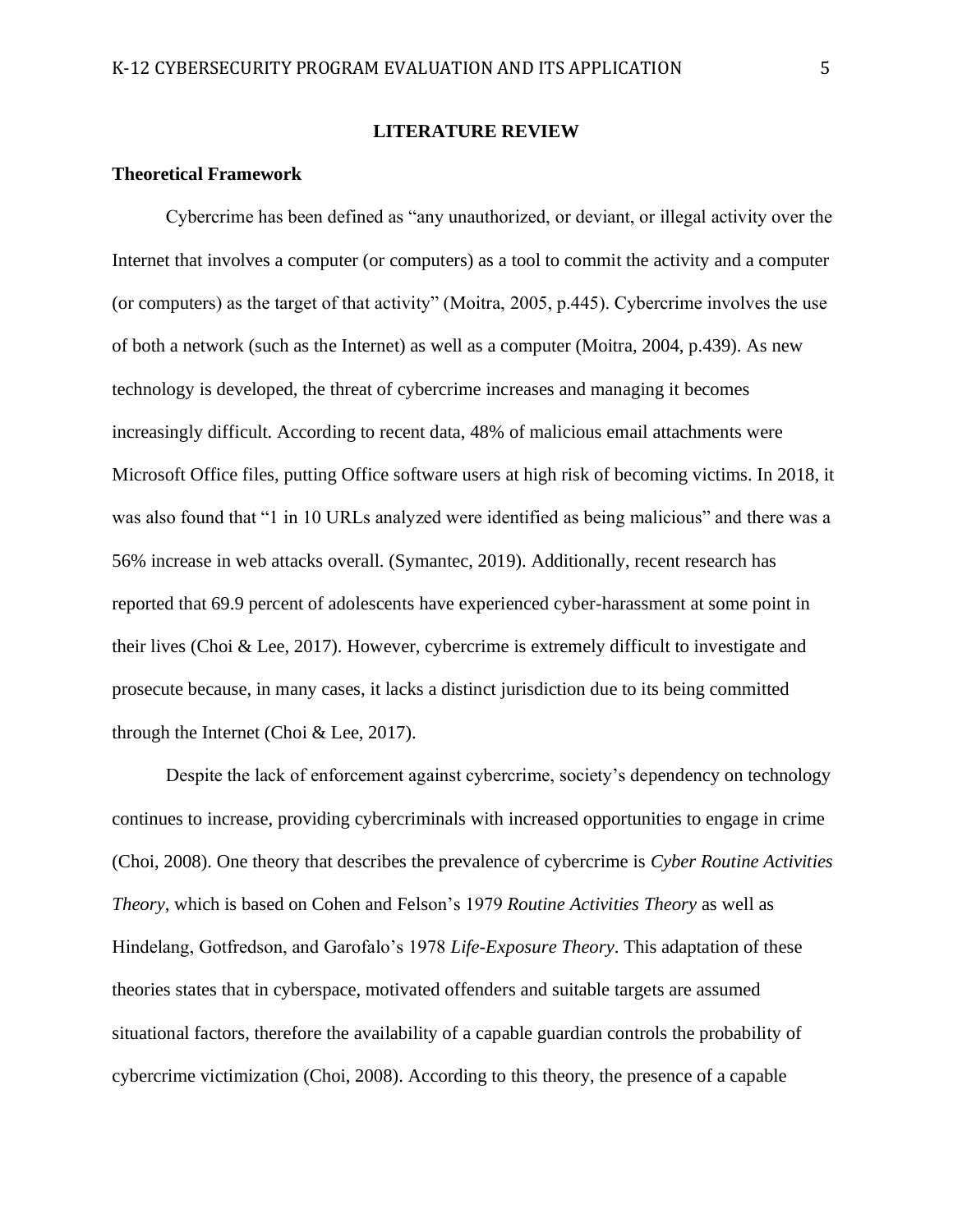guardian (such as computer protection software) and one's online lifestyle determines the likeliness of becoming a victim of cybercrime (Choi, 2008).

Cyber RAT in particular concentrates on "individuals' daily patterns of routine activities, including vocational activities and leisure activities, in cyberspace that increase the potential for computer crime victimization." The theory additionally considers "how computer security, as an important capable guardian in cyberspace, plays a major role against computer-crime victimization" (Choi, 2008). Digital guardianship is defined primarily in terms of protective measures available to Internet users such as antivirus software, antispyware software, and firewalls. On the other hand, online lifestyle is identified by "(a) vocational and leisure activities on the Internet, (b) online risky leisure activities, [and] (c) online risky vocational activities". (Choi, 2008).

#### **Cybersecurity Threats in Schools**

In 2018, there were 122 publicly reported cybersecurity incidents in K-12 schools throughout the United States. The majority of these incidents put students' personal information in jeopardy and was caused by the staff members or students at the schools. (Herold, 2019). Recent statistics show that "a U.S. school district becomes the victim of a cyberattack almost as often as every three days" (Security, 2019). Melissa Tebbenkamp, the director of instructional technology for Raytown Quality Schools, stated in an interview that the largest risk for cybersecurity in schools are the students and the school staff. Students become a risk factor when they are particularly knowledgeable about computers and purposely try to gain access to school data. On the other hand, school staff becomes more of a cybersecurity issue when it comes to opening emails or clicking on links intended to infect a computer with malware or phish for student information (Cavanagh, 2019). When student records are accessed by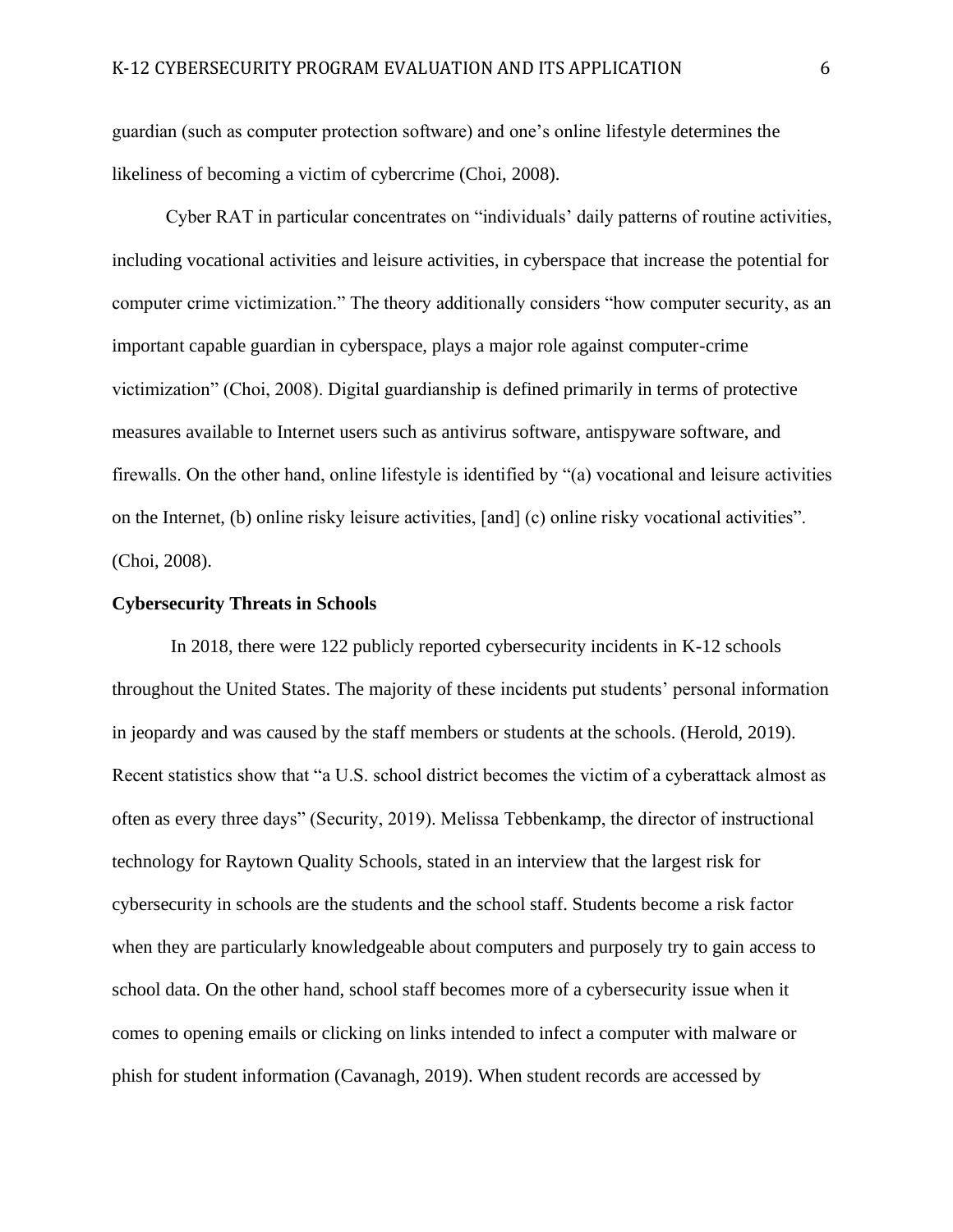unauthorized users, students become at risk for being approached online by predators (Cavanagh, 2019).

Students may also become a threat to cybersecurity in schools because "when children cannot validate the physical location or identity of an individual on the other end of the message, they may believe that their activity causes no perceptible harm and that there is limited chance for detection or punishment" (Berson & Berson, 2003, p.164-165). However, some cases prove that cybercrimes do not always provide complete anonymity for those students who choose to engage in them. An example of such a case is that of Jeremy Currier and Seth Stephens, who, for over a period of two years, gained unauthorized access to their school district's computer systems and information such as logins, passwords, phone numbers, locker combinations, lunch balances, and grades of other students (Herold, 2018). Though the teenagers were eventually caught and expelled for their actions, this incident, as well as many others, has demonstrated the weak cybersecurity practices in many school districts that put them at risk for falling victim to cybercrime (Herold, 2018).

### **K-12 Cybersecurity Program: Major Components**

The most effective way to protect K-12 students from dangerous and inappropriate online content is through education of how to be an ethical digital citizen (Berson & Berson, 2003, p.164). Most children are uninformed in regards to the dangers of computer and Internet use, making them easy targets for cyberattacks. As a result, there has been an increase in cybersafety materials becoming available online. However, these materials "work on a voluntary basis and so aren't viable to ensure measureable mass adoption" (Saluja, Bansal, & Saluja, 2012). The most effective way to ensure that this information is spread to all students is through its implementation in schools (Saluja, Bansal, & Saluja, 2012). Because schools have consistent,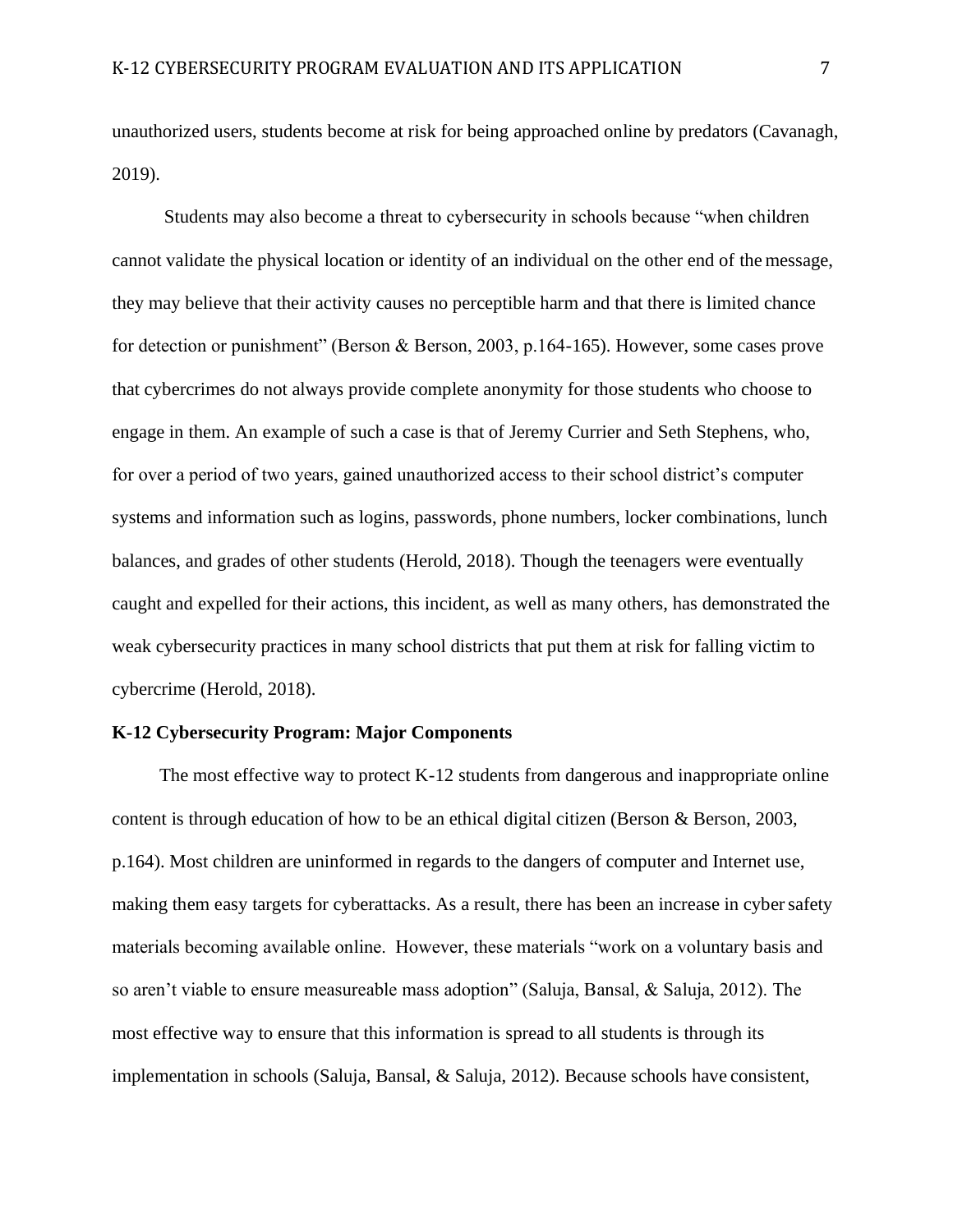mandated access to children during the most crucial periods of their behavioral development, these institutions have great potential in promoting cybersecurity prevention through education (Sherman, Farrington, Welsh, & MacKenzie, 2002, p.56).

It is imperative that, in addition to education, schools develop and implement a plan that focuses on preventing and handling threats to their cybersecurity (Levin, 2019). These plans should include features such as firewalls, virus protection, consistent user training for staff, restricting administrative access (meaning preventing school staff from downloading software), and backing up data (Cavanagh, 2019). Implementing these various methods of computer security will provide schools with the strong capable guardian needed to protect against cybercrime victimization and will promote the application of a safer online lifestyle. Essentially, in order to reduce computer-crime victimization, "pro-social views of promoting adequate online lifestyle and utilizing efficient computer security" must be established (Choi, 2008).

#### **Israeli Cyber-Education**

Israel has been a world leader in cybersecurity and cyber-technology for many years. However, the Israeli government has just recently invested a great deal of resources into cyber education. For example, the Magshimim program allows  $10<sup>th</sup>$  graders to "take after-school classes in encryption, coding, and preventing malicious hacking" (Kfir, 2018). Another new program that was initiated during this school year focused on training 100 seniors to become computer hackers and 240 to become cyber protectors. Facilitators of this program include cyber-technology and cyber warfare experts. The program additionally incorporates "extensive instruction on ethics and 'permissible and prohibited conduct in the field'" (Barrow, 2018). In addition to the government sponsoring cyber education programs for Israeli youth, the private sectors have been involved in "recruit [ing] engineers and programmers to teach in schools,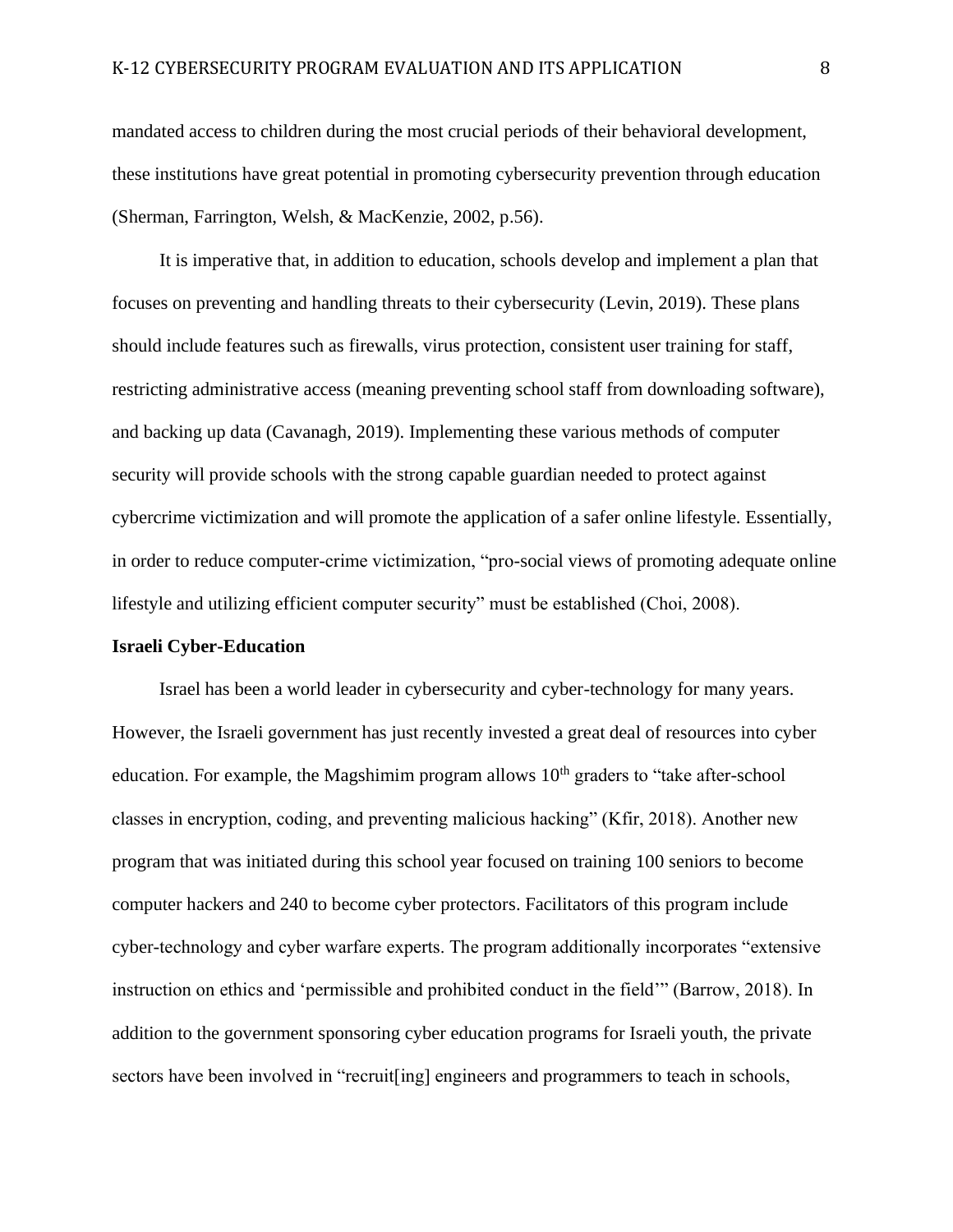organiz[ing] tours of technology companies for school kids, and help[ing] the volunteer teachers get jobs in technology companies" (Press, 2017).

### **Learning by Doing**

History has demonstrated that knowledge and the application of knowledge are crucial factors involved in learning and developing. Essentially, this means that the act of "doing" increases the effectiveness of learning outcomes. Thus, programs should "identify that students need to have an understanding of and be able to use what they learn (the doing) to be literate in a particular subject matter." The *Learning by Doing* study has found that "teachers feel that students benefit from doing activities in their classrooms" and that "middle school students are doing more activities and projects than are elementary and high school students." Overall, this research has determined that "learning by doing was confirmed as an essential, but underutilized, method of learning" (Moye, Dugger & Stark-Weather, 2014).

#### **Synopsis of K-12 Cybersecurity Education in the Past**

Approximately half of students in  $12<sup>th</sup>$  grade do not have access to computer science courses while in high school, demonstrating how computer education is not emphasized in many standards guiding curriculum in state schools, and therefore receives limited funding (Chatlani, 2017). Results from the 2011 *State of K-12 Cyberethics, Cybersafety and Cybersecurity Curriculum in the United States* survey have demonstrated significant trends in the perspectives of over 1,000 teachers, administrators, and technology coordinators at schools regarding how cybersecurity is taught in their school districts. Although 91% of teachers in the surveyed districts believed that cyberethics, cybersafety, and cybersecurity should be taught in schools, only 51% reported that their school or district did an adequate job of preparing their students in these issues. Furthermore, only 29% stated that their school or district required a cyberethics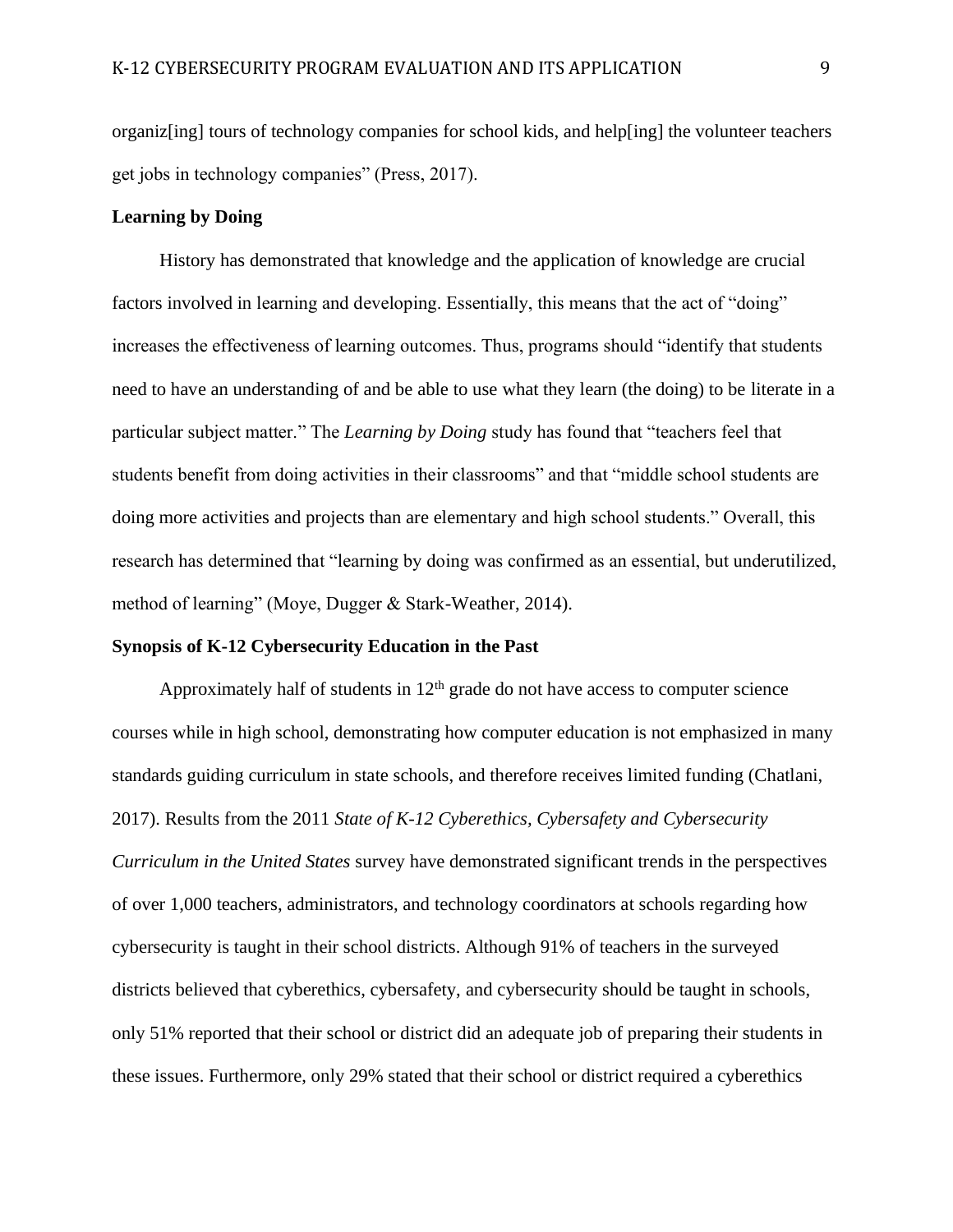curriculum, 33% stated that their school or district required a cybersafety curriculum, and 30% stated that their school or district required a cybersecurity curriculum. Additionally, 76% of teachers only had up to three hours of cybersecurity training in their school or district in the past 12 months. Most teachers (79%) also reported that they believed parents were most responsible for teaching their children to use computers safely and securely, whereas only 18% found themselves to be most responsible (StaySafeOnline.org, 2011).

**Computer Hygiene.** Cybersafety is one of the most important focus areas in the computer hygiene category. Cybersafety was defined by the 2011 survey as "Warning signs to let your parents know about", "The risks tied to social networking sites", "How to make decisions about sharing personal information on the Internet", "Watching out for online predators", "What to do if you or someone you know receives inappropriate or harassing messages", "What to do if someone posts unwanted or inappropriate material", "The value of privacy and personal information and your responsibility for protecting the information and reputations of friends, family, and others online", "Scams, fraud, and social engineering", "The safe use of geo-location services", "Sexting of the inappropriate sharing of sexually suggestive images", "Other", "None", and "Not sure". In regards to teaching cybersafety, 41% of teachers reported that "None" of these topics had been taught in the past year, which was the highest of all of the topics selected for this portion of the survey. The least selected topics were "Warning signs to let your parents know about" (17%), "Sexting" (17%), and "The safe use of geo-location services" (6%). (StaySafeOnline.org, 2011).

An additional core educational component described as computer hygiene is the management of computer security. The topics listed for education in cybersecurity included "Using strong passwords", "Changing passwords often", "Knowing when it is safe to download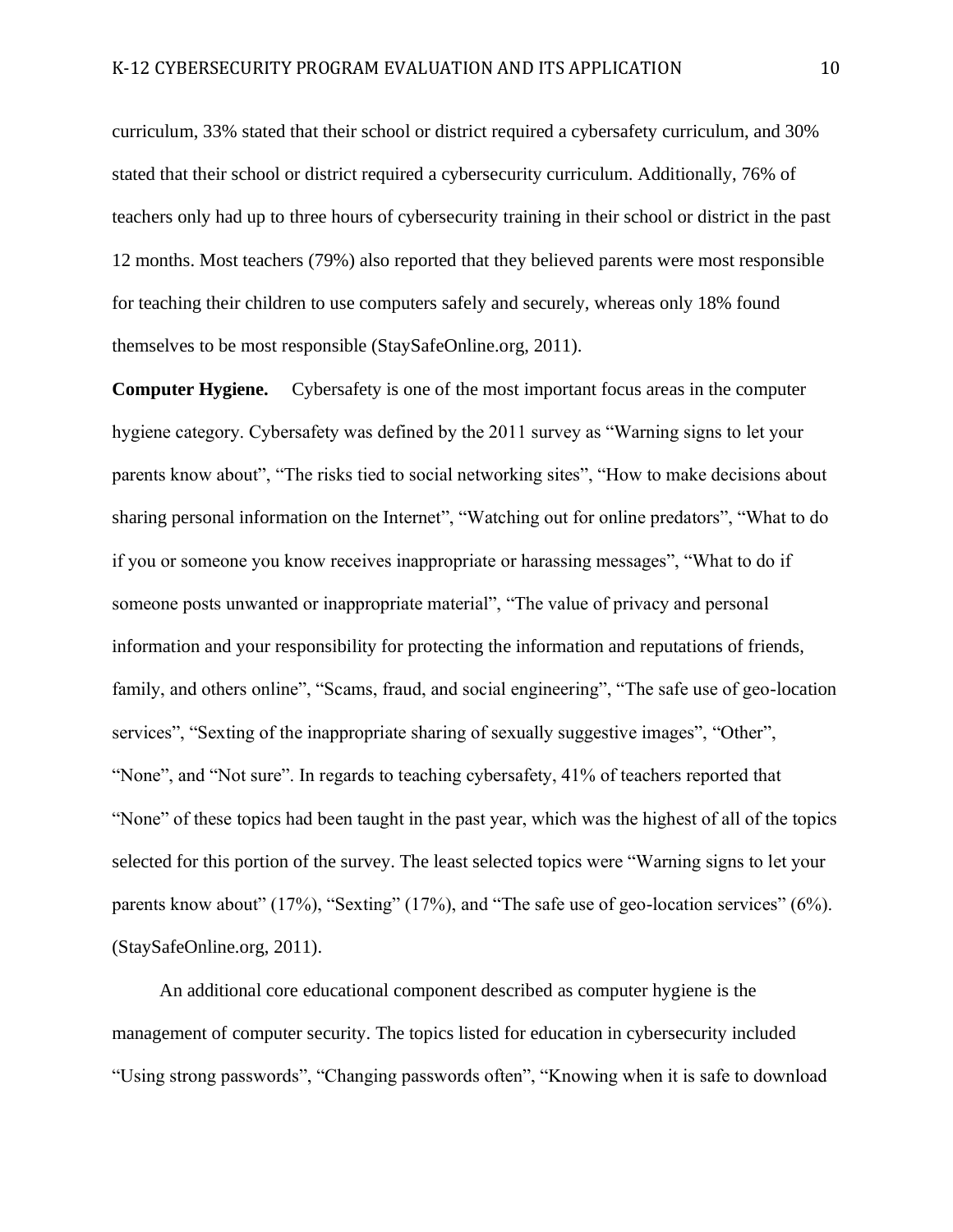a file", "Risks associated with peer-to-peer networks", "How to identify a secure Web site", "Identity theft", "Protecting computers from malicious software", "The role of a more secure Internet in our economy", "The role of a more secure Internet in our national security", "Protecting a mobile device", "Careers in cybersecurity", "Other", "None", and "Not sure". Again, the majority teachers (50%) reported that "None" of the above topics had been taught in the past year. The least taught topics included "Protecting computers from malicious software" (15%), "The role of a more secure Internet in our economy/ national security" (7% and 6%, respectively), "Protecting a mobile device" (6%), and "Careers in cybersecurity" (4%). (StaySafeOnline.org, 2011).

**Cyberethics.** The survey mentioned above questioned teachers about what topics in cyberethics they had taught students in the past year. These topics included: "Dealing with posts, videos, or other web content that scares you", "How to send an email", "Respecting the privacy of others", "Exercising proper 'netiquette', or knowing how to conduct one's self while online that is appropriate and courteous to others", "Hacking, or gaining access to a computer file or network without authorization", "Plagiarism", "Downloading (legally or illegally) music and video files", "Dealing with posts, videos or other Web content that contain 'hate speech'", "Other", "None", and "Not sure". Notably, 32% of the respondents selected "None" in this category, which only fell behind "Plagiarism" (47%) and "Respecting the privacy of others" (33%) in regards to the most frequently taught cyberethics topics. "Hacking, or gaining access to a computer file or network without authorization" was only selected by 8% of the respondents. (StaySafeOnline.org, 2011).

Emphasizing legal issues in cybercrime is an essential way to promote cyberethics. Although it is recognized that cybercrime is a serious issue that needs to be addressed in law and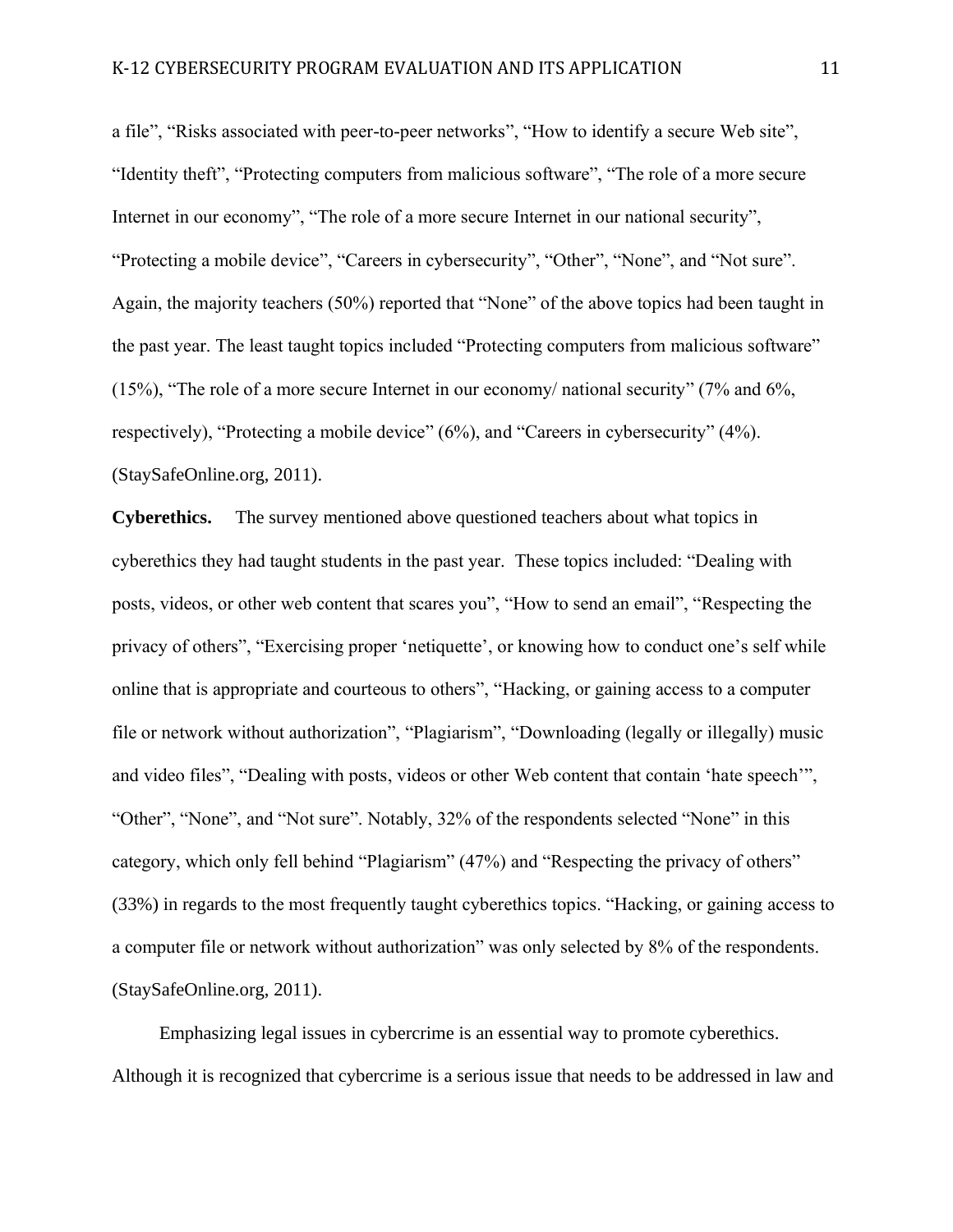law enforcement, not enough information is known about cybercrime to establish adequate policies or laws in regards to the issue (Moitra, 2005, p.463). However, a federal act was developed in 2018 to form the Cybersecurity and Infrastructure Security Agency (CISA), an expansion of the Department of Homeland Security. This agency was created to "help the U.S. government address current security gaps", such as by collecting data on trends in cybercrime (HIPPA Journal, 2018).

There have been more than 265 bills from various states introduced or considered in the United States in regards to cybersecurity; however, only about 52 of them have been enacted thus far and of those enacted, none have involved the implementation of mandatory K-12 educational programs (Cybersecurity Legislation, 2018). The only state that has truly addressed the issue of cybersecurity education in law to date is California, which has enacted the *Cyber Secure Youth Act*. The Cyber Secure Youth Act requires that school districts in California teach students cyber-hygiene at least once during their K-6 education and again in grades 7-12. The act defines cyber-hygiene as online account maintenance, safe online behavior, computer literacy, and community responsibility (Good Day Sacramento, 2018).

#### **METHODS**

#### **Search Strategies**

Due to a lack of peer-reviewed articles regarding K-12 cybersecurity educational programs, a basic Google search was used to locate relevant programs uploaded online by various schools, districts, states, and private corporations. The following search items were combined to conduct the search: cybersecurity education K-12, K-12 cybersecurity programs, curriculum, state cybersecurity standards, and computer education K-12. As a result, a total of 96 programs were identified and reviewed for information relevant to this study. Programs were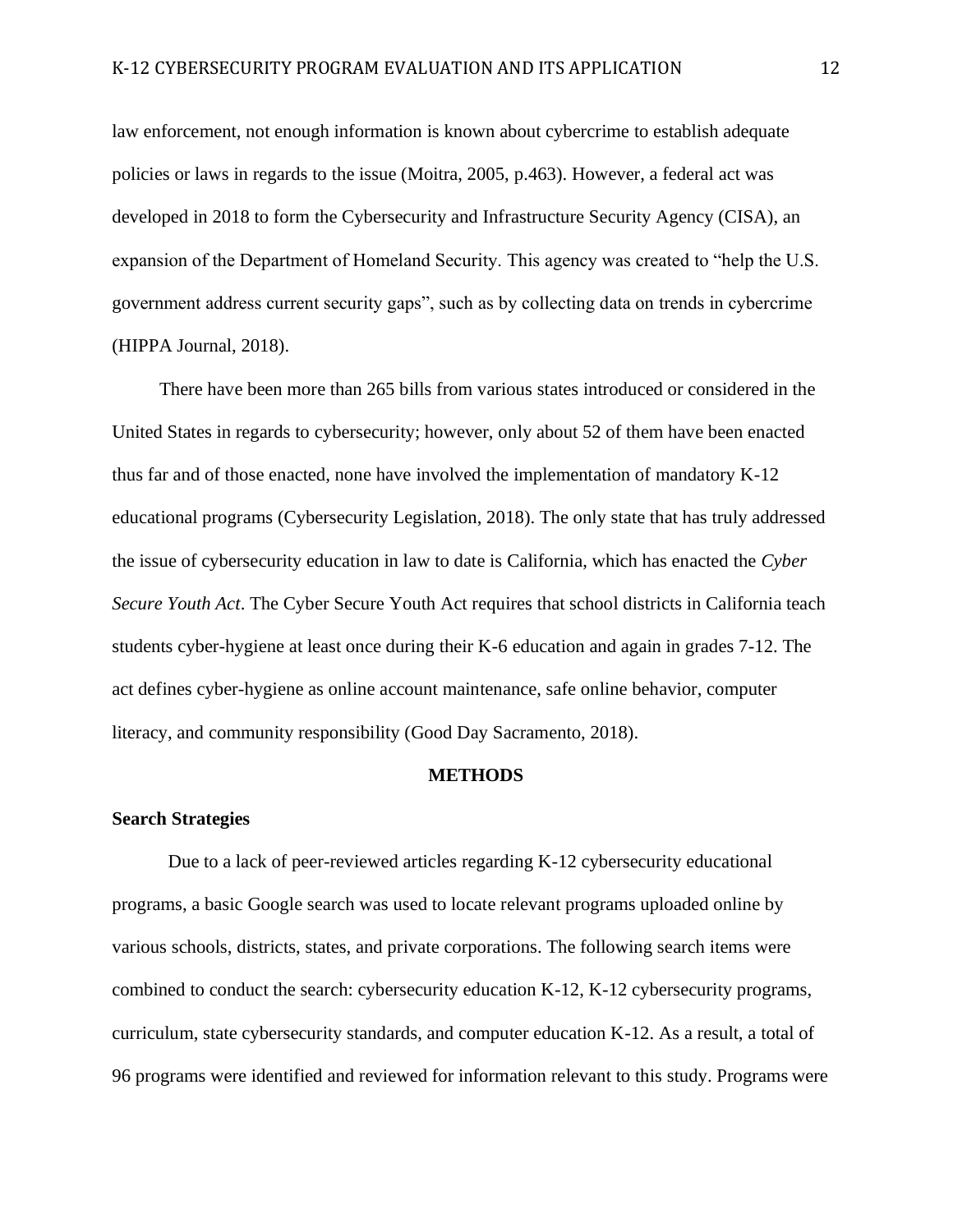further selected if they included specific information regarding the teaching of cybersecurity essentials in K-12 educational settings.

## **Data Collection**

Information was collected from each relevant program according to a checklist drafted purposely for this study. The checklist included specific sections for demographic information, computer hygiene implementations, computer ethics implementations, and technological skills implementations in accordance with the Cyber RAT theoretical framework. Topics included in computer hygiene were whether each of programs address "The importance of updating antivirus software", "How to install antivirus software", "How to create and maintain strong passwords", "Malware protection", "Firewalls", "Social media use", "Cybersecurity monitoring", "Site credibility", "Cyber incident reporting", "Cleaning up web history", and "Cookies". Under computer ethics, the topics covered were "Copyright laws", "Downloading materials from the web", "Hacking", "Computer/Cyber Laws", "Cyberbullying", "Responsible use policies", and "Darknet". Lastly, technological skills incorporated "Coding basics", "Operating systems basics", "Information technology", "Networking", "Encryption", "Digital forensics", "Cryptography", "Database usage", "Penetration testing", "Search engine usage", "Cryptocurrency", "Computer parts", "Keyboarding", "Word processing", and "Multimedia". Technological skills were further divided into specific coding languages such as Python, Java, Javascript, C++, Scratch, and HTML and into the specific operating systems of Windows, Mac, and Linux. All three categories additionally included checklist sections for methods used to teach the topics and for who was responsible for facilitating the category. See **Appendix A** for the full survey.

#### **Analytical Strategy**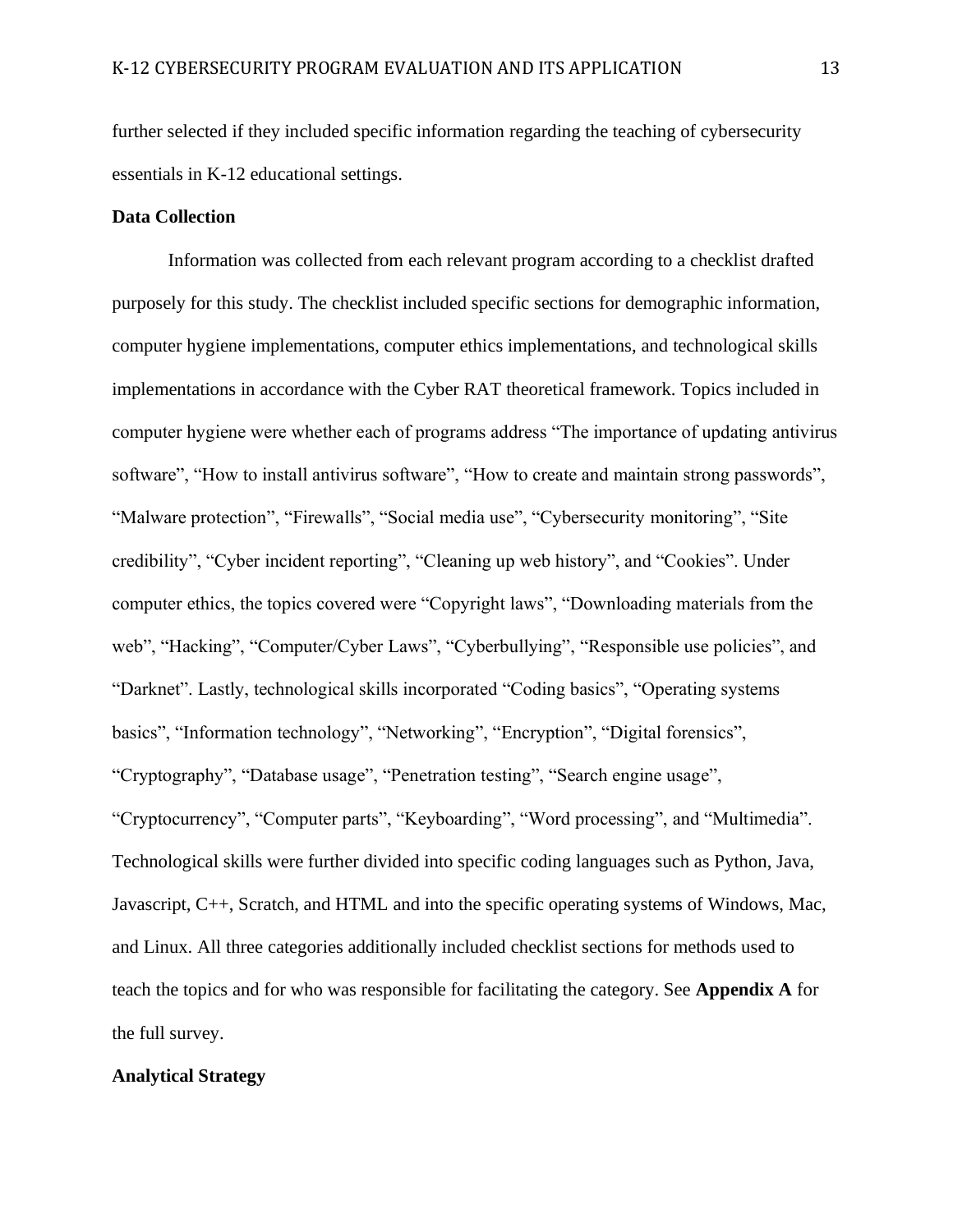Each question of the checklist shown in **Appendix A** was coded into the SPSS statistical software for further evaluation. Utilizing this software, data trends were recorded in regards to the frequency of each element item used within the programs as well as trends across each discipline. The total elements used in each of the three main sections (computer hygiene, computer ethics, and technological skills) were demonstrated individually in frequency charts and in histograms to assess the effectiveness of each program at addressing these issues. Finally, all three elements of total computer hygiene, computer ethics, and technological skills were combined into a total cybersecurity histogram, representing the amount of topics covered in educational cybersecurity programs as a whole. Furthermore, correlations were tested for significance between particular survey items using regression analysis and Chi-Square tests. Coefficients tables were used in SPSS to describe significance between variables.

#### **KEY FINDINGS**

### **Demographics**

The demographic information regarding the programs in this study is shown in Table 1 below. The majority of the programs utilized for this study were state mandated standards for computer science and technology. Most were also designed to run throughout the total duration of each student's K-12 education and were either specifically targeted at grades 1-5 or focused on all grades. All 96 programs also required additional resources to accompany the program facilitators.

| <b>Variable</b>              | n  | $n\left(\frac{0}{0}\right)$ |
|------------------------------|----|-----------------------------|
| Ownership                    |    |                             |
| School                       |    | 11.5                        |
| <b>Corporation Sponsored</b> | 14 | 14.6                        |
| <b>District Owned</b>        | 25 | 26                          |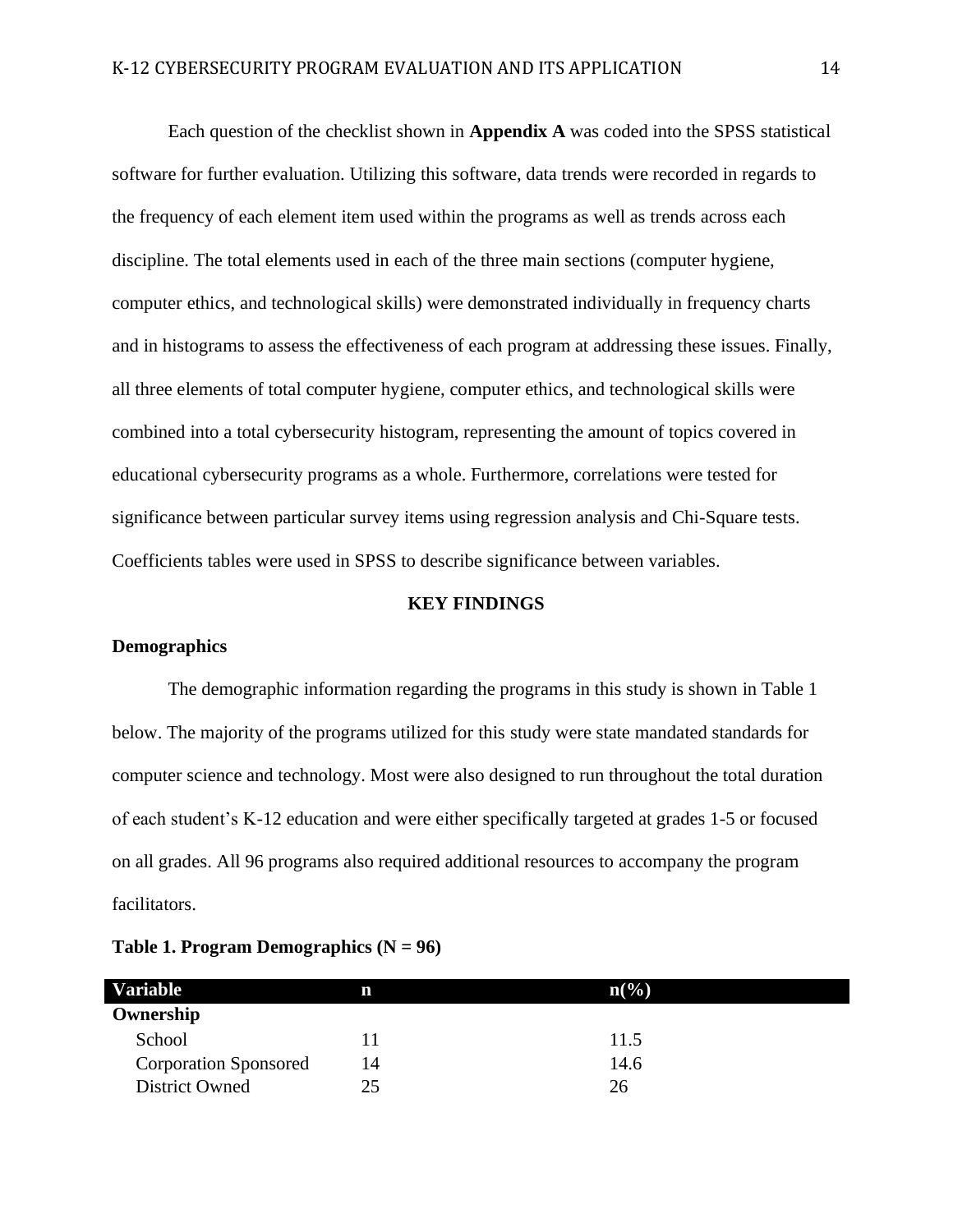| <b>State Owned</b>            | 46               | 47.9           |
|-------------------------------|------------------|----------------|
| <b>Program Duration</b>       |                  |                |
| 1 Week                        | $\mathbf{1}$     | 1.1            |
| 1 Month                       | $\overline{2}$   | 2.1            |
| 1 Year                        | 22               | 23.2           |
| All Years                     | 70               | 73.7           |
| <b>Target Participant Age</b> |                  |                |
| Kindergarten                  | $\mathbf{1}$     | $\mathbf{1}$   |
| Grades 1-5                    | 31               | 32.3           |
| Grades 6-8                    | 17               | 17.7           |
| Grades 9-12                   | 16               | 16.7           |
| All $K-12$                    | 31               | 32.3           |
| <b>Mandatory</b>              |                  |                |
| N <sub>o</sub>                | 18               | 18.8           |
| Yes                           | 78               | 81.3           |
| <b>Facilitators</b>           |                  |                |
| Teacher                       | 86               | 89.6           |
| <b>IT Staff</b>               | 41               | 42.7           |
| Administration                | $\boldsymbol{0}$ | $\overline{0}$ |
| <b>College Professor</b>      | $\overline{0}$   | $\overline{0}$ |
| <b>Online Resource Only</b>   | 11               | 11.5           |
| <b>Resource Requirements</b>  |                  |                |
| <b>Computer Access</b>        | 96               | 100            |
| <b>Online Access</b>          | 96               | 100            |
| Software Installation         | 87               | 90.6           |
| <b>Computer Specialists</b>   | 40               | 41.7           |

## **Computer Hygiene**

From the frequency table (Table 2) of topics covered in computer hygiene, the top three

topics taught in the programs were:

- 1) *Cybersecurity Monitoring*, which included recognizing signs of cyberattacks and managing a strong protection against them.
- 2) *Site Credibility*, which included recognizing and using secure and reputable websites while online.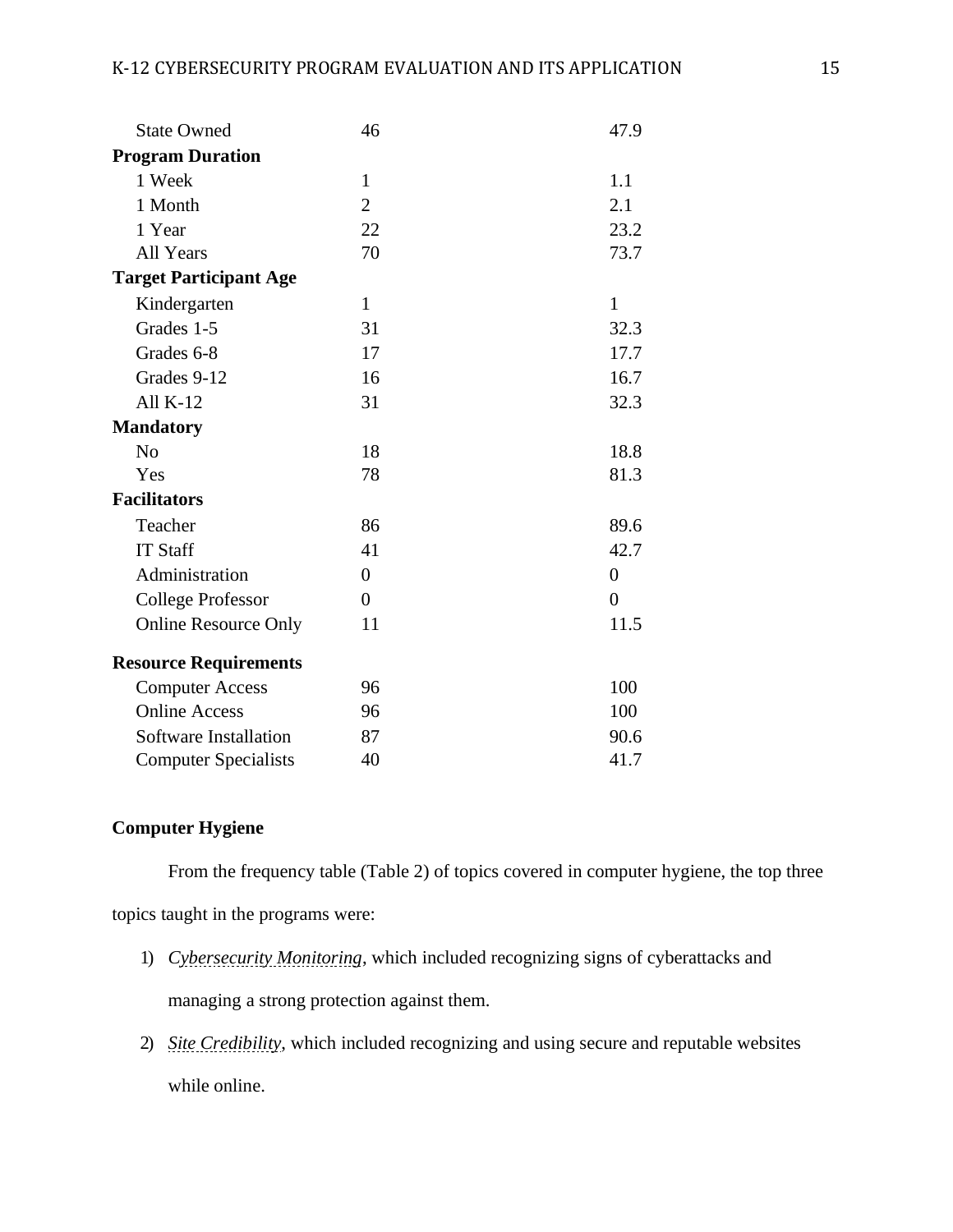3) *Passwords*, which included creating strong passwords, consistently changing passwords, and protecting passwords.

| Variable                        | $\mathbf n$ | $n\left(\%\right)$ |
|---------------------------------|-------------|--------------------|
| Antivirus Update                | 31          | 32.3               |
| Antivirus Install               | 30          | 31.3               |
| <b>Passwords</b>                | 57          | 59.4               |
| <b>Malware Protection</b>       | 40          | 41.7               |
| Firewalls                       | 13          | 13.5               |
| Social Media                    | 45          | 46.9               |
| <b>Cybersecurity Monitoring</b> | 74          | 77.1               |
| <b>Site Credibility</b>         | 62          | 64.6               |
| <b>Incident Reporting</b>       | 45          | 46.9               |
| <b>Cleaning Web History</b>     | 22          | 22.9               |
| Cookies                         | 12          | 12.5               |

### **Table 2. Computer Hygiene Topics (N=96)**

Total computer hygiene was computed by combining all elements of computer hygiene and measuring the frequencies with which they were covered in all 96 programs. The mean number of computer hygiene topics taught was 4.5 with a standard deviation of 2.3, a maximum of 10, and a minimum of 1 (See **Appendix B**).

The topic of computer hygiene was taught primarily in the form of lectures (96.9%) and discussions (92.7%). Online resources and hands-on activities were only utilized 13.5% and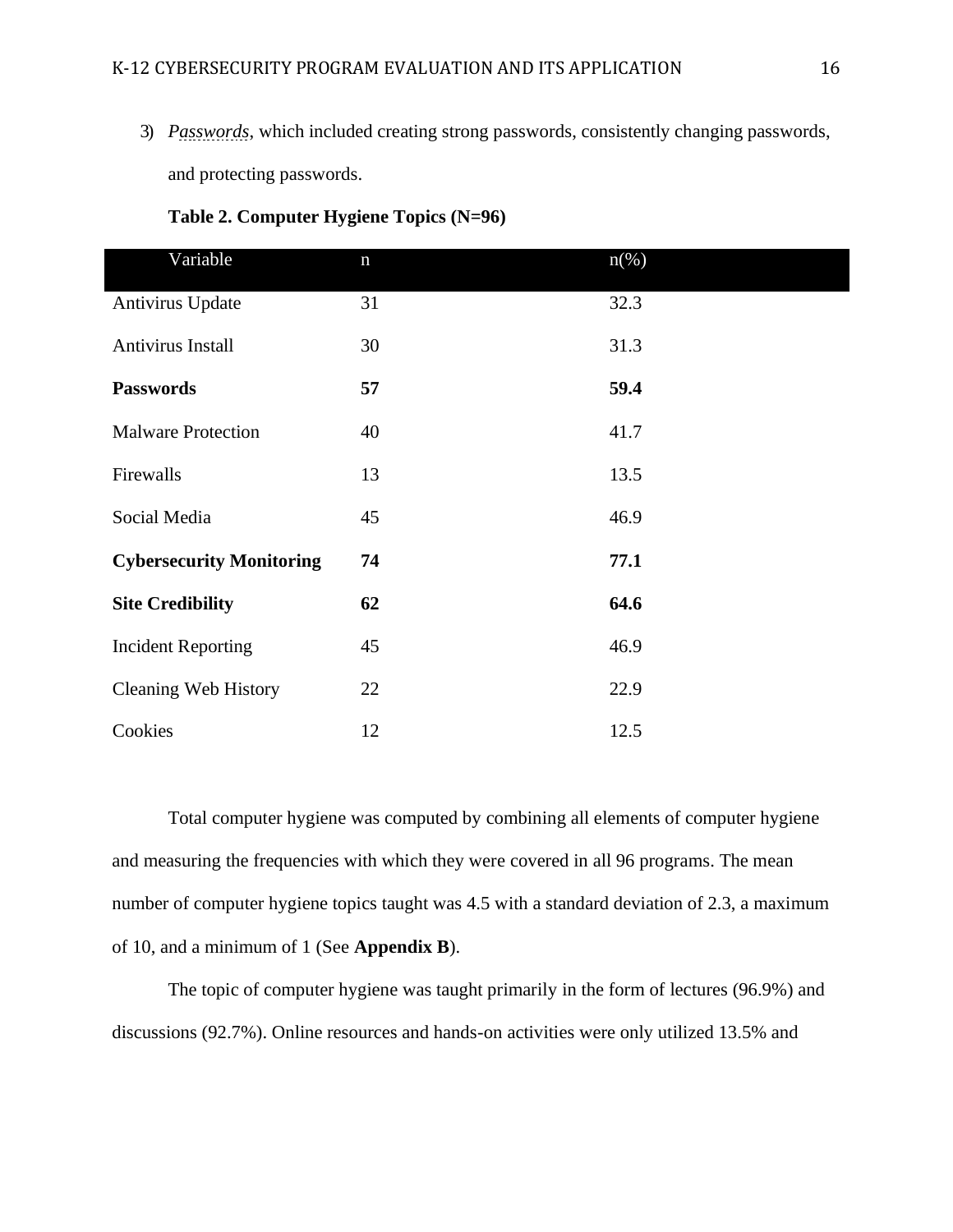30.2 % of the time, respectively. Content teachers (88.5%) and specific IT staff instructors

(41.7%) were responsible for teaching the material to students.

### **Computer Ethics**

From the frequency table (Table 3) of topics covered in computer ethics, the top three topics taught included:

- 1) *Copyright Laws*, including laws against plagiarism and how to cite sources for research.
- 2) *Computer/Cyber Laws*, including laws against crimes committed online and penalties for breaking such laws.
- 3) *Responsible Use Policies*, including policies regarding the proper use of school owned technology or online programs.

| <b>Variable</b>                 | $\mathbf n$ | $n\left(\frac{0}{0}\right)$ |
|---------------------------------|-------------|-----------------------------|
| <b>Copyright Laws</b>           | 71          | 74                          |
| Downloading web materials       | 44          | 45.8                        |
| Hacking                         | 33          | 34.4                        |
| <b>Computer/Cyber Laws</b>      | 62          | 64.6                        |
| Cyberbullying                   | 49          | 51                          |
| <b>Responsible Use Policies</b> | 61          | 63.5                        |
| Darknet/TOR Browser             | 3           | 3.1                         |

### **Table 3. Computer Ethics Topics (N=96)**

Total computer ethics was computed by combining all elements of computer ethics and measuring the frequencies with which they were covered in all programs. The mean number of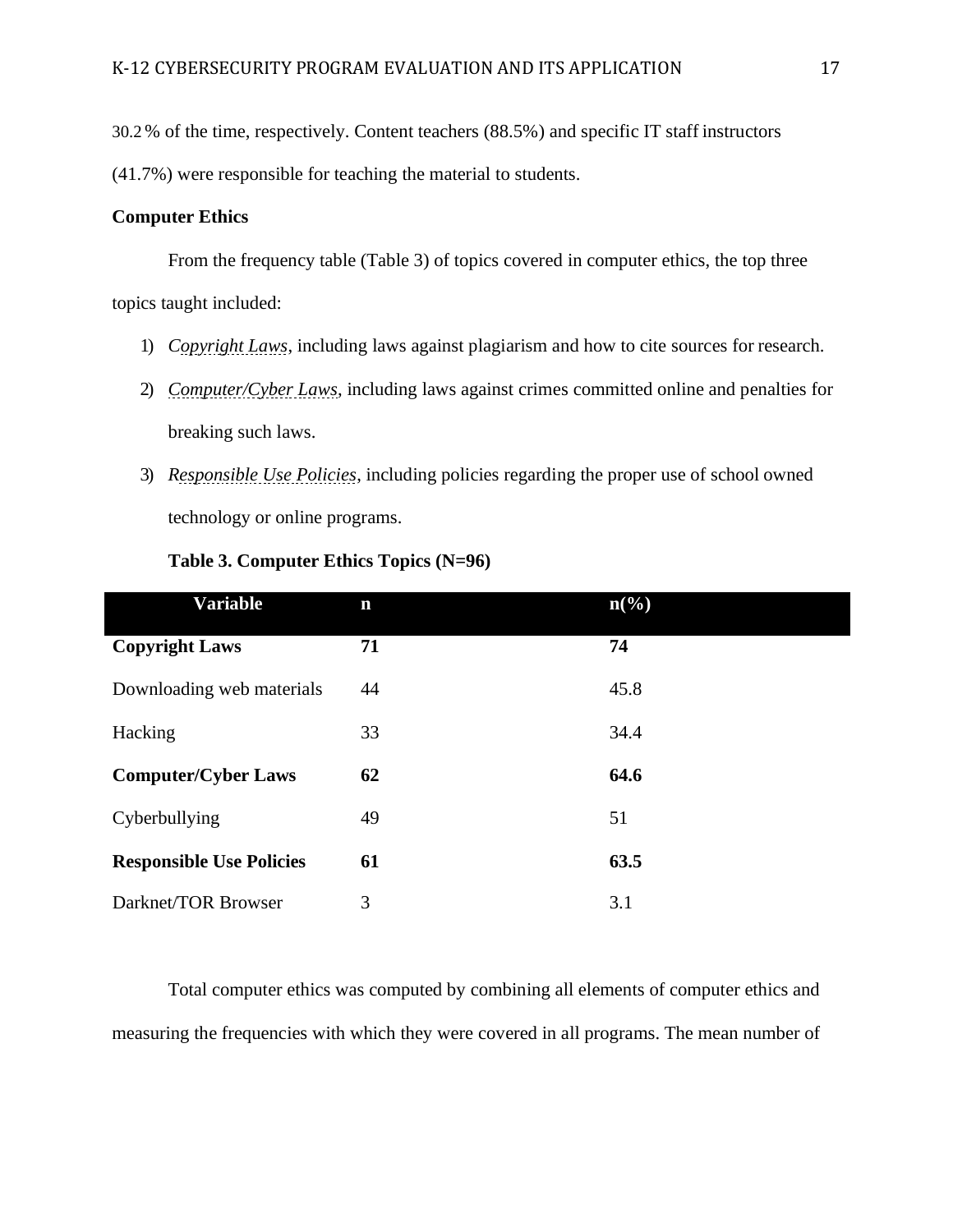topics taught in this category was 3.36, with a standard deviation of 1.36, a maximum of 6, and a minimum of 1 (See **Appendix C**).

### **Technological Skills**

From the frequency table (Table 4) of topics covered in technological skills, the top three topics taught were:

- 1) *Coding Basics*, which included binary numbers, algorithms, and programming languages.
- 2) *Computer Parts*, which included identifying and locating specific components of computer devices.
- 3) *Database Usage*, which included searching databases for research and creating databases for collected data.

| Variable                        | $\mathbf n$  | $n\left(\%\right)$ |
|---------------------------------|--------------|--------------------|
| <b>Coding Basics</b>            | 68           | 70.8               |
| <b>Operating Systems Basics</b> | 39           | 40.6               |
| <b>Information Technology</b>   | 40           | 41.7               |
| Networking                      | 49           | 51                 |
| Encryption                      | 36           | 37.5               |
| <b>Digital Forensics</b>        | 3            | 3.1                |
| Cryptography                    | 13           | 13.5               |
| <b>Database Usage</b>           | 52           | 54.2               |
| <b>Penetration Testing</b>      | $\mathbf{1}$ | $\mathbf{1}$       |
| <b>Search Engines</b>           | 50           | 52.1               |
| Cryptocurrency                  | $\mathbf{1}$ | $\mathbf{1}$       |

### **Table 4. Technological Skills Topics (N=96)**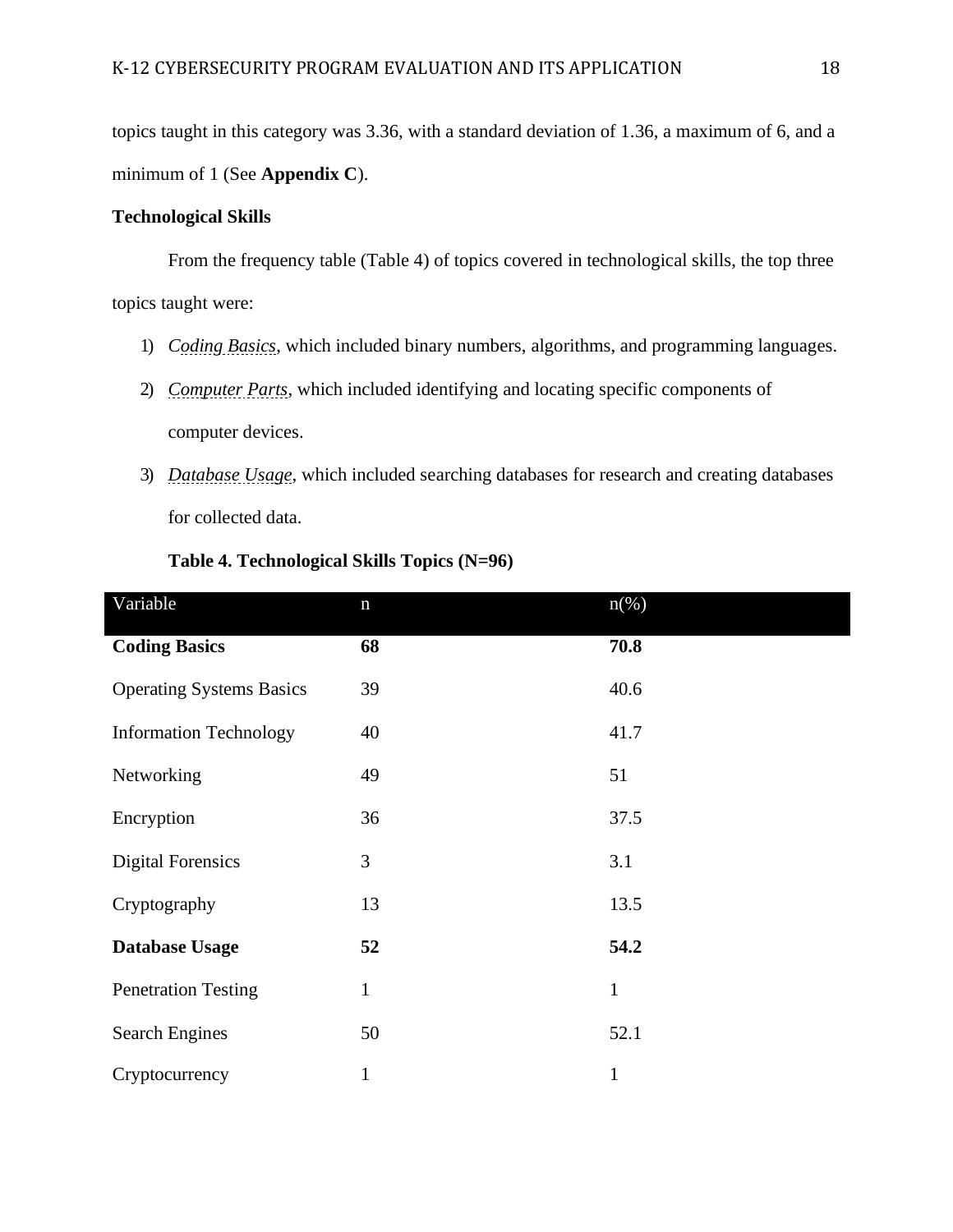#### K-12 CYBERSECURITY PROGRAM EVALUATION AND ITS APPLICATION 19

| <b>Computer Parts</b>  | 55 | 57.3 |
|------------------------|----|------|
| Keyboarding            | 18 | 18.8 |
| <b>Word Processing</b> | 40 | 41.7 |
| Multimedia             | 35 | 36.5 |

The total of technological skills was computed by combining all elements of the technological skills category and measuring the frequencies with which they were covered in the programs. The mean number of technological skills topics taught was 5.21, with a standard deviation of 2.49, a maximum of 12, and a minimum of 1 (See **Appendix D**).

Although listed on the survey, there was an insignificant amount of information found in regards to the specific computer systems and operating systems discussed in the programs. If mentioned at all in the program frameworks, the most common form of coding language utilized was a basic block-based language, such as Scratch (33.3%).

In regards to how topics of technological skills were taught in the programs, the most common were again lecture (97.9%) and discussion (84.4%). However, hands-on activities or labs were also used frequently (67.7%) and online resources were utilized in 35% of programs. School teachers (90.6%) and IT staff instructors (44.8%) were again the primary sources of instruction for these materials.

#### **Total Cybersecurity**

Total cybersecurity was a measurement of the total number of topics taught overall with all three categories combined. The mean number of total topics covered was 13.78, with a standard deviation of 5.12, a maximum of 28, and a minimum of 5 (See **Appendix E**).

#### **Cross-Evaluations**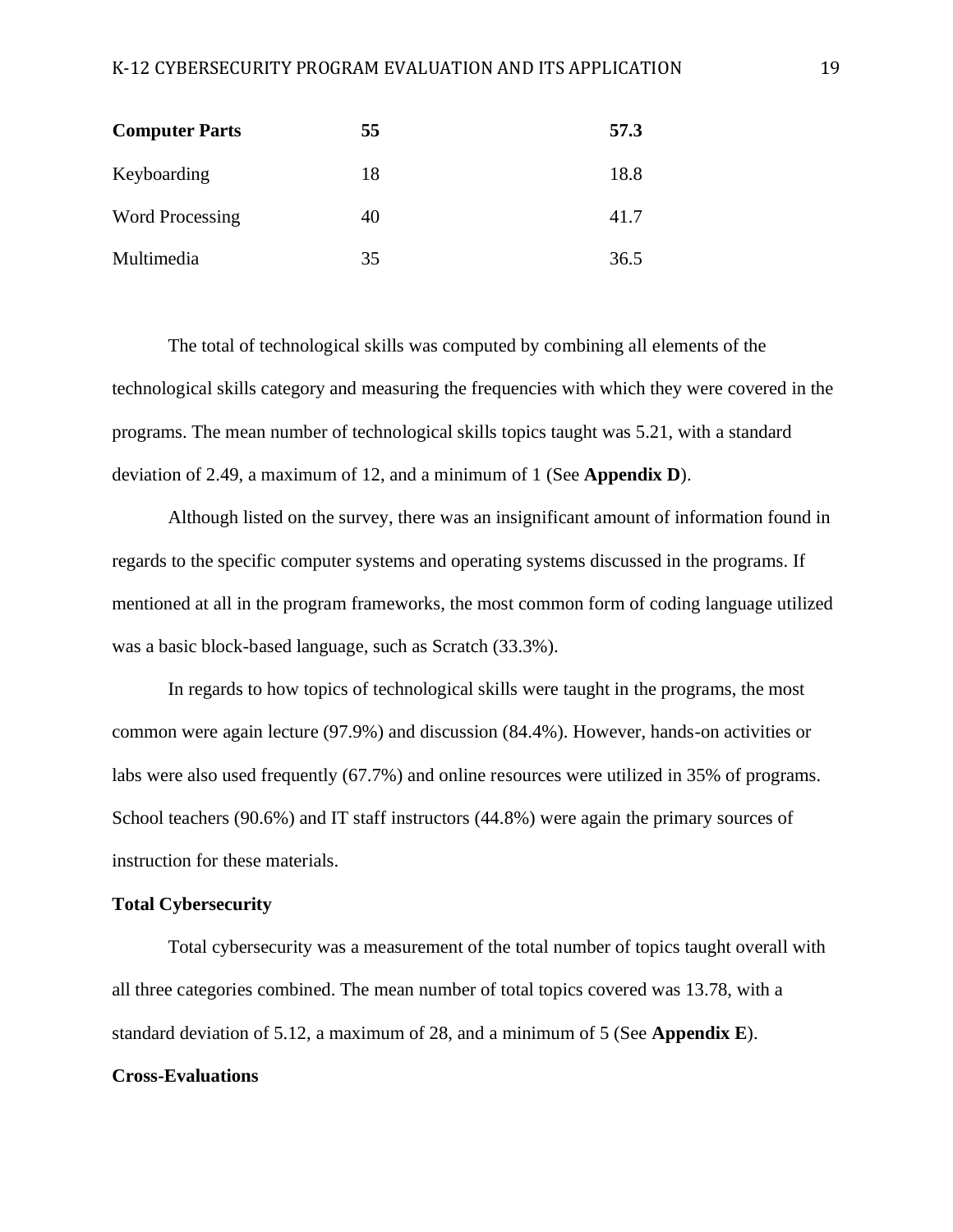**Mandated Programs and Program Ownership.** Prior to viewing the findings of this study, it was hypothesized that there would be a significant correlation between whether or not a program was mandatory and the ownership of the program. This hypothesis was based on the belief that school, district, or state-owned programs would be mandated in K-12 education, whereas online, corporation-sponsored programs would only be available on a voluntary basis.

**Table 5. Mandatory Program and Program Ownership.**

| Variable           | Value  | df | Asymp. Sig. (2-sided)                      |
|--------------------|--------|----|--------------------------------------------|
| Pearson Chi-Square | 73.181 |    | $000***$                                   |
|                    |        |    | $* = p < .05, ** = p < .01, ** = p < .001$ |

Whether or not a program is mandatory and the ownership of a program has a strong, statistically significant correlation, as demonstrated in the results of a Chi-Square test comparing the two variables. The significance value for this test was .000, showing a high correlation. As can be seen in **Appendix F**, programs that are school owned, district owned, or state owned are for the most part mandatory, whereas corporation-sponsored programs are not necessarily mandatory.

**Total Program Effectiveness Correlations.** It was initially hypothesized that more topics would be covered in programs with longer durations because there would be more time available to cover a larger range of material. It was additionally believed that hands-on activities would increase the effectiveness of the program because it allows students to apply their knowledge. Lastly, it was expected that there would be a significant relationship between the number of topics taught and the program facilitator because it is assumed that the more experience the instructor has, the more topics that can be covered.

#### **Table 6. Total Effectiveness**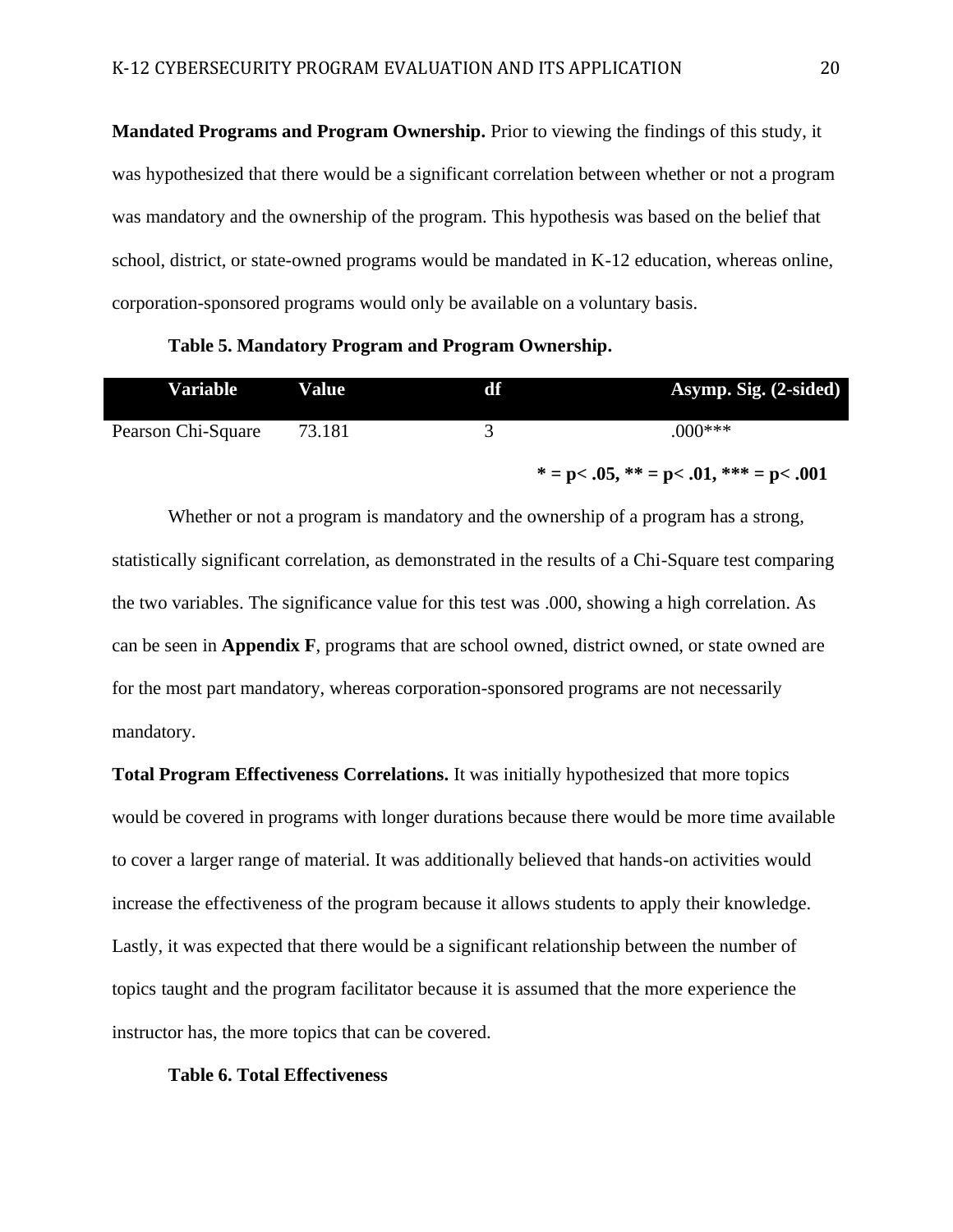| <b>Variable</b>             | <b>Mean</b> | <b>Std. Deviation</b> | ß     | Sig.       |
|-----------------------------|-------------|-----------------------|-------|------------|
|                             |             |                       |       |            |
| <b>Program Duration</b>     | 4.76        | 0.43                  | 0.510 | $0.004**$  |
| Method of Teaching          |             |                       |       |            |
| Handout/Lab                 | 0.677       | 0.470                 | 0.374 | $0.000***$ |
| Discussion                  | 0.844       | 0.365                 | 0.207 | $0.031*$   |
| <b>Program Facilitators</b> |             |                       |       |            |
| <b>School Teacher</b>       | 0.906       | 0.293                 | 0.237 | $0.015*$   |
| <b>IT Staff</b>             | 0.448       | 0.499                 | 0.483 | $0.000***$ |

 $* = p < .05, ** = p < .01,*** = p < .001$ 

The duration of the program was only found to be statistically significant in regards to the teaching of technological skills. Table 6 demonstrates this significant relationship with a Sig. pvalue of .004. The value of B for this correlation is 2.949, demonstrating an increase of technological skills teaching effectiveness (total technological skills score) by up to almost 3 points for an increase in duration time. (See **Appendix F**).

The method by which topics were taught was also only statistically significant in the technological skills category. As shown in Table 6, technological skills were most effective when taught using a handout or lab exercise (Sig.  $p$ -value = .000). The B value for this topic was 1.981, meaning the teaching effectiveness (total technological skills score) increased by almost 2 points when taught using a handout or lab activity. (See **Appendix F**).

The score of effectiveness for the teaching of technological skills in a program was also significantly impacted by who was facilitating the instruction. Table 6 shows that incorporating IT staff as facilitators significantly increases the effectiveness of teaching technological skills (Sig. p-value = .000) by approximately 2 score values (B = 2.402). (See **Appendix F**).

#### **DISCUSSION**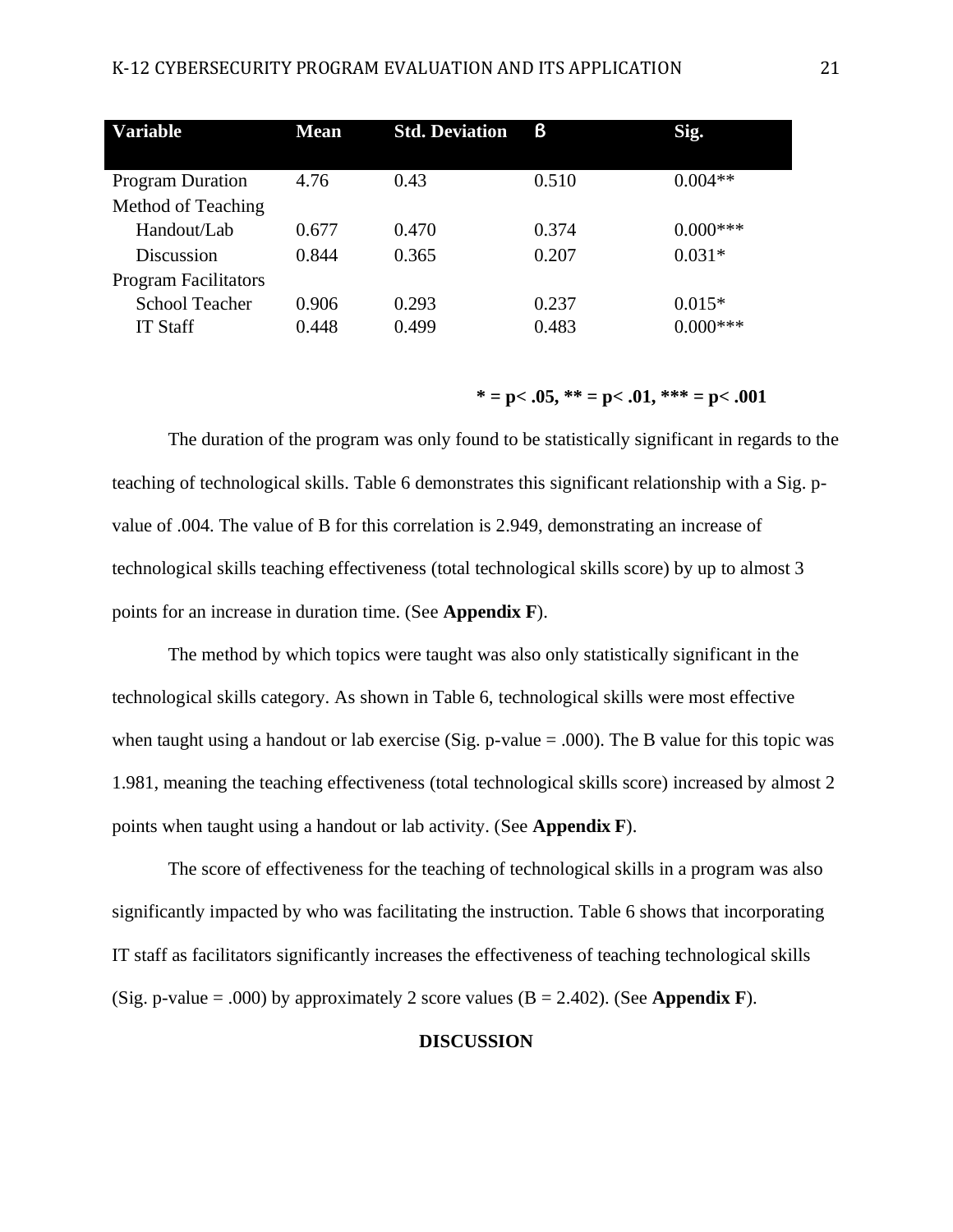Based on the 2011 *State of K-12 Cyberethics, Cybersafety and Cybersecurity Curriculum in the United States* study, it was predicted that most programs would not sufficiently cover topics regarding computer hygiene, ethics, or technological skills. However, our findings show that, on average, most programs cover roughly half of the necessary topics. These findings suggest that the statistics from 2011 may have improved in recent years.

As demonstrated in the frequencies at which specific topics were taught in the cyberhygiene category, the majority of programs covered cybersecurity monitoring, site credibility, and creating strong passwords. These programs rarely included instruction regarding firewalls and cookie use. For cyber-ethics, most programs included copyright laws, computer and cyber laws, and responsible use policies, whereas the darknet and TOR browser were barely discussed. In terms of technological skills, the most frequent topics taught were coding basics, computer parts, database usage, and search engines. Programs did not significantly cover the topics of cryptocurrency, penetration testing, or digital forensics.

Based off of the frequencies of the topics taught in the programs alone, it is clear that the majority of program developers find importance in including the topics mentioned above in K-12 cybersecurity educational curriculums. An interesting observation about these findings is that some of the most frequently taught subjects (site credibility, copyright law, databases, and search engines) are important aspects of researching and writing academic papers, which might explain why they are so commonly demonstrated at the K-12 level. The topics that were not heavily taught in the programs (darknet/TOR, cryptocurrency, penetration testing, and digital forensics) may be a wise decision on the program developers' part because these aspects are rather advanced and students at the K-12 level may not be prepared to understand the negative implications that some of them include.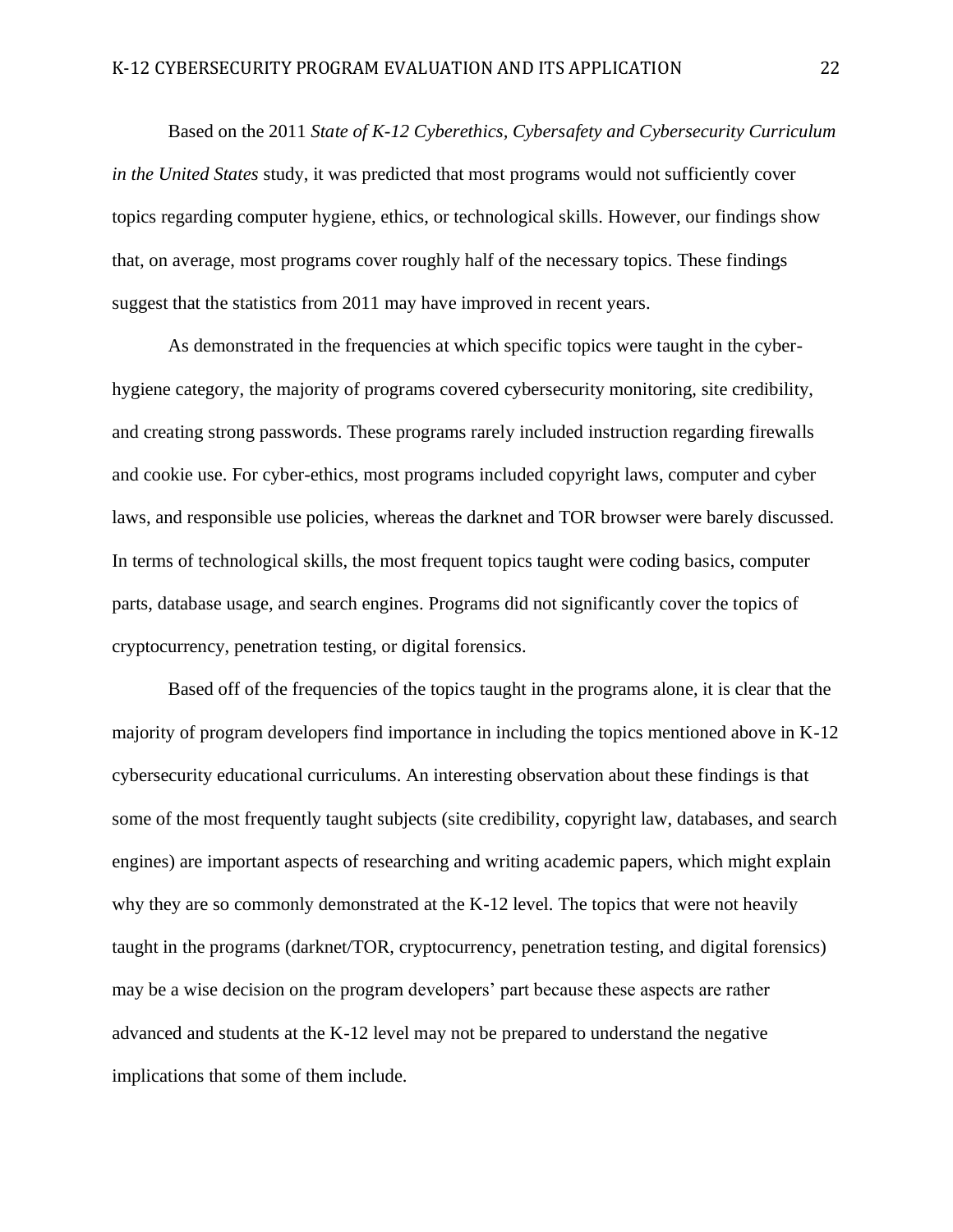#### **Recommendations and Policy Implications**

As discussed previously, it seems as though most programs are concerned with teaching students necessary research skills for academic writing. Thus, we recommend that programs include a stronger focus on teaching topics that will help protect students from becoming victims of cybercrimes, prevent them from engaging in cybercriminal acts, and allow them to explore potential careers in the cybersecurity field. This would entail a shift to teaching more about coding, malware and virus protections, incident reporting, download safety, information technology, and operating systems. Although topics involved in academic writing (copyright law, site credibility, word processing, etc.) should not be ignored in K-12 education, it is important to also incorporate more lessons directly related to cybersecurity.

The threat of cybercrime continues to grow as technological advancement increases, creating a higher demand for preventing such crimes and for hiring cybersecurity professionals. Cybercrime is especially prevalent in schools, making it even more necessary to teach students to engage in ethical cyber behaviors and to protect themselves in the digital world. Thus, an ideal cybersecurity education program should be centered on topics that aim to protect against and prevent cybercrime occurrences.

In future programs, it would additionally be worthwhile to include more hands-on activities in all realms of cybersecurity education to determine if their effect would be significant on the effectiveness of teaching computer hygiene and ethics as they were in technological skills. As discussed in the *Learning by Doing* subsection of the literature review in this study, hands-on activities are imperative to the learning process by allowing students to apply their knowledge to a given task. Our findings also show that there is a correlation between programs that cover a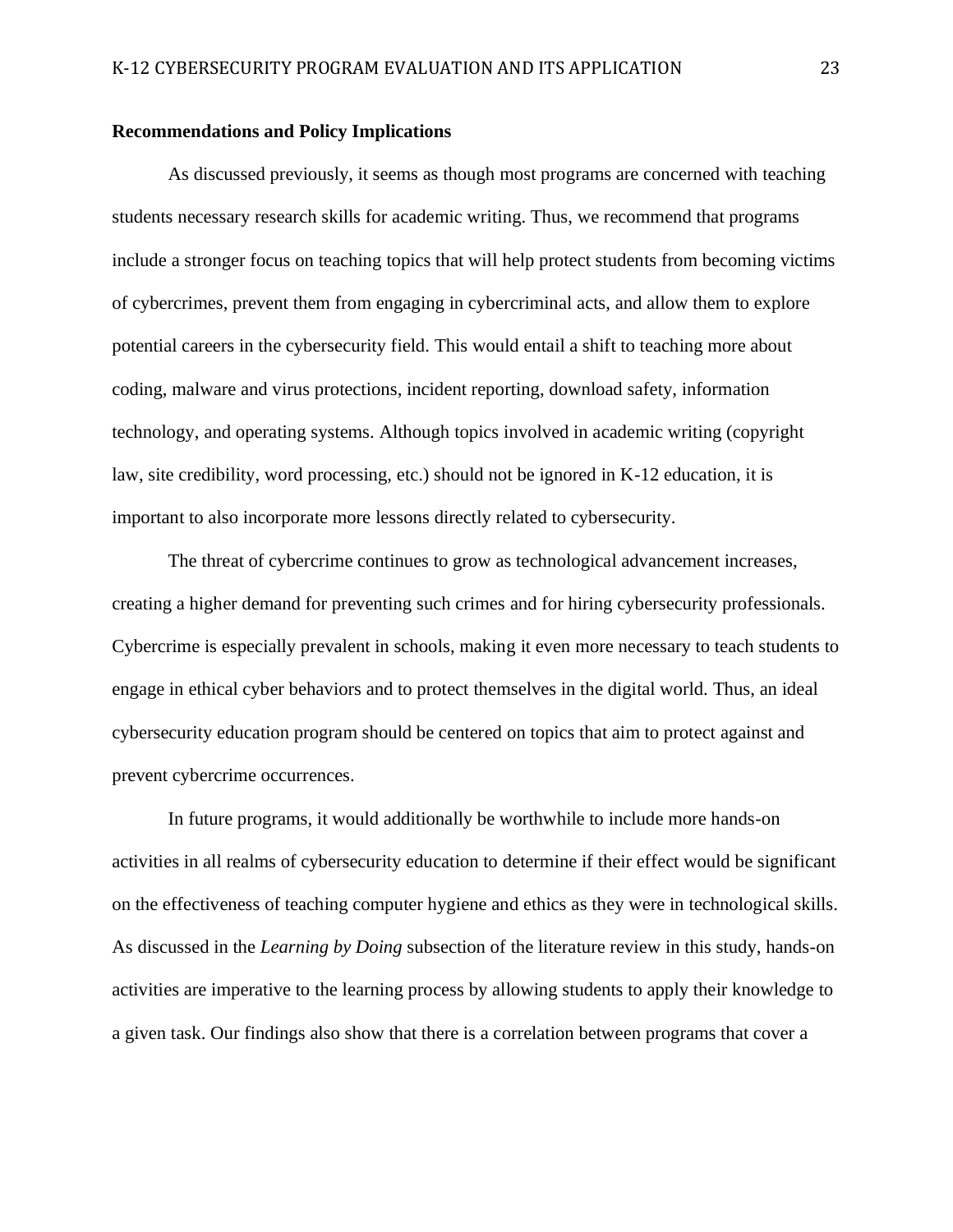high number of topics and those that use hands on methods, further supporting the notion to increase the use of hands-on methods of teaching.

According to the findings, technological skills were most effectively taught in programs with longer durations. As a result, an ideal cybersecurity educational program should run throughout the entire duration of a student's K-12 education experience. By including a program into a school's curriculum for each grade level in K-12, students will be able to effectively build on knowledge from previous years and will have consistent exposure to topics in cybersecurity.

As revealed in the findings, cybersecurity programs are most frequently instructed by content teachers and specialized IT staff instructors. However, programs that utilized IT staff instruction prevailed at effectively covering aspects of technological skills. These findings indicate that an ideal cybersecurity educational program should be facilitated using the instruction of content teachers, but should also include specialized IT staff instructors.

It is sensible to have instructors on staff that has been trained specifically in technological skills to teach cybersecurity to students because their background knowledge includes topics specific to this discipline. Ultimately, these staff members would be more equipped to teach students skills needed to be technologically successful. Furthermore, it may be interesting to include field specialists or college professors in facilitating the instruction, as they may be able to provide even more knowledge than content teachers or IT staff. Examples of this are seen in the successful Israeli cyber educational framework, where resources are spent hiring instructors who have high levels of field experience.

Parents of students may also play a significant role in securing their children's online lifestyle behavior and serving as a capable guardian. Because of this, it is recommended that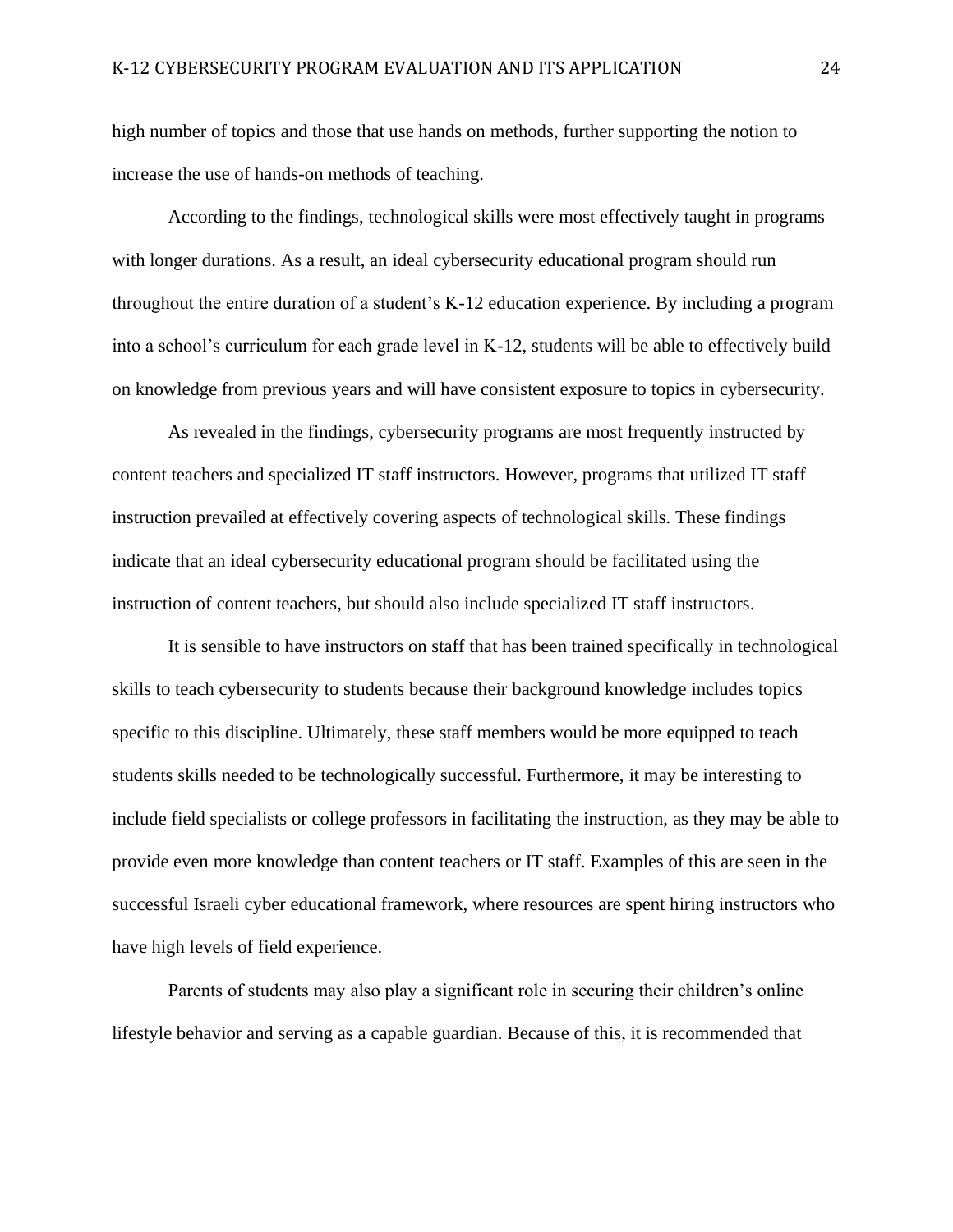schools offer parental management and reinforcement courses in order to maintain students' safe online practices while they are at home as well as in school.

Law enforcement officials may also take part in the implementation of cyber education programs, as it is necessary to build community trust for cybercrime reporting in the same way as traditional crime. Policies during the implementation of these programs could additionally include training for law enforcement to help them with identifying, protecting against, and dealing with cybercrime.

It is further recommended that cyber education programs be made into mandatory core curriculum classes for all students in grades K-12 so that it is ensured that they have continuous and consistent exposure to the material. Once all of the necessary aspects of an optimal K-12 cybersecurity education program have been identified, policy could be proposed to the United States government to make these aspects a global standard for all schools to include into their core curriculum (such as is already the case with math, science, language arts, and history classes). This policy would require that cybersecurity fundamentals be taught in all K-12 programs so that students would receive and build upon knowledge to help them become wellrounded digital citizens and would maintain a structured program that does not fluctuate from school to school. In order to effectively implement such programs, governmental support would be necessary, especially to assist with program funding for public institutions. It would be beneficial for the United States to follow the already established Israeli cyber education framework, in which the government provides funding for resources needed to train students to work in the field of cybersecurity.

In future studies, it would be beneficial to collect qualitative data in the form of interviews and observation of the programs in action to determine whether or not the quality of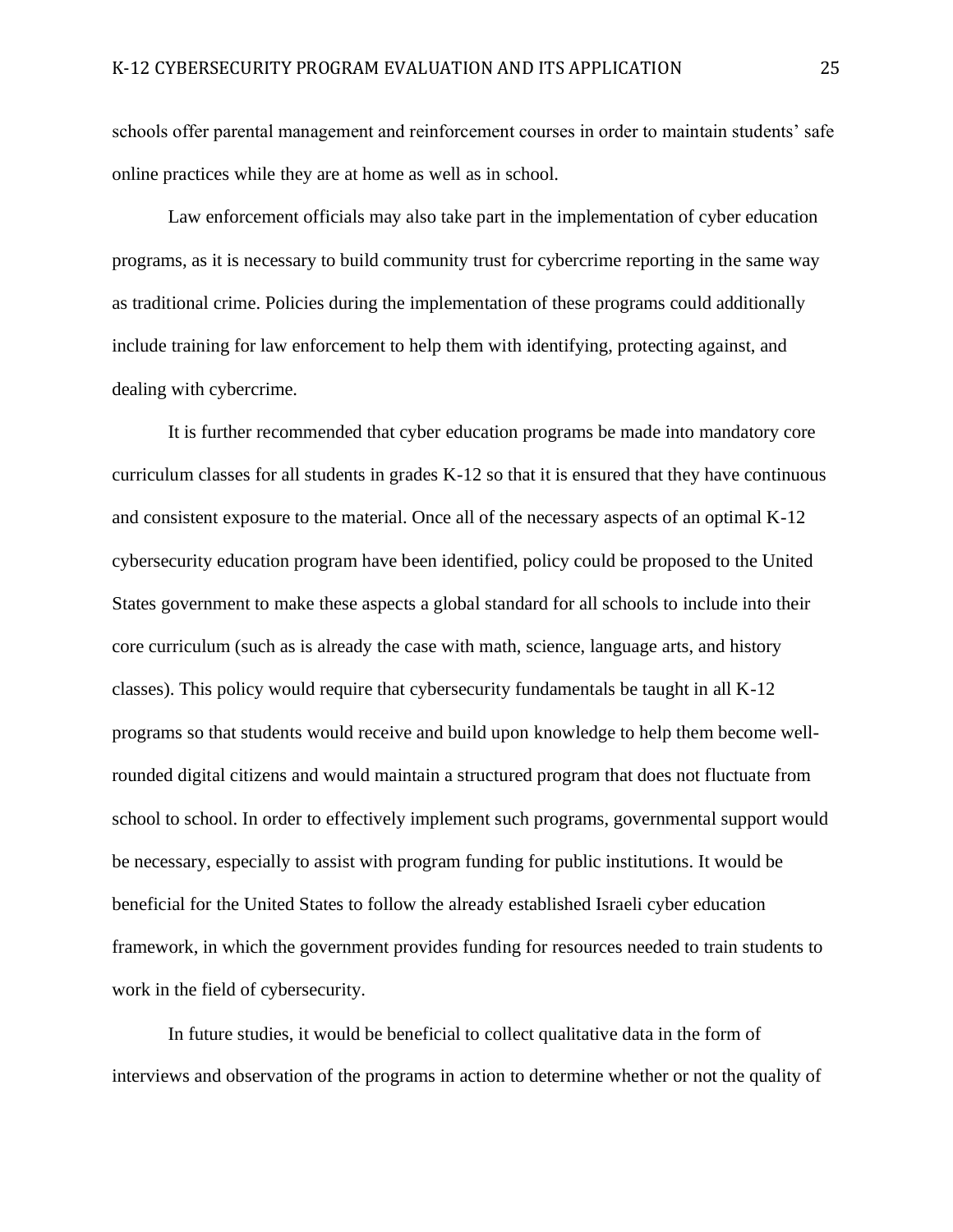the programs adequately addresses the necessary components of cybersecurity education. Overall, such a study would assess the effectiveness of the programs on preventing students from becoming victims of cybercrime or from committing cybercrimes. Other studies on this topic may include actually drafting an optimal K-12 cybersecurity educational program from the standards listed in this study, implementing the program in various schools, and measuring the program's short-term and long-term successes of preventing cybercrime.

#### **Limitations**

This study was highly exploratory in nature with the intentions of determining crucial aspects needed to create an ideal cybersecurity education program for students in grades K-12; however, some limitations to this research are present. First, the number of programs studied in this research may not be sufficient or representative of all programs that exist in schools in the United States. During the search process, some schools had program curriculums posted online that could not be accessed without a specific username or password for that particular school. As a result, these programs were not included in the collection of data for this research. This may have impacted our overall results by limiting our data only to programs that could be easily accessed online.

Second, in some cases, program syllabi may not have provided a sufficient amount of in depth information regarding all features of the program, meaning that these aspects may simply not have been specified despite being used in the program. For example, some programs may utilize specific teaching methods such as lab activities or may be facilitated by college professors, but may not include these characteristics in the program framework. The implication this limitation has on our data is that it may not allow us to fully encompass every feature that each program entails.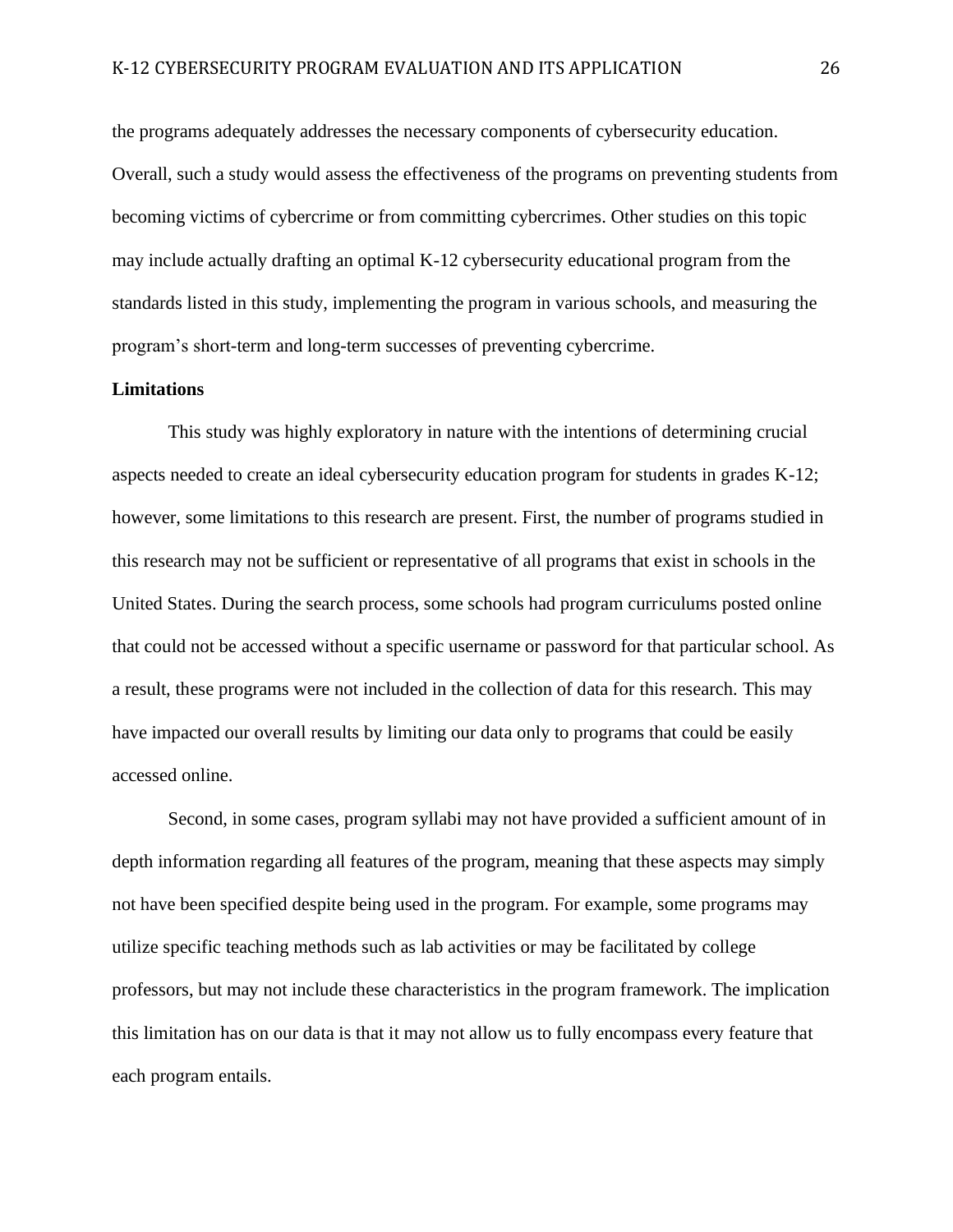Lastly, it is remotely impossible to completely know how truly effective each program is at teaching the topics of cybersecurity or preventing cybercrime without actually observing the programs in action or collecting data from students who had and had not participated in the program. A more qualitative approach in the form of interviews, observations, or surveys would be more apt to provide information regarding the adequacy and overall effectiveness of the programs. However, this data may potentially be collected in future studies that are intended to look more closely at overall program effectiveness.

#### **CONCLUSION**

Although research on incorporating cybersecurity education into the K-12 framework is still in its early stages, it is essential to recognize the importance of these programs to the overall prevention of cybercrime in the years to come. Our findings suggest that while some schools or states have implemented some topics of cybersecurity into their core curriculum, it is necessary to apply a more narrow focus on teaching computer hygiene, computer ethics, and technological skills to students. As discussed previously, these topics fit into the Cyber RAT theoretical framework by teaching safe online lifestyles (computer hygiene) and providing digital capable guardianship (technological skills). As this theory has been applied to cybercrime prevention practices, focusing on these topics with the addition of computer ethics will further allow students to explore relevant issues in cybersecurity and will protect them from becoming victims or criminals of cybercrime. Education is the means by which we all broaden our understanding of various subjects throughout our lives, grades K-12 being the peak years in which we have access to consistent, mandated exposure to education. Just as school systems maintain core curriculums of Language Arts, History, Math, and Science to prepare students for various professional experiences, they should begin to introduce cybersecurity into the core curriculum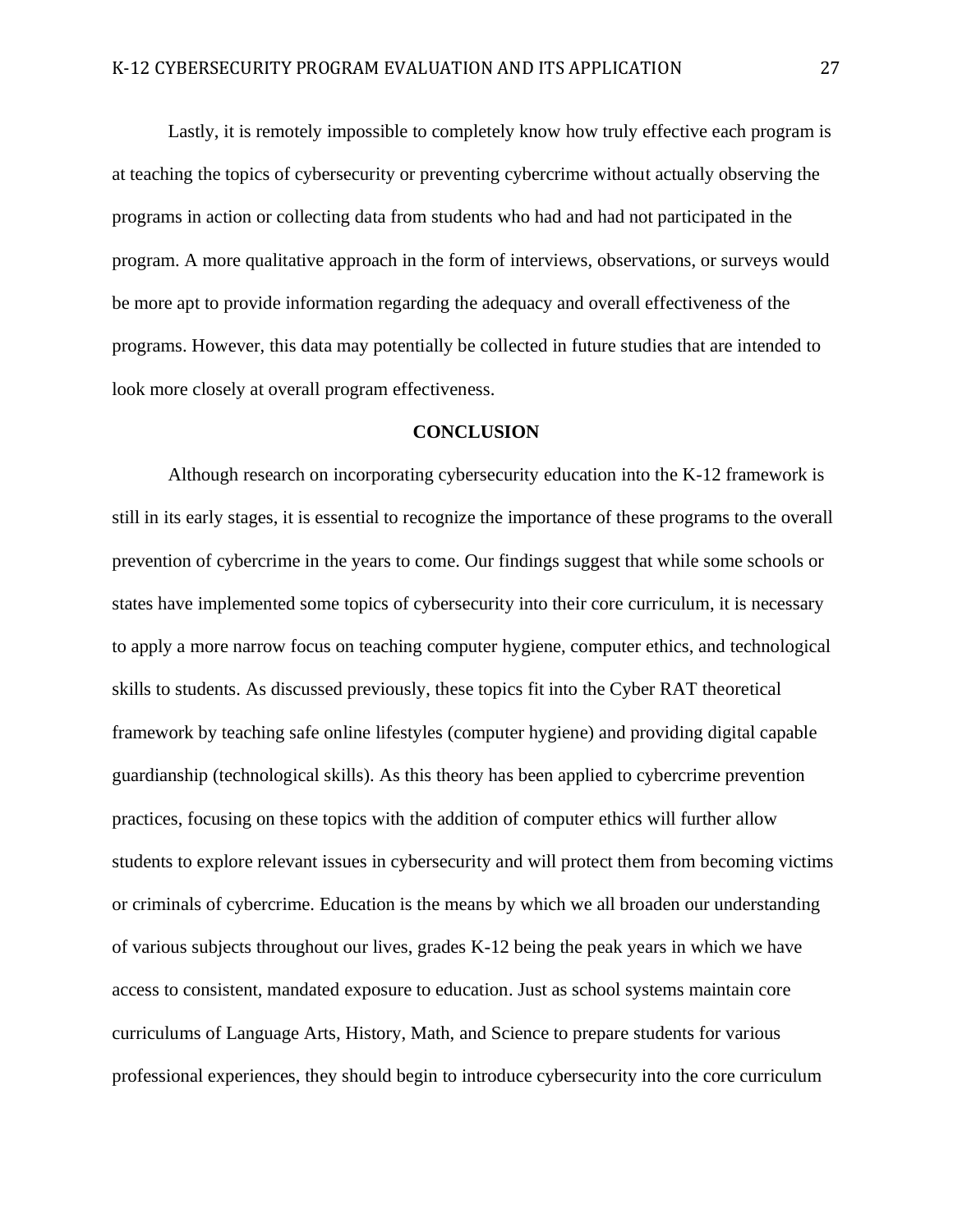as well to prepare them for the digital world. This study contributes to increasing the understanding of the importance of implementing cybersecurity education in grades K-12 and to how these programs should be evaluated for overall effectiveness.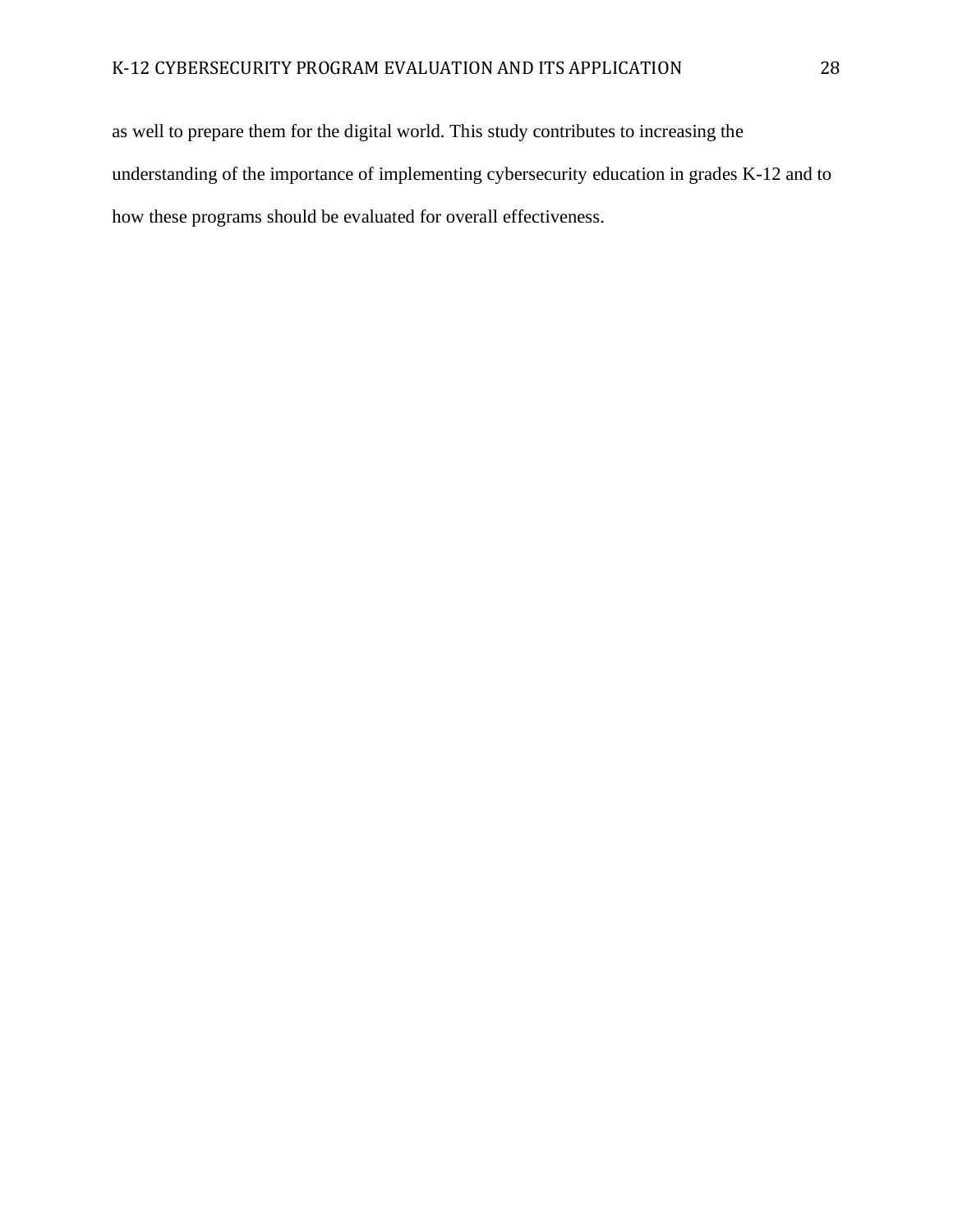#### **REFERENCES**

- 2016 Massachusetts Digital Literacy and Computer Science ... (2016). Retrieved from <http://www.doe.mass.edu/frameworks/dlcs.pdf>
- 2020 Colorado Academic Standards Downloads. (2018). Retrieved from <http://www.cde.state.co.us/standardsandinstruction/standards>
- Alabama State Department of Education. (2018). Digital Literacy and Computer Science. Retrieved from h[ttps://www.alex.state.al.us/browseDLIT.php](http://www.alex.state.al.us/browseDLIT.php)
- Arizona Computer Science Standards Development. (2018). Retrieved from <http://www.azed.gov/standards-practices/arizona-computer-science-standards-dev/>
- Barrow, T. (2018, August 13). How Israel Is Raising up a Generation of 'Cyber Warriors'. Retrieved from https://www1.cbn.com/cbnnews/israel/2018/august/israeli-school-kids-will-train-to-becyber-warriors
- Berson, I. R., & Berson, M. J. (2003). Digital Literacy for Effective Citizenship. *Social Education,67*(3), 164-167.
- Cavanagh, S. (2019, March 19). The Best Defense Against Cyberattacks, From a District CTO. Retrieved from h[ttps://www.edweek.org/ew/articles/technology/2019/03/20/the-best-defense](http://www.edweek.org/ew/articles/technology/2019/03/20/the-best-defense-)against-cyberattacks-from-a.html
- Cavanagh, S. (2019, March 19). 6 Steps for Preventing and Cleaning Up Cyberattacks. Retrieved from h[ttps://www.edweek.org/ew/articles/technology/2019/03/20/6-steps-for-preventing-and](http://www.edweek.org/ew/articles/technology/2019/03/20/6-steps-for-preventing-and-)cleaning-up.html
- Chatlani, S. (2017, November 02). It's time to address cybersecurity education, say policymakers. Retrieved from h[ttps://www.educationdive.com/news/its-time-to-address-cybersecurity](http://www.educationdive.com/news/its-time-to-address-cybersecurity-)education-say-policymakers/509740/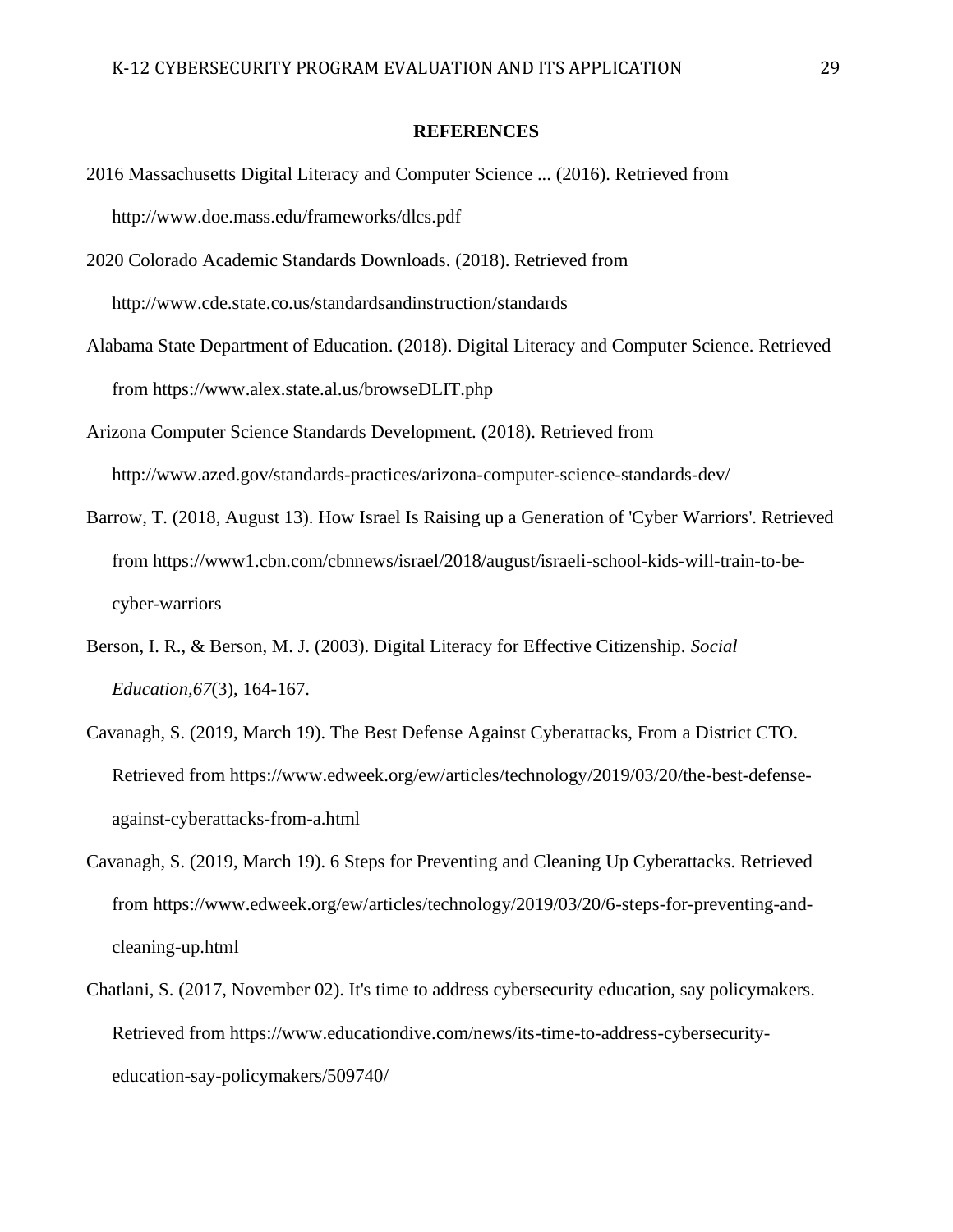- Choi, K., & Lee, J. (2017). Theoretical analysis of cyber-interpersonal violence victimization and offending using cyber-routine activities theory. *Computers in Human Behavior,*394-402.
- Choi, K. (2008). Computer Crime Victimization and Integrated Theory: An Empirical Assessment. *International Journal of Cyber Criminology,2*(1), 308-333.
- Cleburne Independent School district. (2018). Retrieved from h[ttps://www.cleburne.k12.tx.us/apps/pages/index.jsp?uREC\\_ID=301609&type=d&pREC\\_ID=8](http://www.cleburne.k12.tx.us/apps/pages/index.jsp?uREC_ID=301609&type=d&pREC_ID=8) 92780
- Computer Science 7-12 Program Guidelines education.pa.gov. (2018, December). Retrieved from h[ttps://www.education.pa.gov/Documents/Teachers-Administrators/Certification](http://www.education.pa.gov/Documents/Teachers-Administrators/Certification) Preparation Programs/Specific Program Guidelines/Computer Science 7-12 Program Guidelines.pdf
- Computer Science Courses. (n.d.). Retrieved from<http://ohs.rsu13.org/cs#ecsexploring> computer science rockland
- Computer Science Education. (2018). Retrieved from

h[ttps://www.cde.ca.gov/be/st/ss/computerscicontentstds.asp](http://www.cde.ca.gov/be/st/ss/computerscicontentstds.asp)

Computer Science for Cyber Security (CS4CS). (n.d.). Retrieved from https://engineering.nyu.edu/research-innovation/k12-stem-education/student-

programs/computer-science-cyber-security-cs4cs

Computer Science Performance Standards K-12 (2019). (2019). Retrieved from

https://dese.mo.gov/sites/default/files/curr-mls-standards-computer-science-k-12-sboe-2019.pdf

Computer Science Standards. (n.d.). Retrieved from https://sde.ok.gov/computer-science-standards

Computer Science Standards and Courses. (2016). Retrieved from

[http://www.arkansased.gov/divisions/learning-services/curriculum-and-instruction/curriculum](http://www.arkansased.gov/divisions/learning-services/curriculum-and-instruction/curriculum-)framework-documents/computer-science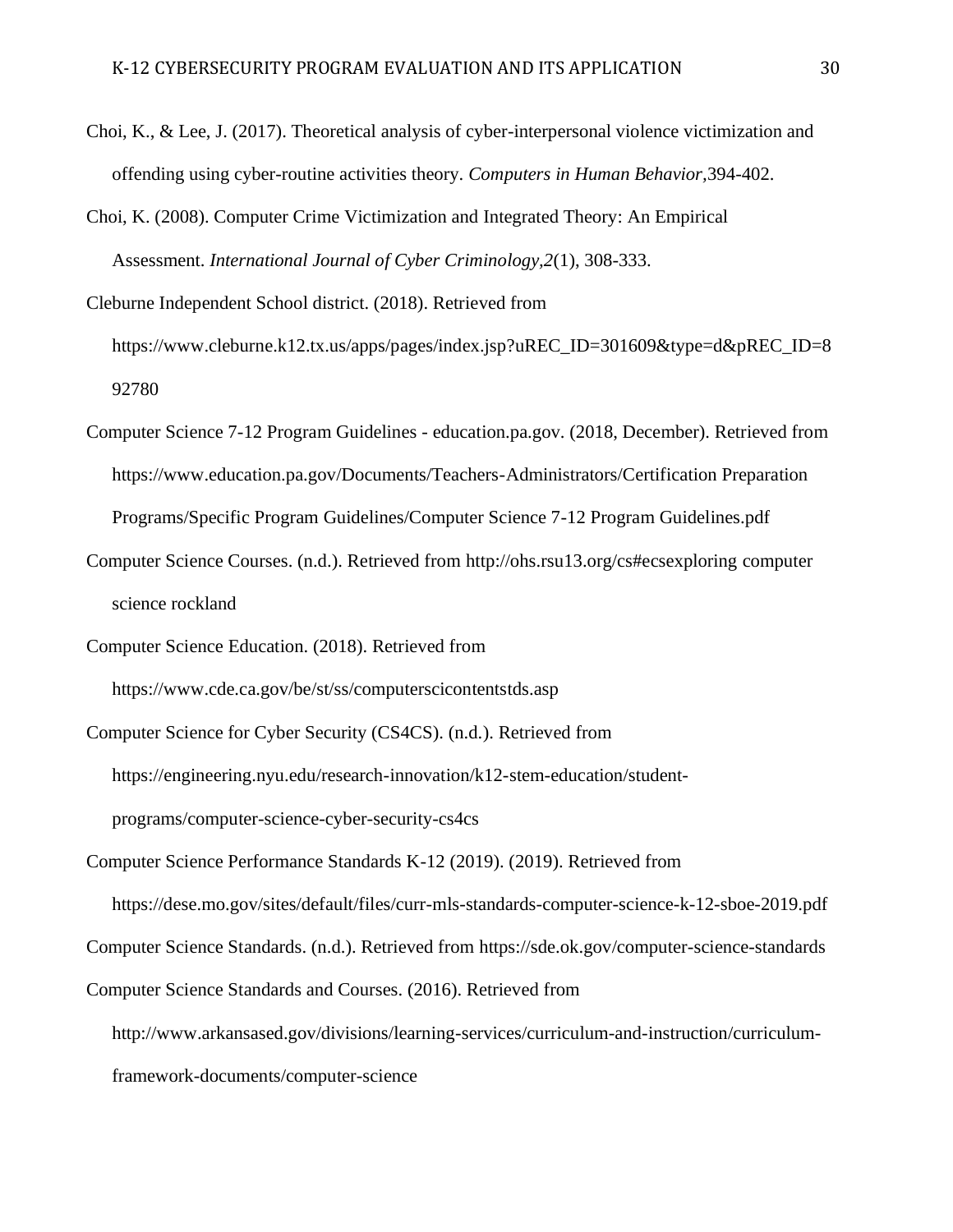- H. (2018, November 15). Congress Passes CISA Act: New Cybersecurity Agency to be Formed within DHS.
- CSTA Computer Science Standards. (2011). Retrieved from h[ttps://www.csteachers.org/page/standards](http://www.csteachers.org/page/standards)
- CT Computer Science Implementation Guidelines. (2018). Retrieved from https://portal.ct.gov/- /media/SDE/Computer-

Science/Connecticut\_Computer\_Science\_Implementation\_Guidelines.pdf?la=en

Curriculum / Technology. (2018). Retrieved from h[ttps://www.tumwater.k12.wa.us/Page/2967](http://www.tumwater.k12.wa.us/Page/2967)

Curriculum Guides / Technology. (2011). Retrieved from https:/[/www.k12northstar.org/Page/2937](http://www.k12northstar.org/Page/2937)

Curriculum Maps / Computer Literacy & Applications. (2012). Retrieved from

h[ttps://www.somervillenjk12.org/Page/1563](http://www.somervillenjk12.org/Page/1563)

- Cyber Security Classes May Be Required In California Schools. (2018, June 26). Retrieved from https://sacramento.cbslocal.com/2018/06/26/cyber-security-classes-may-be-required-incalifornia-schools/
- Cybersecurity in K-12 Education Syllabus. (2018). Retrieved from https://cosn.org/cybersecurity-k-12-education-syllabus
- Cybersecurity Legislation 2018 ncsl.org. (2018, February 8). Retrieved from [http://www.ncsl.org/research/telecommunications-and-information-technology/cybersecurity](http://www.ncsl.org/research/telecommunications-and-information-technology/cybersecurity-)legislation-2018.aspx
- Digital Citizenship. (2015). Retrieved from h[ttps://www.commonsense.org/education/digital](http://www.commonsense.org/education/digital-)citizenship

### Digital Readiness. (2018, March). Retrieved from

h[ttps://www.tn.gov/content/dam/tn/stateboardofeducation/documents/2018\\_sbe\\_meetings/april\\_](http://www.tn.gov/content/dam/tn/stateboardofeducation/documents/2018_sbe_meetings/april_)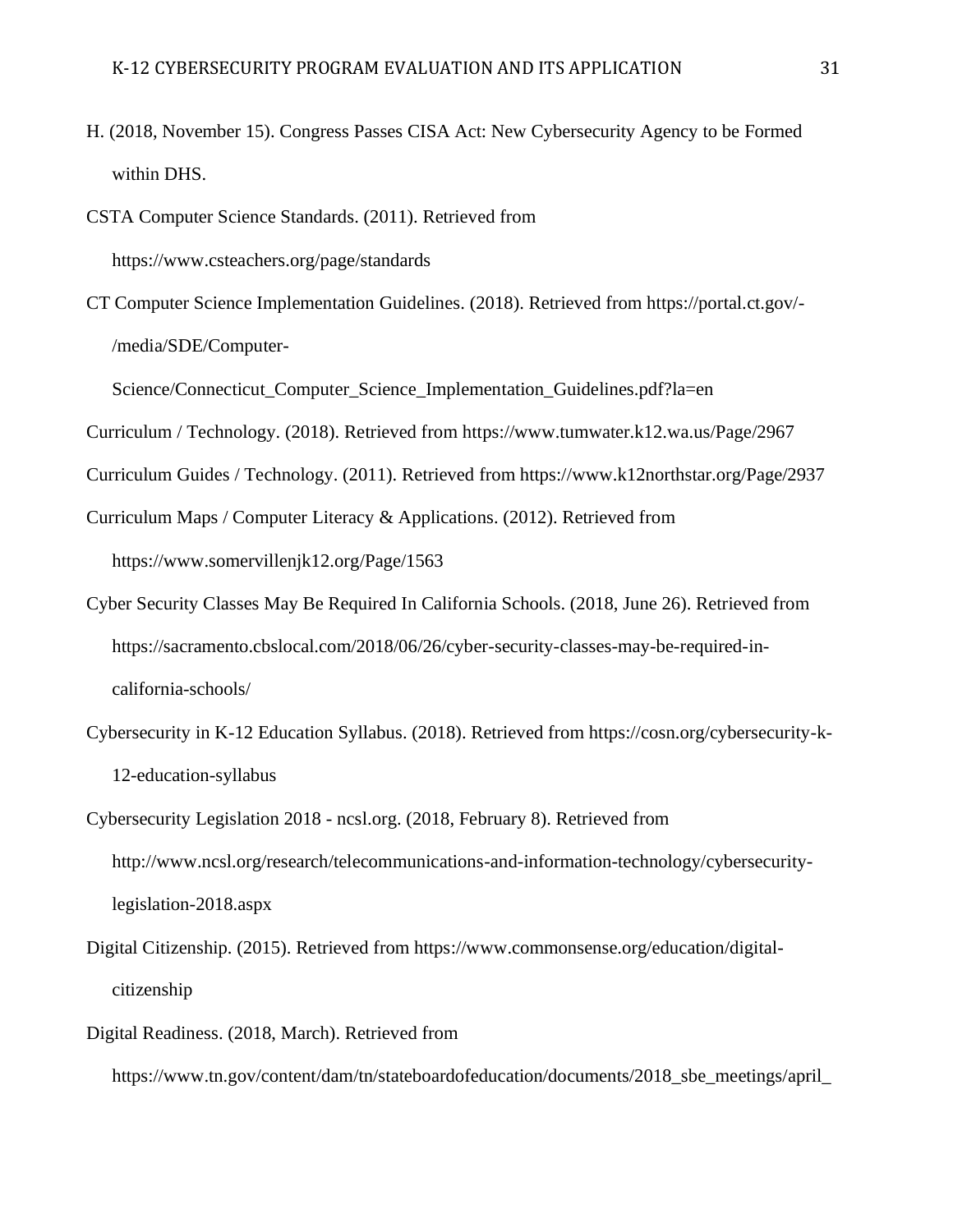- 20\_2018\_sbe\_meeting/4-20-18 III G K-8 Computer Science Standards Attachment Clean Copy.pdf
- Easy Steps Program. (2018, August 21). Retrieved from

h[ttps://www.k12blueprint.com/publications/easy-steps](http://www.k12blueprint.com/publications/easy-steps)

- Exploring Computer Science. (2018). Retrieved from<http://www.exploringcs.org/>
- Florida Standards Science Computer Science Standards. (n.d.). Retrieved from [http://www.cpalms.org/Standards/Computer\\_Science\\_Standards.aspx](http://www.cpalms.org/Standards/Computer_Science_Standards.aspx)
- Herold, B. (2019, February 7). Schools Suffered at Least 122 Cybersecurity Incidents Last Year. Retrieved from [http://blogs.edweek.org/edweek/DigitalEducation/2019/02/schools\\_cybersecurity\\_incidents\\_201](http://blogs.edweek.org/edweek/DigitalEducation/2019/02/schools_cybersecurity_incidents_201)

8.html

- Herold, B. (2019, February 20). They Hacked Their School District When They Were 12. The Adults Are Still Trying to Catch Up. Retrieved from h[ttps://www.edweek.org/ew/articles/2018/11/07/they-hacked-their-school-district-when](http://www.edweek.org/ew/articles/2018/11/07/they-hacked-their-school-district-when-)they.html
- Idaho K 12 Content Standards for Computer Science. (2018). Retrieved from https://stem.idaho.gov/wp-content/uploads/2018/01/IdahoK-

12ContentComputerScienceStandards-TableFormat-OfficialVersion.pdf

Indiana K-12 Computer Science Standards - doe.in.gov. (2016). Retrieved from h[ttps://www.doe.in.gov/sites/default/files/wf-stem/indiana-k-12-computer-science-standards.pdf](http://www.doe.in.gov/sites/default/files/wf-stem/indiana-k-12-computer-science-standards.pdf)

INFORMATION AND TECHNOLOGY. (n.d.). Retrieved from

<http://www.ncpublicschools.org/curriculum/infotech/>

ISTE Standards for Students. (2016). Retrieved from h[ttps://www.iste.org/standards/for-students](http://www.iste.org/standards/for-students)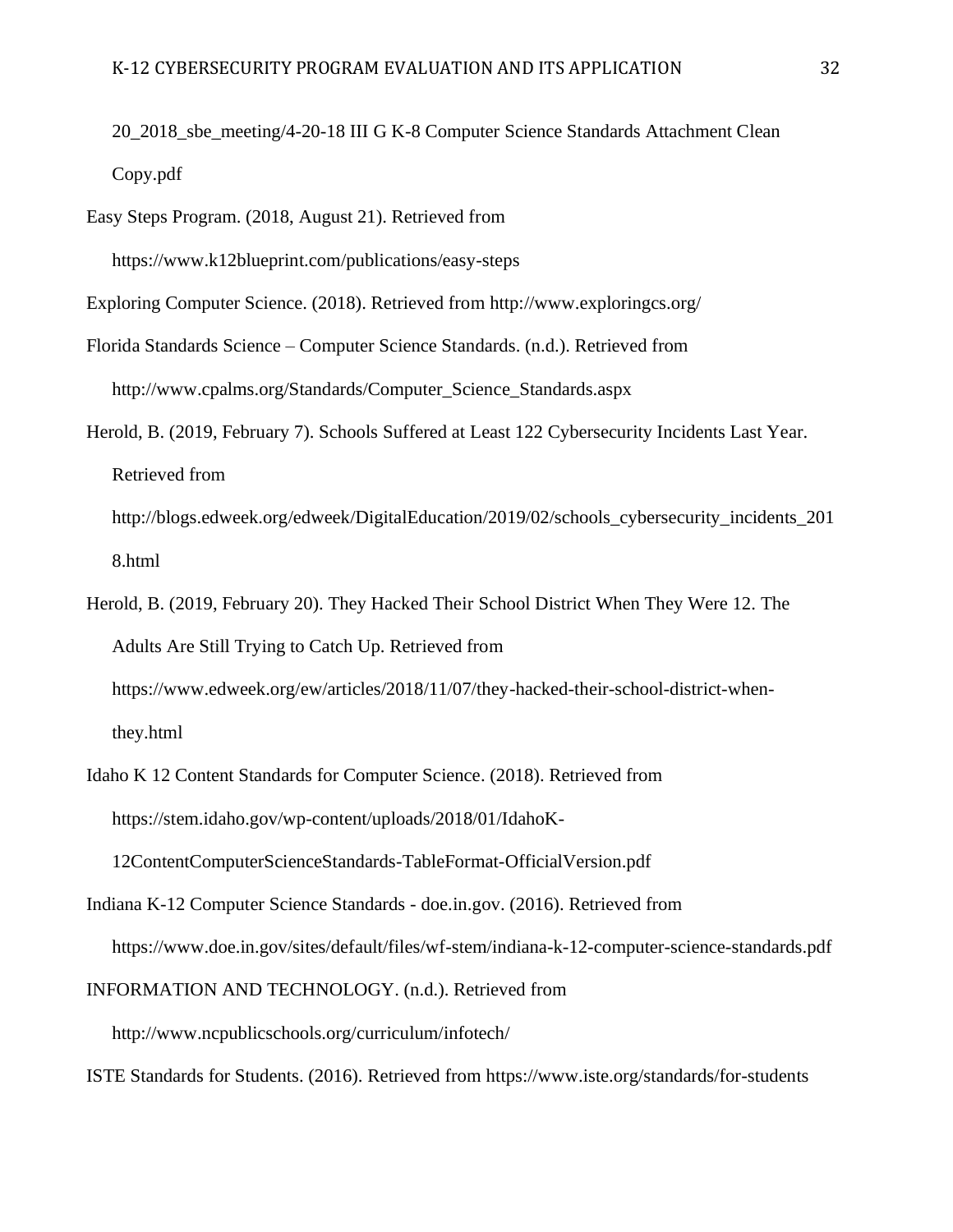K-12 Computer Science Standards - Nevada Department of ... (2018, June). Retrieved from [http://www.doe.nv.gov/Standards\\_Instructional\\_Support/Nevada\\_Academic\\_Standards/K\\_12\\_C](http://www.doe.nv.gov/Standards_Instructional_Support/Nevada_Academic_Standards/K_12_C) omputer\_Science\_Standards/

K-12 Curriculum. (2009). Retrieved from

[http://www.slcs.us/departments/administration\\_building/cita/k-12\\_curriculum.php](http://www.slcs.us/departments/administration_building/cita/k-12_curriculum.php)

- Kansas Computer Science Standards. (n.d.). Retrieved from h[ttps://www.ksde.org/Agency/Division](http://www.ksde.org/Agency/Division-)of-Learning-Services/Career-Standards-and-Assessment-Services/Content-Area-A-E/Computer-Science
- Kentucky Academic Standards Computer Science. (n.d.). Retrieved from https://education.ky.gov/curriculum/standards/kyacadstand/Documents/Kentucky\_Academic\_Sta ndards\_Computer\_Science.pdf
- Kfir, I. (2018, November 04). Learning from Israel's cyber playbook. Retrieved from h[ttps://www.policyforum.net/learning-israels-cyber-playbook/](http://www.policyforum.net/learning-israels-cyber-playbook/)

Learn Computer Science. (2018). Retrieved from https://studio.code.org/courses

- Levin, D. (2019, March 19). Why K-12 Cybersecurity Is Only as Good as the Leadership at the Top. Retrieved from h[ttps://www.edweek.org/ew/articles/technology/2019/03/20/why-k-12](http://www.edweek.org/ew/articles/technology/2019/03/20/why-k-12-) cybersecurity-is-only-as-good.html
- Maryland's K-12 Computer Science Standards. (2018, September). Retrieved from https://msdecomputerscience.weebly.com/framework-and-standards.html
- Mashburn, D. (2016). Curriculum: Technology. Retrieved from

[http://www.lbusd.k12.ca.us/Departments/Curriculum/Technology/curriculum\\_docs.cfm](http://www.lbusd.k12.ca.us/Departments/Curriculum/Technology/curriculum_docs.cfm)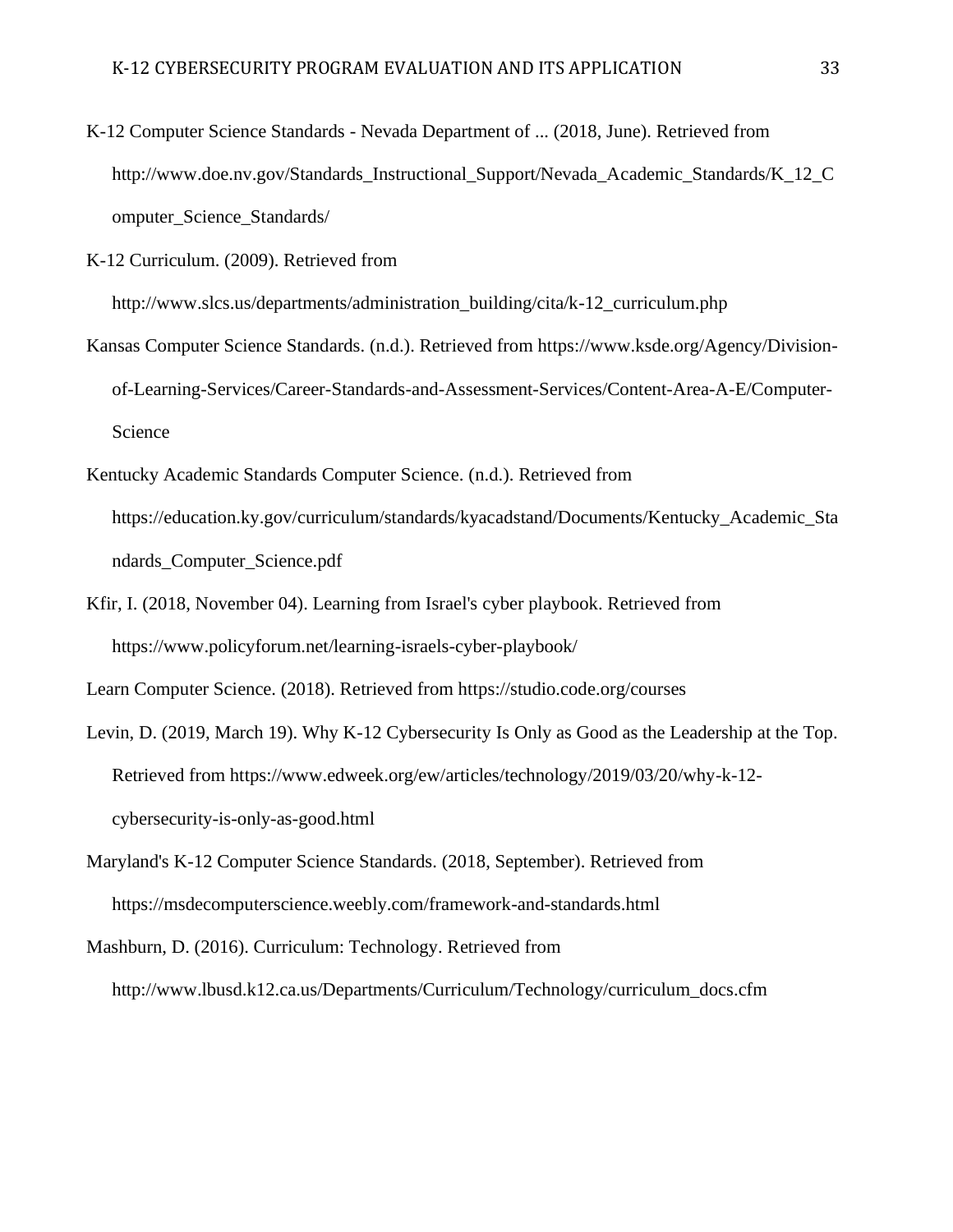- Michigan K-12 Computer Science Standards January 2019. (2019, January). Retrieved from h[ttps://www.michigan.gov/documents/mde/CompSci\\_Standards\\_Accessible\\_Final\\_Draft\\_64264](http://www.michigan.gov/documents/mde/CompSci_Standards_Accessible_Final_Draft_64264) 0\_7.pdf
- Midland Park Public SchoolsExcellence in Education. (2016). Retrieved from https://www.mpsnj.org/academics/curriculum/k-12 curriculum/technology k-12
- Mississippi College and Career-Ready Standards. (2018). Retrieved from https://mdek12.org/OAE/college-and-career-readiness-standards
- Moitra, S. (2005). Developing Policies for Cybercrime. *European Journal of Crime, Criminal Law and Criminal Justice,13*(3), 435-464. doi:10.1163/1571817054604119
- Montana K-12 Digital Literacy and Computer Science Guidelines. (2010, January). Retrieved from <http://montanateach.org/wp->

content/uploads/2018/07/DigitalLiteracyComputerScienceGuidelines-2018.pdf

Moye, J. J., Dugger, W. E., & Stark-Weather, K. N. (2014, September). "Learning by Doing" Research Introduction. Retrieved from

h[ttps://www.iteea.org/Activities/2142/Learning\\_Better\\_by\\_Doing\\_Project/50026/39126.aspx](http://www.iteea.org/Activities/2142/Learning_Better_by_Doing_Project/50026/39126.aspx)

NBES Computer Lab Curriculum - Snoqualmie Valley School ... (n.d.). Retrieved from h[ttps://www.svsd410.org/site/handlers/filedownload.ashx?moduleinstanceid=9481&dataid=1188](http://www.svsd410.org/site/handlers/filedownload.ashx?moduleinstanceid=9481&dataid=1188) 3&FileName=NBES Computer Lab Curriculum.pdf

NEBRASKA K-12 TECHNOLOGY - cdn.education.ne.gov. (n.d.). Retrieved from https://cdn.education.ne.gov/wp-content/uploads/2018/04/NEK12Tech.pdf

New Jersey Core Curriculum Content Standards- Technology. (2014, October). Retrieved from h[ttps://www.nj.gov/education/cccs/1996/06artsintro.html](http://www.nj.gov/education/cccs/1996/06artsintro.html)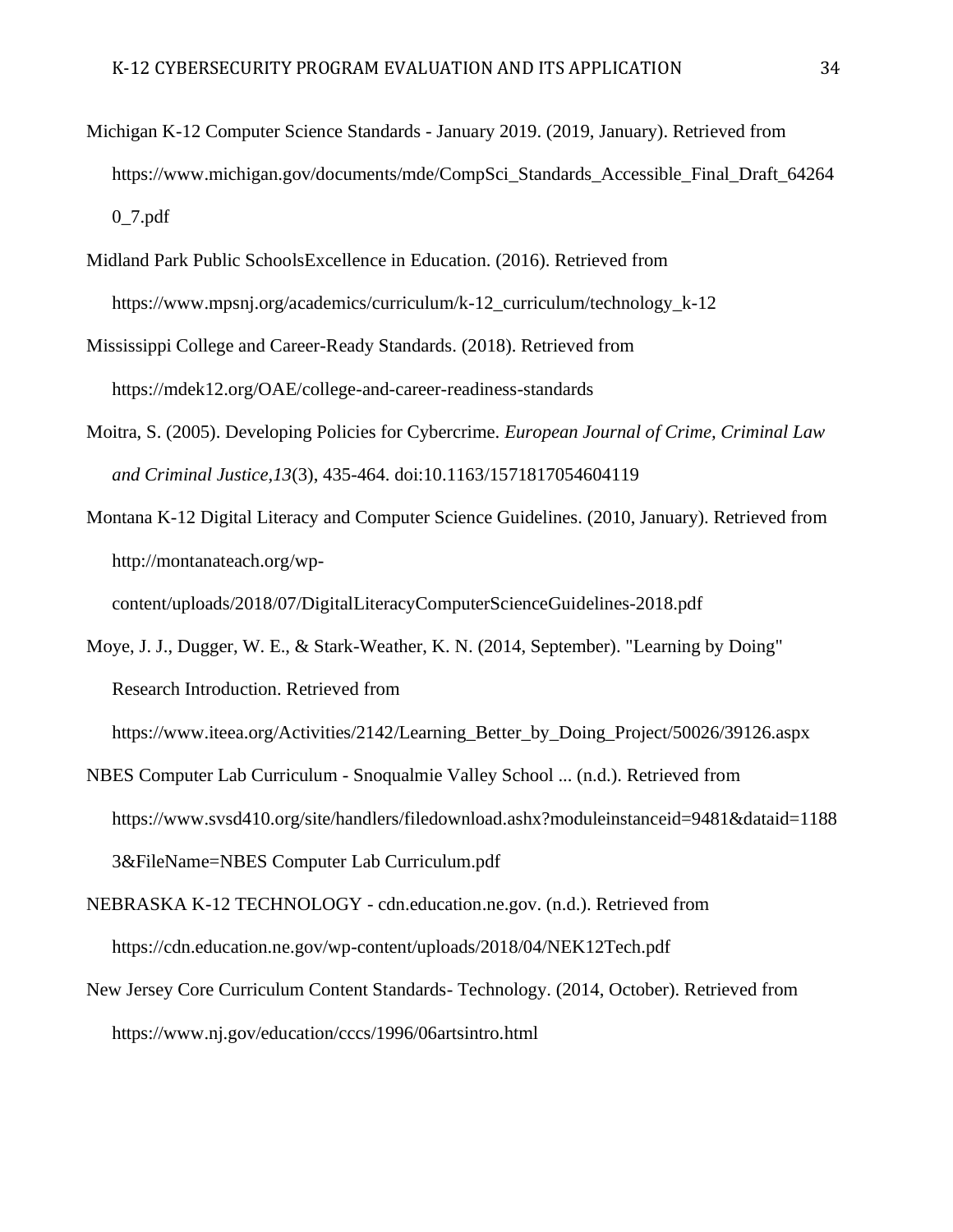- North Dakota Computer Science and Cybersecurity Standards ... (2019). Retrieved from h[ttps://www.nd.gov/dpi/uploads/87/2019ComputerScienceCybersecurity.pdf](http://www.nd.gov/dpi/uploads/87/2019ComputerScienceCybersecurity.pdf) Ohio's Learning Standards for Technology. (2017). Retrieved from <http://education.ohio.gov/Topics/Learning-in-Ohio/Technology/Ohios-Learning-Standards-for->Technology
- OtsegoElementary School. (2017). Retrieved from
	- https://elementary.otsegoknights.org/apps/pages/index.jsp?uREC\_ID=987702&type=d&pREC\_I D=1304442
- PLAINVIEW-OLD BETHPAGE CENTRAL SCHOOL DISTRICT K-12 ... (2017, June). Retrieved from h[ttps://www.pobschools.org/cms/lib/NY01001456/Centricity/Domain/45/K-](http://www.pobschools.org/cms/lib/NY01001456/Centricity/Domain/45/K-)

12\_Educational\_Technology\_Curric\_Ref\_Guide.pdf

Press, G. (2017, July 18). 6 Reasons Israel Became A Cybersecurity Powerhouse Leading The \$82 Billion Industry. Retrieved from h[ttps://www.forbes.com/sites/gilpress/2017/07/18/6-reasons](http://www.forbes.com/sites/gilpress/2017/07/18/6-reasons-)israel-became-a-cybersecurity-powerhouse-leading-the-82-billion-industry/#591b9ed5420a

Project Lead the Way. (n.d.). Retrieved from h[ttps://www.pltw.org/](http://www.pltw.org/)

- RI CS Education Standards. (2018, April). Retrieved from h[ttps://www.cs4ri.org/standards](http://www.cs4ri.org/standards)
- Robertson, A. (2018, September 28). California just became the first state with an Internet of Things cybersecurity law. Retrieved from h[ttps://www.theverge.com/2018/9/28/17874768/california-iot](http://www.theverge.com/2018/9/28/17874768/california-iot-)smart-device-cybersecurity-bill-sb-327-signed-law
- Roselle Public Schools. (2018). Retrieved from

h[ttps://www.roselleschools.org/departments/curriculum\\_and\\_instruction/technology\\_curriculum](http://www.roselleschools.org/departments/curriculum_and_instruction/technology_curriculum)

Saluja, S., Bansal, D., & Saluja, S. (2012). Cyber Safety Education in High Schools. *International Conference on Computer Technology and Science*.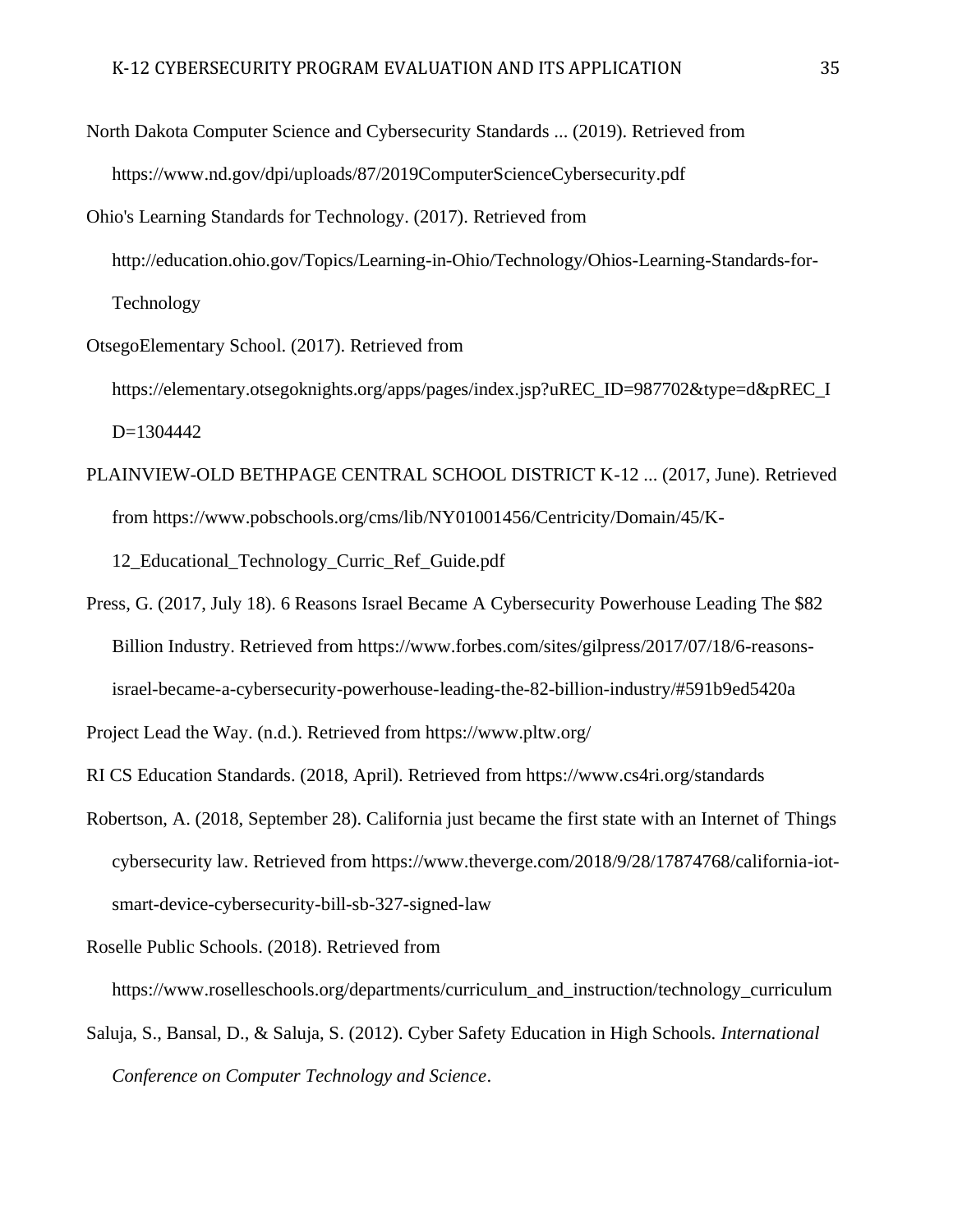Scarsdale Public Schools / Overview. (n.d.). Retrieved from

h[ttps://www.scarsdaleschools.k12.ny.us/](http://www.scarsdaleschools.k12.ny.us/)

Science, Technology, and Engineering. (2011). Retrieved from <http://www.muscatine.k12.ia.us/departments/curriculum-and-instruction/>

South Carolina Computer Science and Digital Literacy Standards. (2017). Retrieved from https://ed.sc.gov/scdoe/assets/File/instruction/standards/Computer Science/FINAL\_South\_Carolina\_Computer\_Science\_and\_Digital\_Literacy\_Standards\_(SBEAp proved050917)063017.pdf

- South Dakota K-12 Educational Educational Technology Standards. (2015, May). Retrieved from https://doe.sd.gov/ContentStandards/documents/BoardApprovededtechstandardsforweb.pdf
- STEMpack: Cyber Security. (n.d.). Retrieved from h[ttps://www.aauw.org/what-we-do/stem](http://www.aauw.org/what-we-do/stem-)education/stempack-cyber-security/

Symantec. (2019). 2019 Internet Security Threat Report. Retrieved from https://resource.elq.symantec.com/LP=6819?inid=symc\_symc-homepage\_ghp\_to\_leadgen\_form\_LP-6819\_ISTR-2019-report-main&cid=70138000001Qv0PAAS

Tate, E. (2019, February 11). Report: A New Cybersecurity Incident Strikes K-12 Schools Nearly Every Three Days - EdSurge News. Retrieved from h[ttps://www.edsurge.com/news/2019-02-07](http://www.edsurge.com/news/2019-02-07-) report-a-new-cybersecurity-incident-strikes-k-12-schools-nearly-every-three-days

Technology Curriculum. (n.d.). Retrieved from<http://www.bccu2.org/technology-curriculum.html>

Technology Curriculum Guides / Elementary Technology Teachers. (2016). Retrieved from h[ttps://www.knoxschools.org/domain/4669](http://www.knoxschools.org/domain/4669)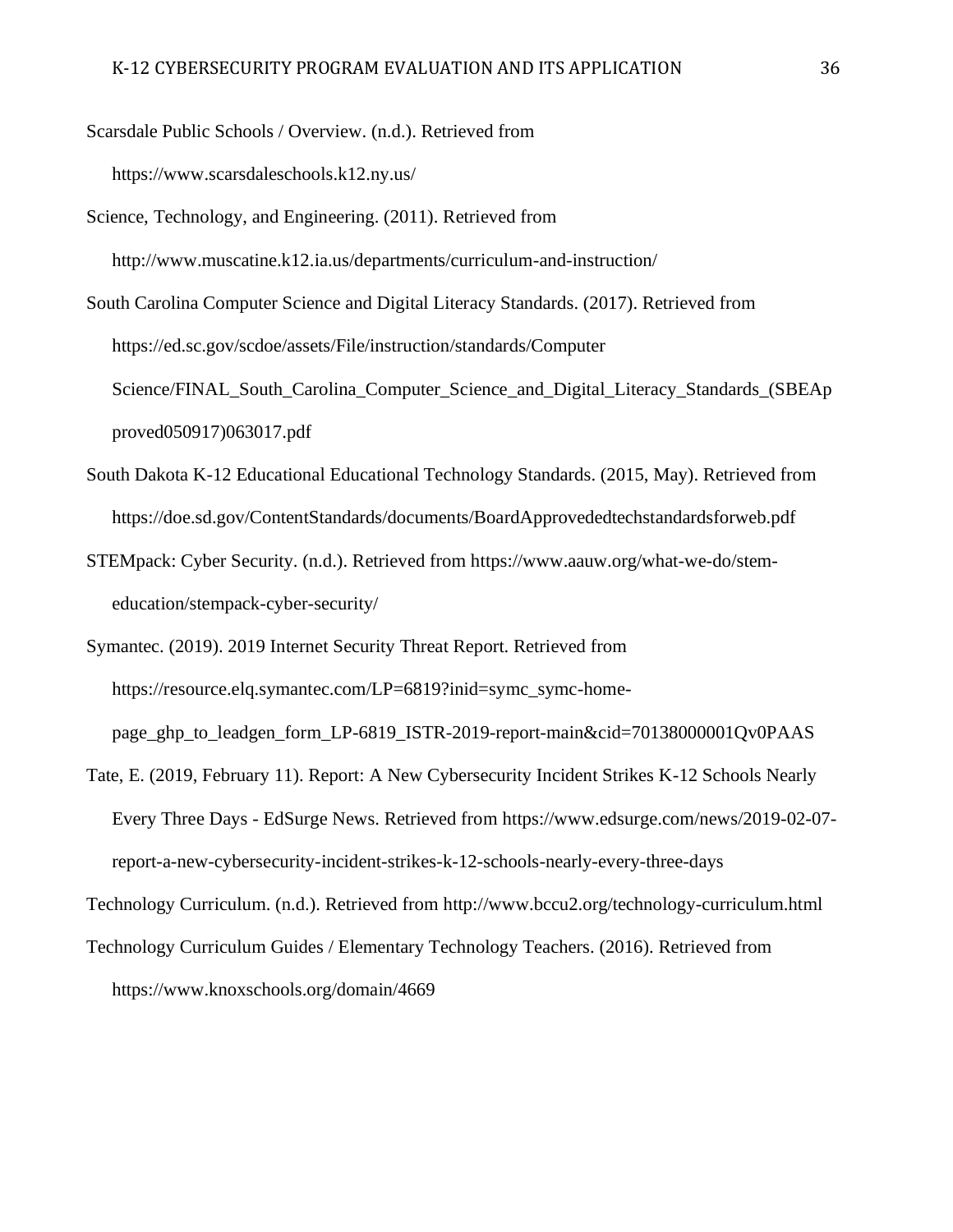Technology Curriculum K-8 - Camden City School District. (n.d.). Retrieved from [http://camdencity.ss12.sharpschool.com/divisions/division\\_of\\_school\\_support/curriculum/k-](http://camdencity.ss12.sharpschool.com/divisions/division_of_school_support/curriculum/k-)8\_curriculum/technology\_curriculum\_k-8

Ten 7 Interactive, L. (2012). Online Smart, Online Safe. Retrieved from h[ttps://www.bloomington.k12.mn.us/node/221820](http://www.bloomington.k12.mn.us/node/221820)

N. (2011, May). The State of K-12 Cyberethics, Cybersafety and Cybersecurity Curriculum in the United States. Retrieved from staysafeonline.org

Trenton Public Schools Technological Literacy. (2013). Retrieved from

<http://www.trentonk12.org/TechnologyCurriculum.aspx>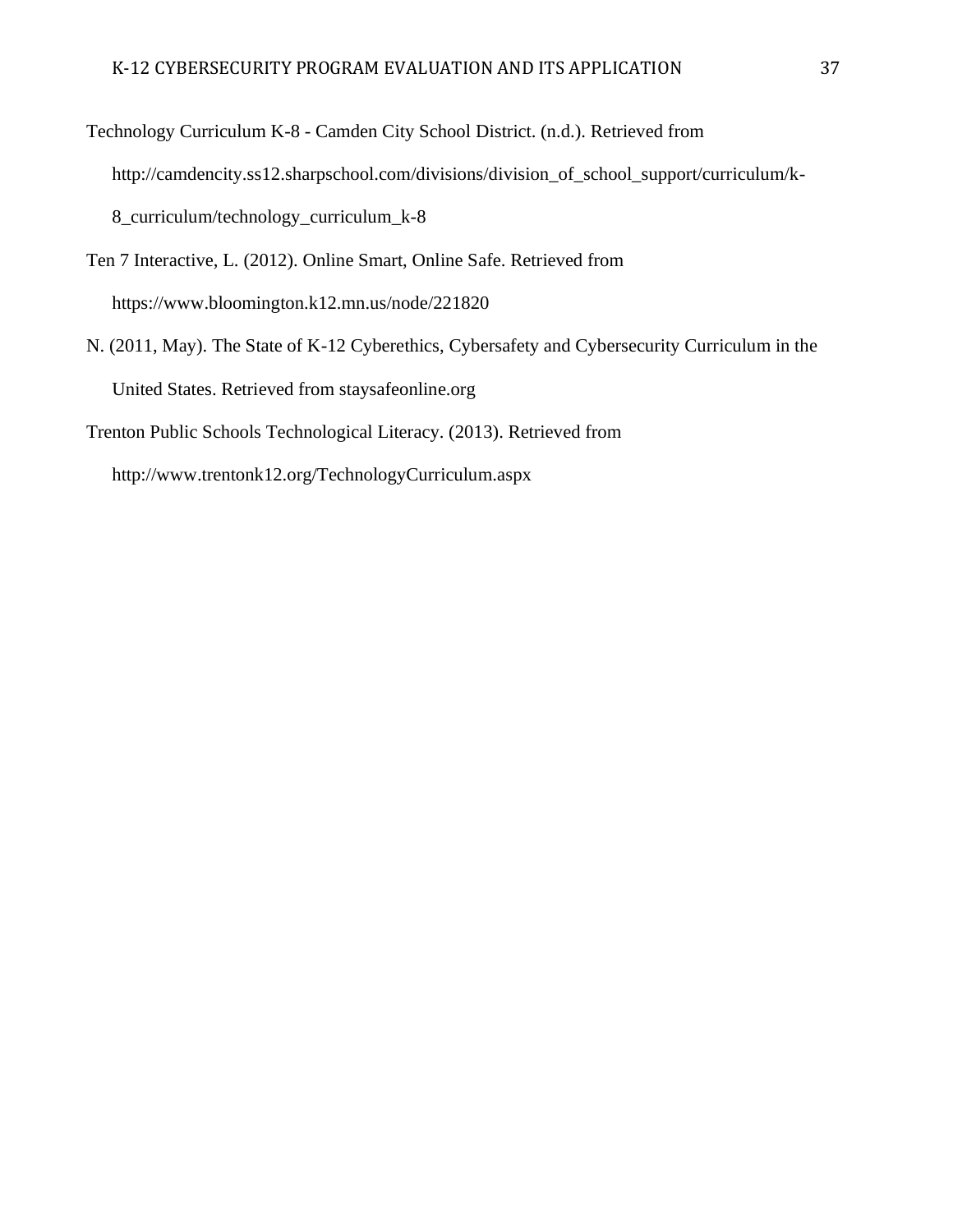### **APPENDICES**

**APPENDIX A:** Cyber Education Program Content Evaluation Coding Checklist

**APPENDIX B:** Computer Hygiene Figures

**APPENDIX C: Computer Ethics Figures** 

**APPENDIX D:** Technological Skills Figures

**APPENDIX E:** Total Cybersecurity Figures

**APPENDIX F: Correlations Figures**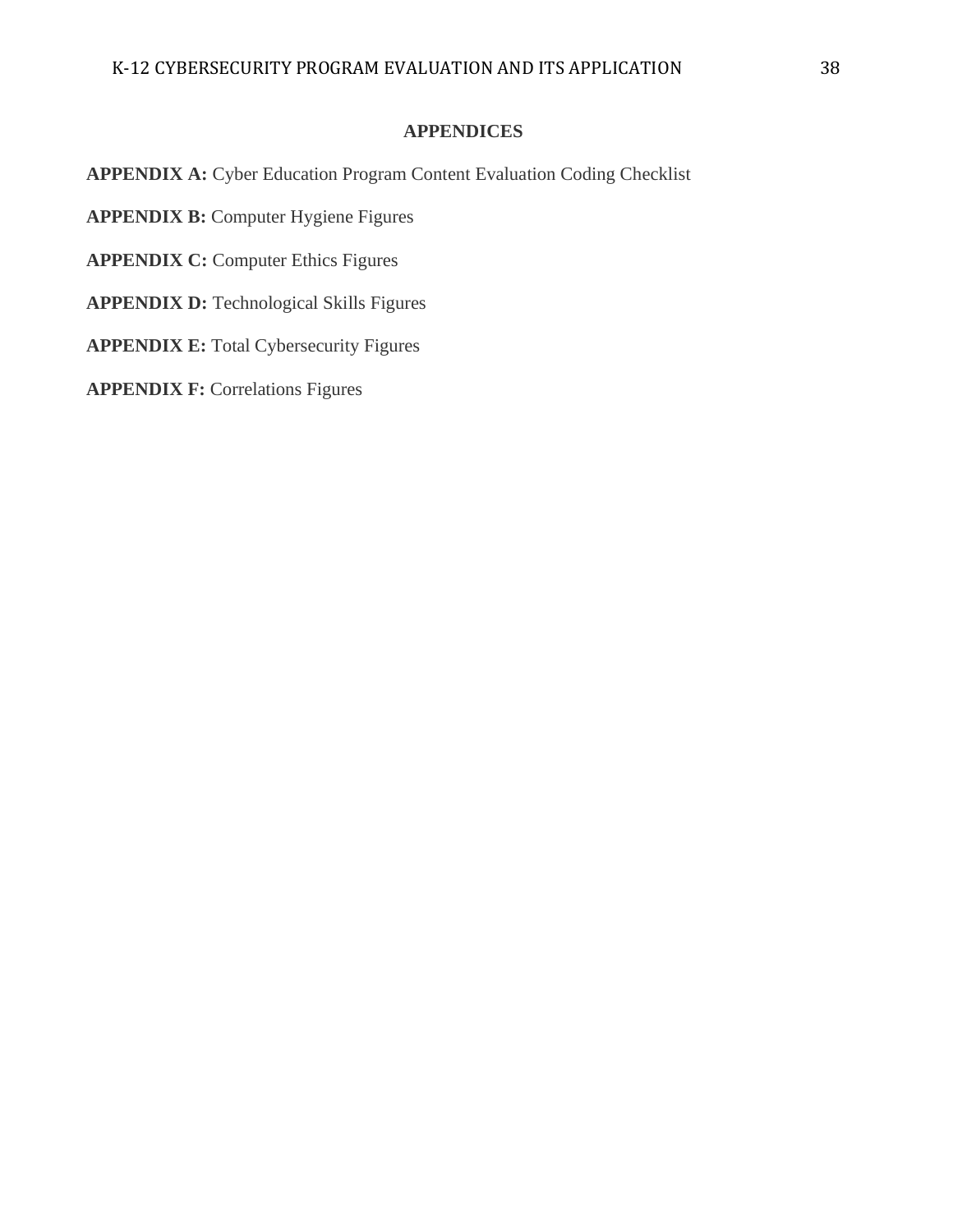## **APPENDIX A**

## **CYBER EDUCATION PROGRAM CONTENT EVALUATION CHECKLIST**

|     | Case Number:                                         |
|-----|------------------------------------------------------|
|     | Part A: Demographics                                 |
|     |                                                      |
| A1. | Where is the program located? (City, State, Country) |
| A2. | What is the Social Economic Status of this location? |
| A3. | What is the gender of the school?                    |
|     | () Male                                              |
|     | () Female                                            |
|     | () Coed                                              |
| A4. | What is the size of the school?                      |
| A5. | Is this program:                                     |
|     | () school owned                                      |
|     | () corporation sponsored                             |
|     | () other                                             |
| A6. | What category does the program fall into?            |
|     | () School curriculum                                 |
|     | () Summer Camp                                       |
|     | () University Program                                |
|     | () After School Program                              |
|     | () Conference                                        |
|     | () Online                                            |
| A7. | How long is the duration of the program?             |
|     | $()$ 1 day                                           |
|     | $()$ 1 week                                          |
|     | () 1 month                                           |
|     | $()$ 1 year                                          |
|     | () All years attending school                        |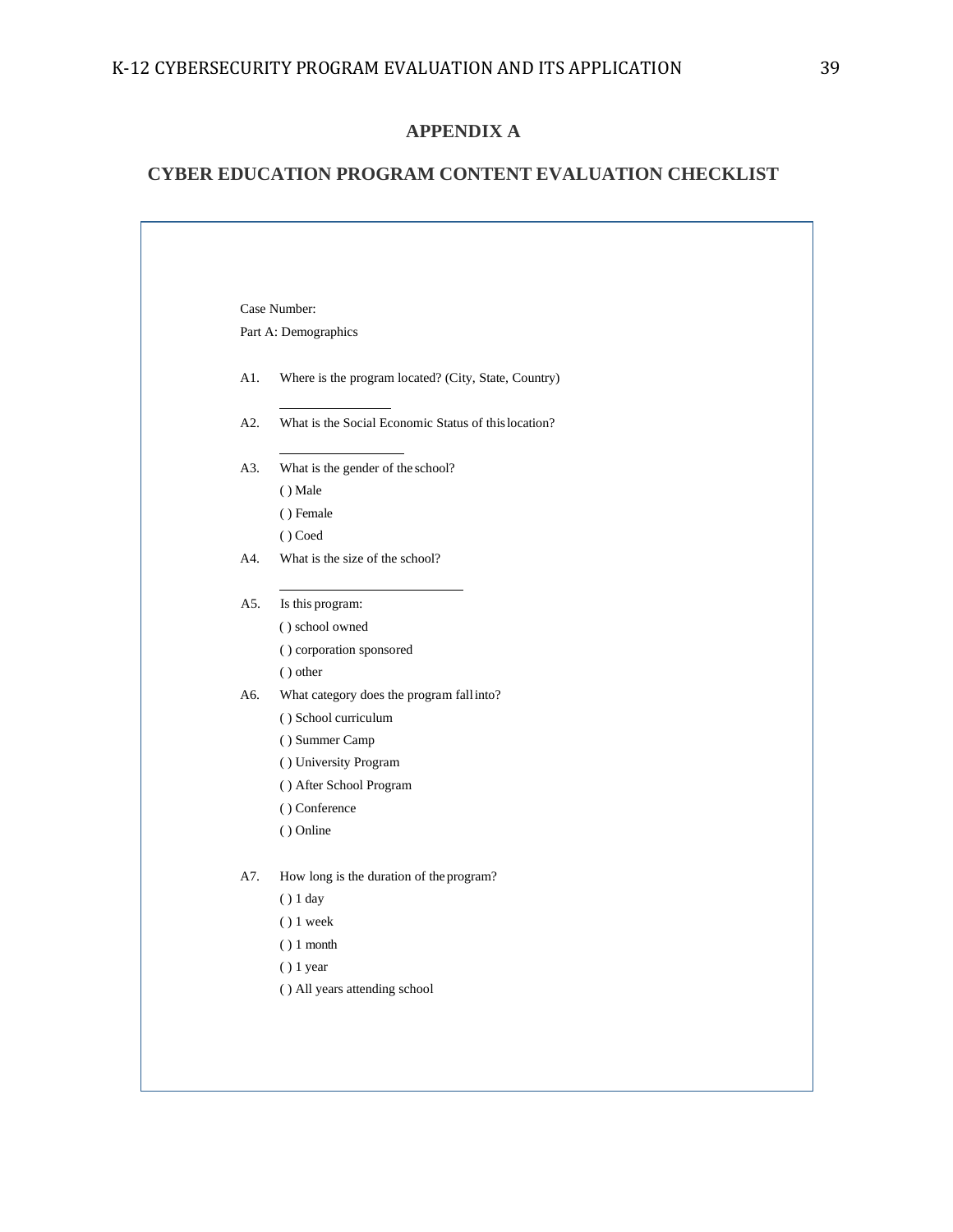|             | () Other (Please Specify):                                                      |
|-------------|---------------------------------------------------------------------------------|
| A8.         | Who are the target participants in this program?                                |
|             | () Children in K-12 school programs                                             |
|             | () Children in a specific grade (Specify which):                                |
|             | () School staff members                                                         |
|             | () School staff members/ Instruction Only<br>() Parents of school-aged children |
| A9.         | What year/ month did the program initially begin?                               |
|             | $\frac{1}{\sqrt{1-\frac{1}{2}}}\left( \frac{1}{\sqrt{1-\frac{1}{2}}}\right)$    |
|             | A10. Is this program mandatory?                                                 |
|             | () Yes                                                                          |
|             | $()$ No                                                                         |
|             | A11. Who is in charge of facilitating this program?                             |
|             | () School Teachers                                                              |
|             | () Specialized IT staff                                                         |
|             | () School Administrators                                                        |
|             | () College Professors                                                           |
|             | () Online Resource                                                              |
|             | A13. What resources are needed to facilitate this program?                      |
|             | () Computer / Lab Access                                                        |
|             | () Online Access                                                                |
|             | () Software Installation                                                        |
|             | () Computer Specialists/Instructors majored in relevant disciplines             |
|             | Part B: Computer Hygiene                                                        |
| <b>B</b> 1. | This program covers: (select all that apply)                                    |
|             | () The importance of updating antivirus software                                |
|             | () How to install antivirus software                                            |
|             | () How to create and maintain strong passwords                                  |
|             | () Malware protection                                                           |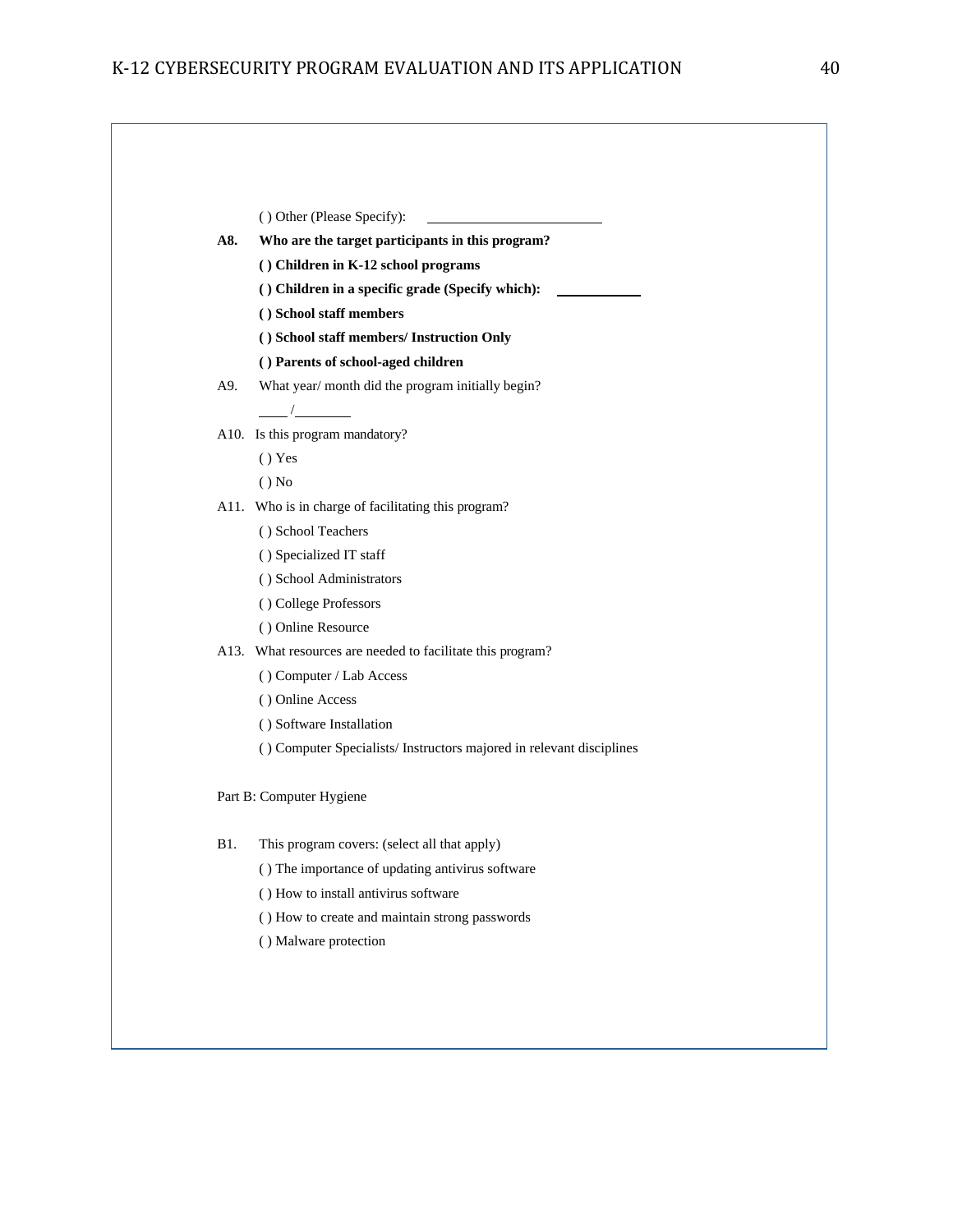|                  | () Firewalls                                                     |
|------------------|------------------------------------------------------------------|
|                  | () Social media use                                              |
|                  | () Cybersecurity monitoring                                      |
|                  | () Site Credibility                                              |
|                  | () Cyber Incident reporting                                      |
|                  | () Cleaning up web history                                       |
|                  | () Cookies                                                       |
| B <sub>2</sub> . | How is the topic of computer hygiene taught in this program?     |
|                  | () Lecture                                                       |
|                  | () Online resource                                               |
|                  | () Handout                                                       |
|                  | () Discussion                                                    |
| B3.              | Who is in charge of teaching computer hygiene to staff/students? |
|                  | () School Teacher                                                |
|                  | () School Administration                                         |
|                  | $( )$ IT staff                                                   |
|                  | () Field Specialists                                             |
|                  | () Student Handbook without instructor                           |
|                  | Part C: Computer Ethics                                          |
| C1.              | This program covers: (select all that apply) Yes (1) No (0)      |
|                  | () Copyright laws                                                |
|                  | () Downloading materials from the web                            |
|                  | () Hacking                                                       |
|                  | () Computer/Cyber Laws                                           |
|                  | () Cyberbullying                                                 |
|                  | () Responsible Use Policies                                      |
|                  | () Darknet                                                       |
| C <sub>2</sub>   | How is the topic of cyber ethics taught in this program?         |
|                  | () Lecture                                                       |
|                  | () Online resource                                               |
|                  |                                                                  |
|                  |                                                                  |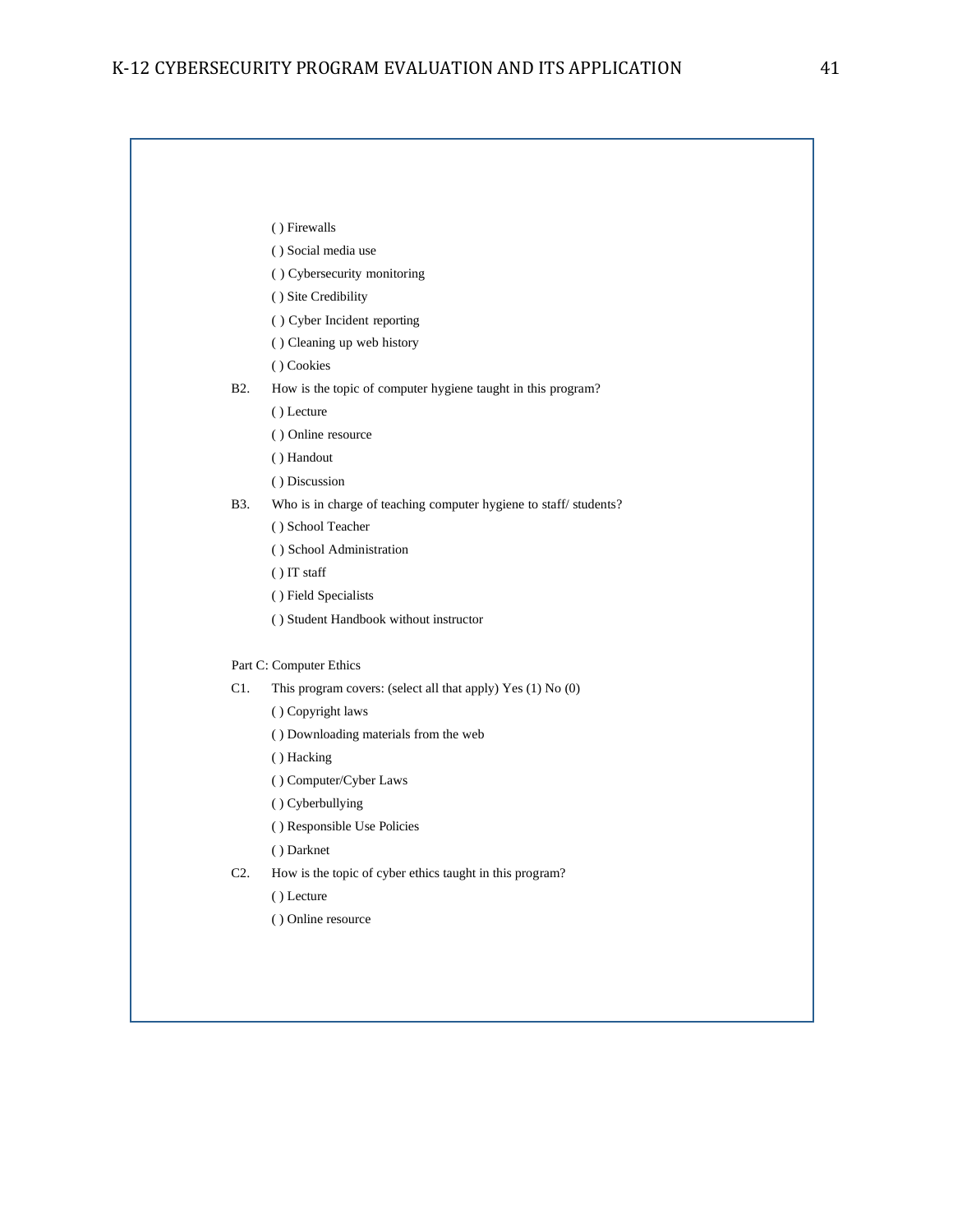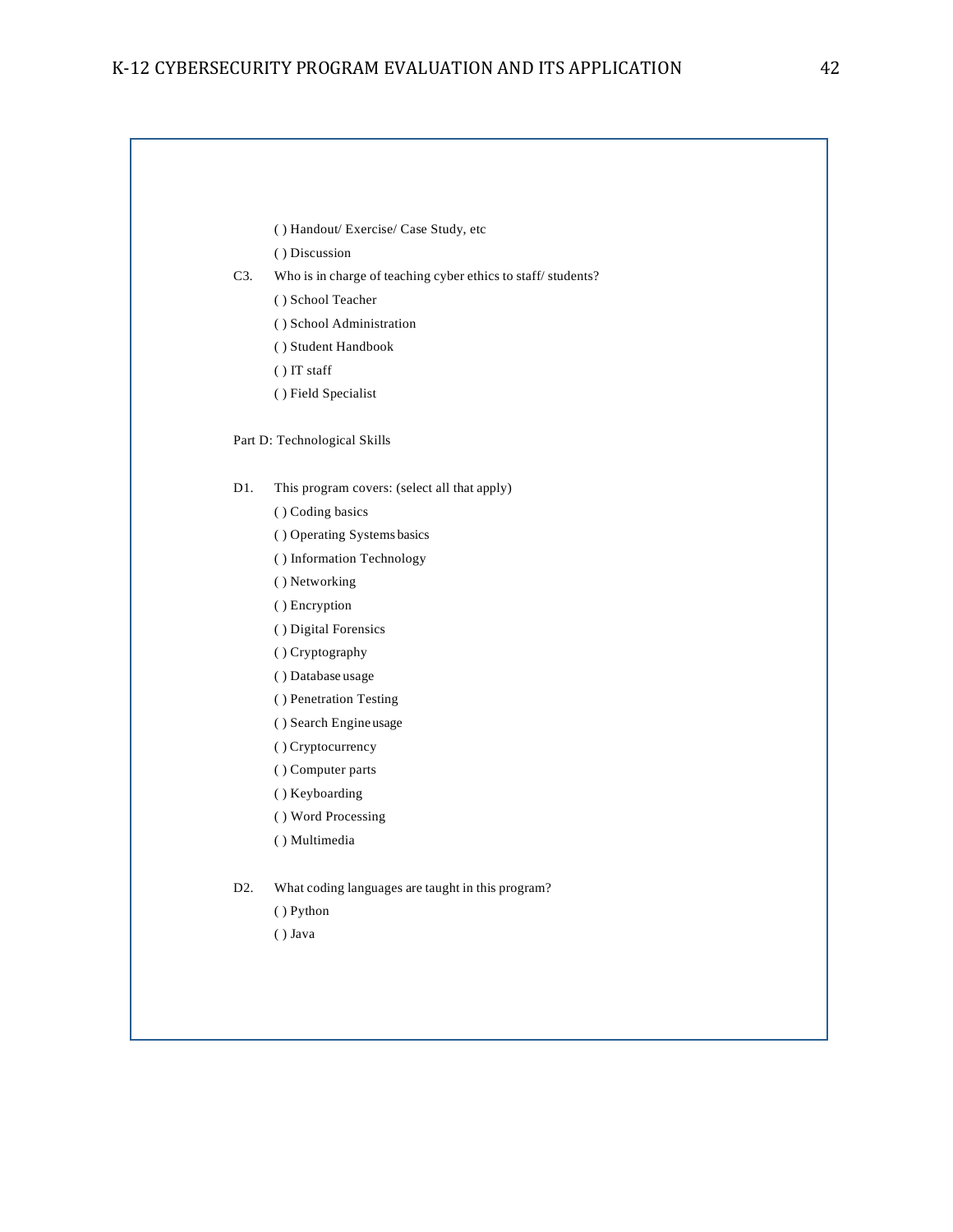|  | () Javascript |
|--|---------------|
|  |               |

 $() C++$ 

( ) Scratch

( ) HTML

D3. What operating system(s) are covered in this program?

( ) Windows

( ) MacOS

( ) Linux

D4. How is the topic of technological skills taught in this program?

- ( ) Lecture
- ( ) Online resource
- ( ) Handout/ Lab Exercise
- ( ) Discussion

D5. Who is in charge of teaching technological skills to staff/ students?

( ) School Teacher

( ) School Administration

( ) Student Handbook

( ) IT staff

( ) Field Specialists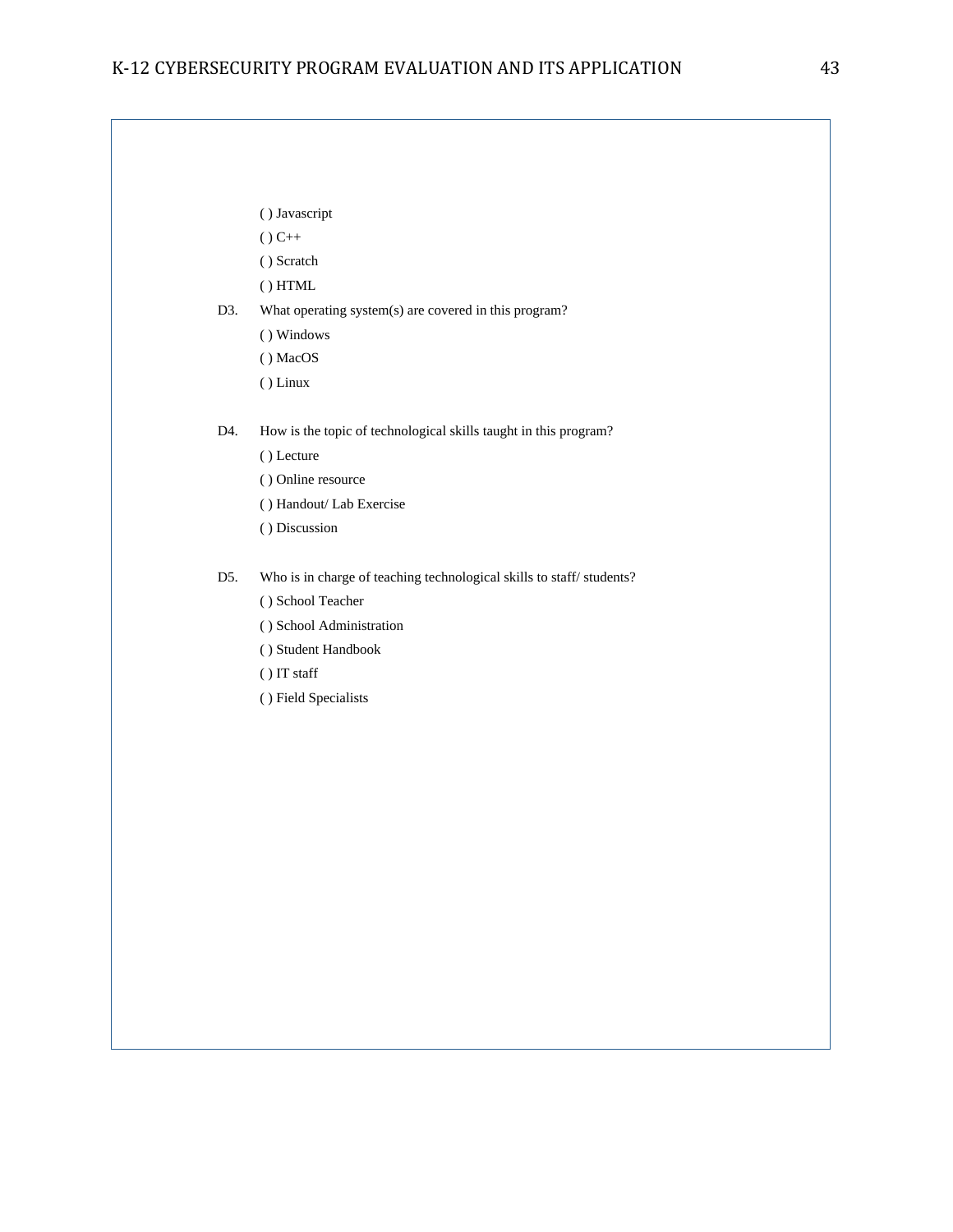## **APPENDIX B**

## **COMPUTER HYGIENE FIGURES**

## FIG. 1. TOTAL COMPUTER HYGIENE STATISTICS

## FIG. 2. TOTAL COMPUTER HYGIENE HISTOGRAM



|                               | Total_Computer_Hygiene        |         |
|-------------------------------|-------------------------------|---------|
| N                             | Valid                         | 96      |
|                               | Missing                       | 0       |
| Mean                          |                               | 4.4896  |
| Std. Error of Mean            |                               | .23786  |
| Median                        |                               | 4.0000  |
| Mode                          |                               | 2.00    |
| Std. Deviation                |                               | 2.33055 |
| Variance                      |                               | 5.431   |
| <b>Skewness</b>               |                               | .375    |
|                               | <b>Std. Error of Skewness</b> | .246    |
| Kurtosis                      |                               | $-750$  |
| <b>Std. Error of Kurtosis</b> |                               | .488    |
| Range                         |                               | 9.00    |
| Minimum                       |                               | 1.00    |
| Maximum                       |                               | 10.00   |
| Sum                           |                               | 431.00  |
| Percentiles                   | 80                            | 7.0000  |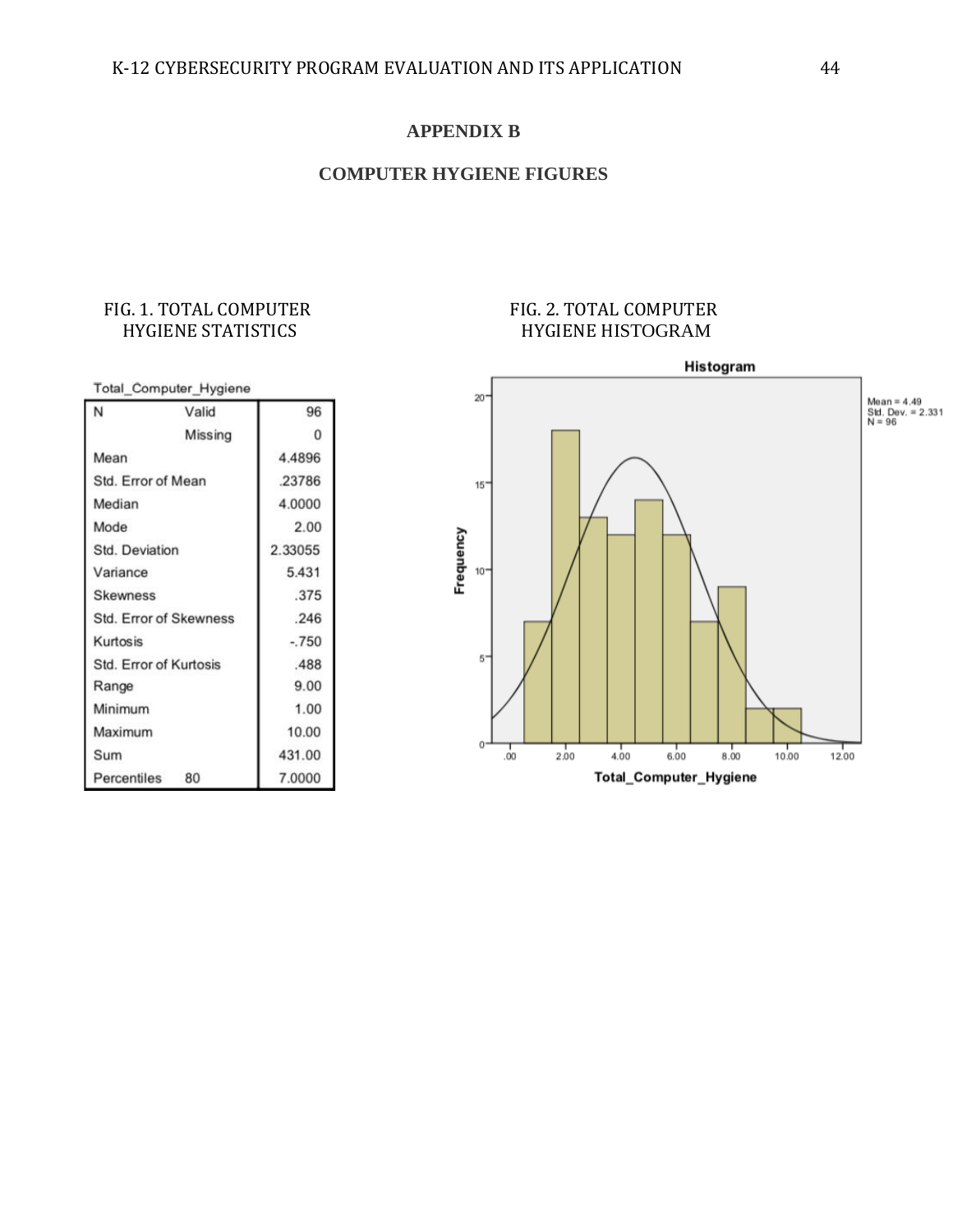### **APPENDIX C**

## **COMPUTER ETHICS FIGURES**

## FIG. 1. TOTAL COMPUTER ETHICS STATISTICS

### FIG. 2. TOTAL COMPUTER ETHICS HISTOGRAM

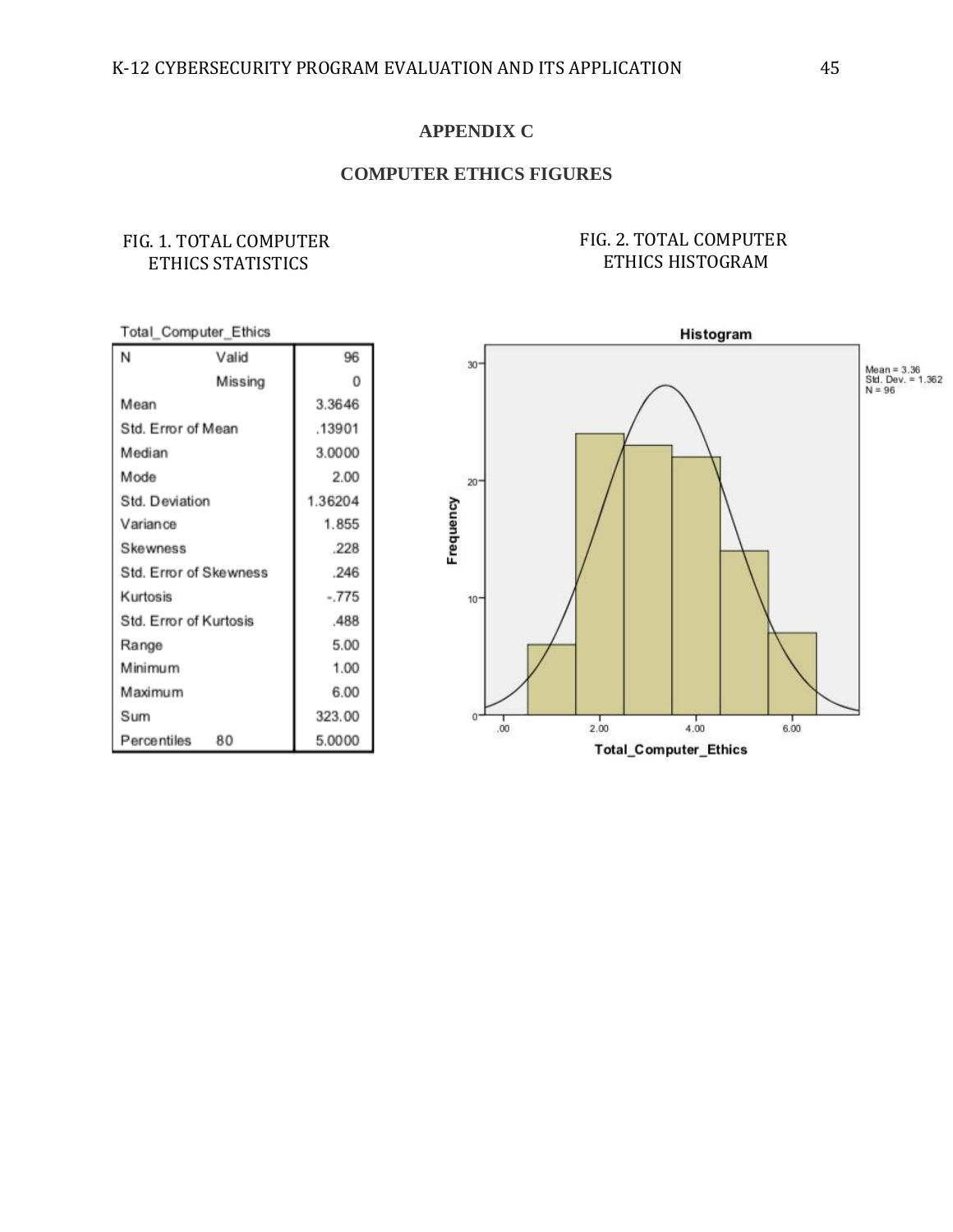### **APPENDIX D**

## **TECHNOLOGICAL SKILLS FIGURES**

### FIG. 1. TOTAL TECHNOLOGICAL SKILLS **STATISTICS**

## FIG. 2. TOTAL TECHNOLOGICAL SKILLS HISTOGRAM

#### Total\_Computer\_Tech

| N                      | Valid   | 96      |
|------------------------|---------|---------|
|                        | Missing | 0       |
| Mean                   |         | 5.2083  |
| Std. Error of Mean     |         | .25388  |
| Median                 |         | 5.0000  |
| Mode                   |         | 4.00    |
| Std. Deviation         |         | 2.48751 |
| Variance               |         | 6.188   |
| Skewness               | .310    |         |
| Std. Error of Skewness | .246    |         |
| Kurtosis               |         | $-.420$ |
| Std. Error of Kurtosis |         | .488    |
| Range                  |         | 11.00   |
| Minimum                |         | 1.00    |
| Maximum                |         | 12.00   |
| Sum                    |         | 500.00  |
| Percentiles            | 80      | 7.0000  |

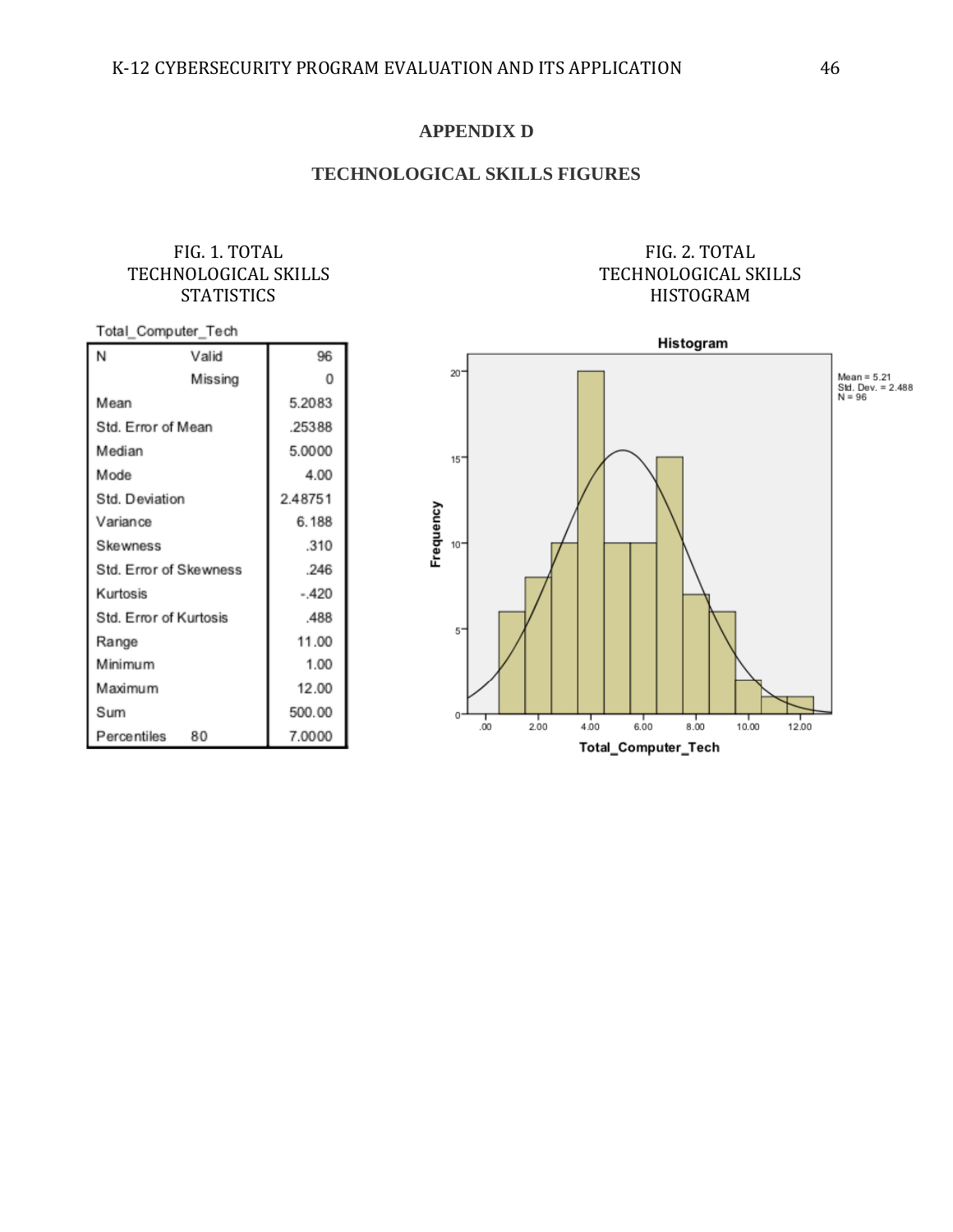### **APPENDIX E**

## **TOTAL CYBERSECURITY FIGURES**

## FIG. 1. TOTAL CYBERSECURITY **STATISTICS**

| Total_Cyberse curity   |         |             |  |  |  |  |
|------------------------|---------|-------------|--|--|--|--|
| N                      | Valid   | 96          |  |  |  |  |
|                        | Missing | O           |  |  |  |  |
| Mean                   |         | 13.7813     |  |  |  |  |
| Std. Error of Mean     |         | .52235      |  |  |  |  |
| Median                 |         | 13.0000     |  |  |  |  |
| Mode                   |         | $13.00^{a}$ |  |  |  |  |
| Std. Deviation         |         | 5.11798     |  |  |  |  |
| Variance               |         | 26.194      |  |  |  |  |
| Skewness               |         | .506        |  |  |  |  |
| Std. Error of Skewness |         | .246        |  |  |  |  |
| Kurtosis               |         | $-.098$     |  |  |  |  |
| Std. Error of Kurtosis |         | .488        |  |  |  |  |
| Range                  |         | 23.00       |  |  |  |  |
| Minimum                |         | 5.00        |  |  |  |  |
| Maximum                |         | 28.00       |  |  |  |  |
| Sum                    |         | 1323.00     |  |  |  |  |
| Percentiles            | 80      | 18.0000     |  |  |  |  |

## FIG. 2. TOTAL CYBERSECURITY HISTOGRAM

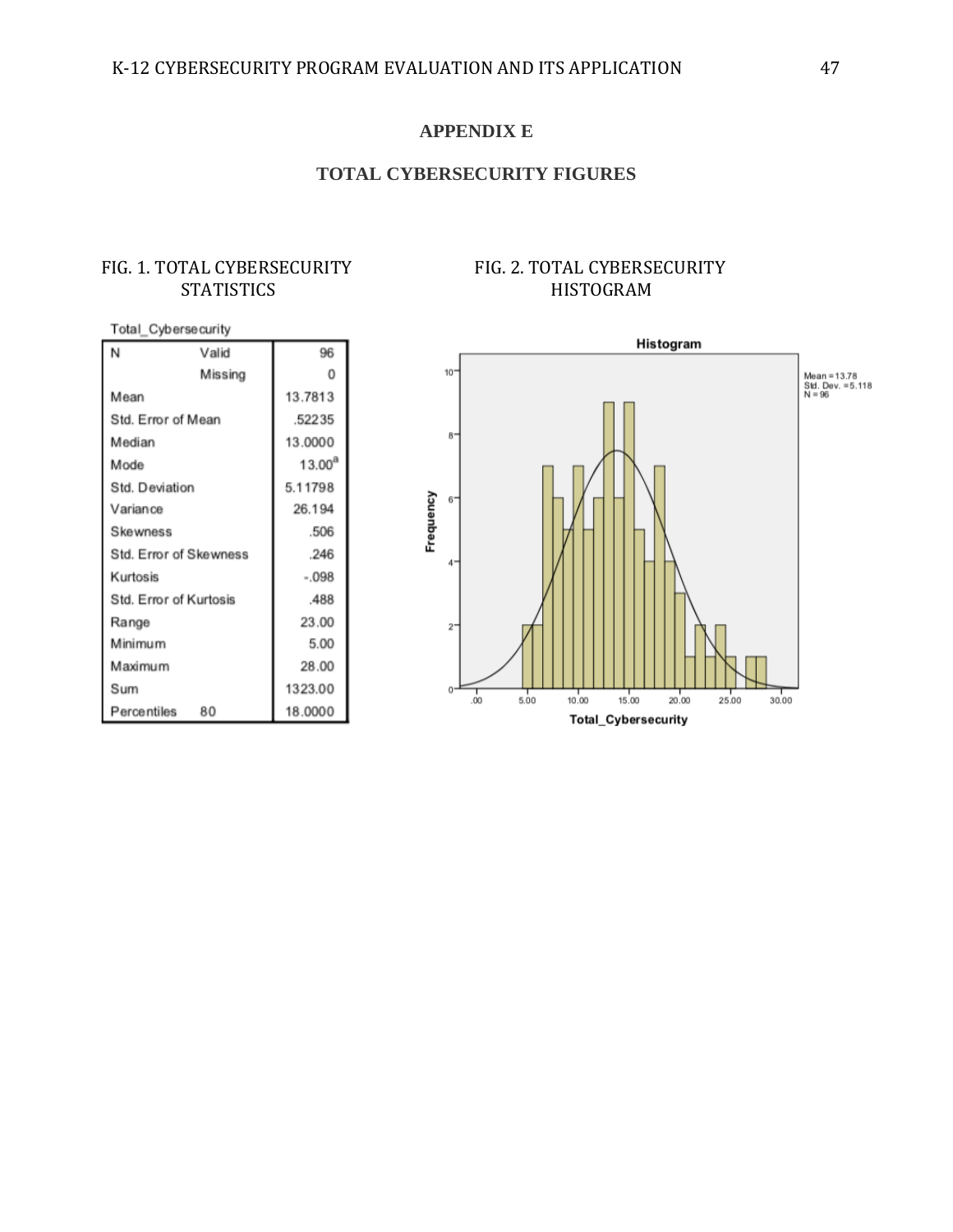### **APPENDIX F**

### **CORRELATIONS FIGURES**

## FIG. 1. MANDATORY TO PROGRAM OWNERSHIP CHI-SQUARE CORRELATION STATISTICS

### **Chi-Square Tests**

|                                 | Value      | df | Asymp. Sig.<br>$(2-sided)$ |
|---------------------------------|------------|----|----------------------------|
| Pearson Chi-Square              | $73.181^a$ | 3  | .000                       |
| Likelihood Ratio                | 68.285     | 3  | .000                       |
| Linear-by-Linear<br>Association | 24.922     |    | .000                       |
| N of Valid Cases                | 96         |    |                            |

## FIG. 2. MANDATORY TO PROGRAM OWNERSHIP CHI-SQUARE CORRELATION BAR GRAPH